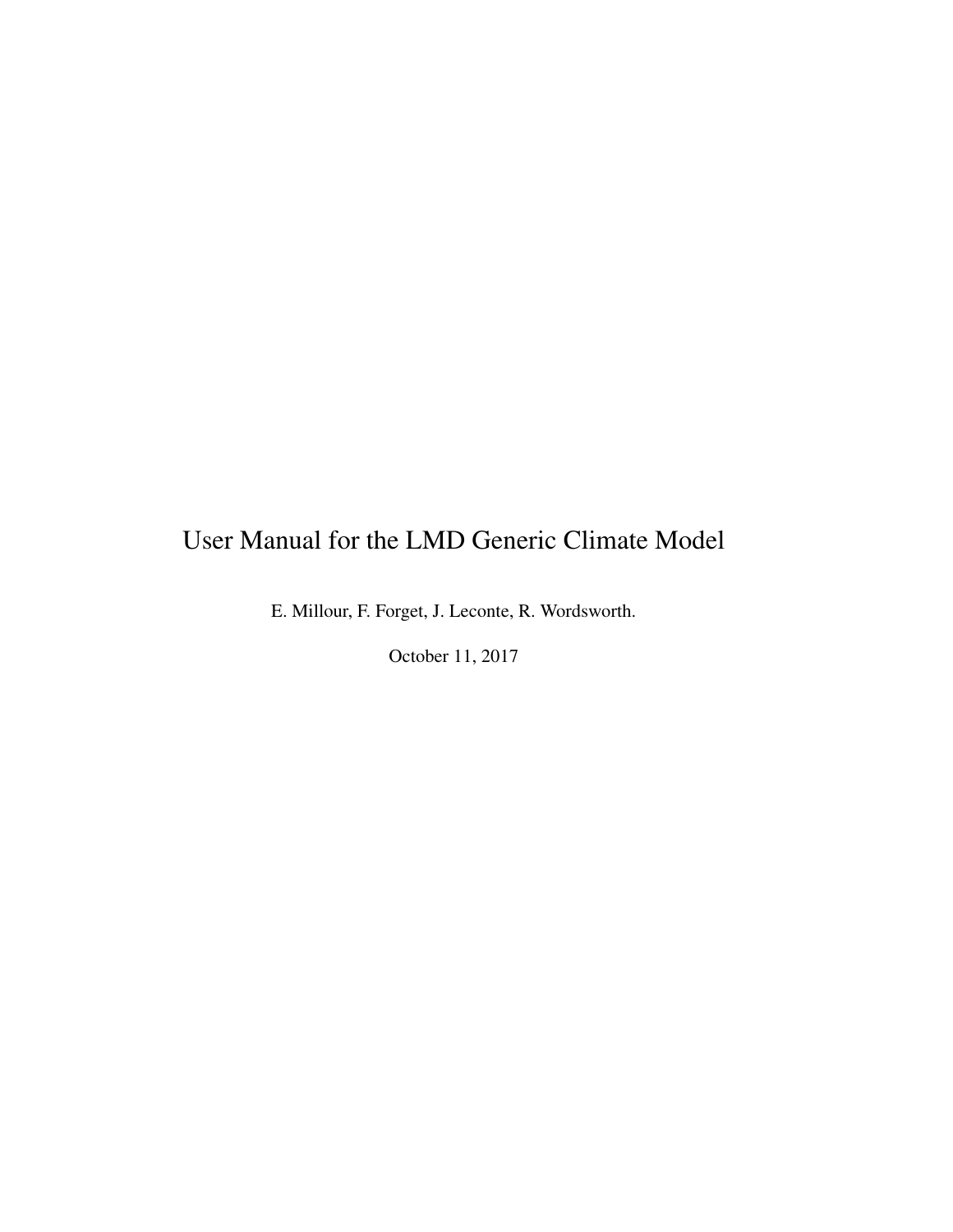# **Contents**

| 1 |      | Introduction                                                                           |                  |  |
|---|------|----------------------------------------------------------------------------------------|------------------|--|
| 2 |      | Main features of the model                                                             | $\boldsymbol{4}$ |  |
|   | 2.1  |                                                                                        | $\overline{4}$   |  |
|   | 2.2  |                                                                                        | $\overline{4}$   |  |
|   | 2.3  |                                                                                        | 5                |  |
|   |      | 2.3.1                                                                                  | 5                |  |
|   |      | 2.3.2                                                                                  | $\overline{7}$   |  |
|   | 2.4  |                                                                                        | 9                |  |
|   |      | 2.4.1                                                                                  | 9                |  |
|   |      | 2.4.2                                                                                  | 9                |  |
|   |      | 2.4.3                                                                                  | 10               |  |
| 3 |      | <b>3D Dynamical Code</b>                                                               | 11               |  |
|   | 3.1  | Discretisation of the dynamical equations $\dots \dots \dots \dots \dots \dots \dots$  | 11               |  |
|   | 3.2  |                                                                                        | 14               |  |
|   | 3.3  |                                                                                        | 14               |  |
|   | 3.4  |                                                                                        | 15               |  |
| 4 |      | Physical parameterizations of the generic model: some references                       | 16               |  |
|   | 4.1  |                                                                                        | 16               |  |
|   | 4.2. |                                                                                        | 16               |  |
|   |      | Absorption/emission and diffusion by dust:<br>4.2.1                                    | 16               |  |
|   | 4.3  |                                                                                        | 17               |  |
|   |      | Turbulent diffusion in the upper layer<br>4.3.1                                        | 17               |  |
|   |      | 4.3.2                                                                                  | 17               |  |
|   | 4.4  |                                                                                        | 17               |  |
|   | 4.5  |                                                                                        | 17               |  |
|   | 4.6  |                                                                                        | 17               |  |
| 5 |      | Running the model: a practice simulation                                               | 19               |  |
|   | 5.1  |                                                                                        | 19               |  |
|   | 5.2  | Installing the model without SVN $\ldots \ldots \ldots \ldots \ldots \ldots \ldots$    | 21               |  |
|   | 5.3  | Compiling the LMDZ.GENERIC model (sequential only)                                     | 21               |  |
|   | 5.4  | Compiling the LMDZ.COMMON model (sequential or parallel)                               | 22               |  |
|   | 5.5  |                                                                                        | 23               |  |
|   | 5.6  |                                                                                        | 23               |  |
|   | 5.7  | Visualizing the output files $\ldots \ldots \ldots \ldots \ldots \ldots \ldots \ldots$ | 27               |  |
|   |      | 5.7.1<br>Using GrAds to visualize outputs $\ldots \ldots \ldots \ldots \ldots \ldots$  | 27               |  |
|   | 5.8  |                                                                                        | 28               |  |
|   | 5.9  |                                                                                        | 28               |  |
|   |      |                                                                                        | 29               |  |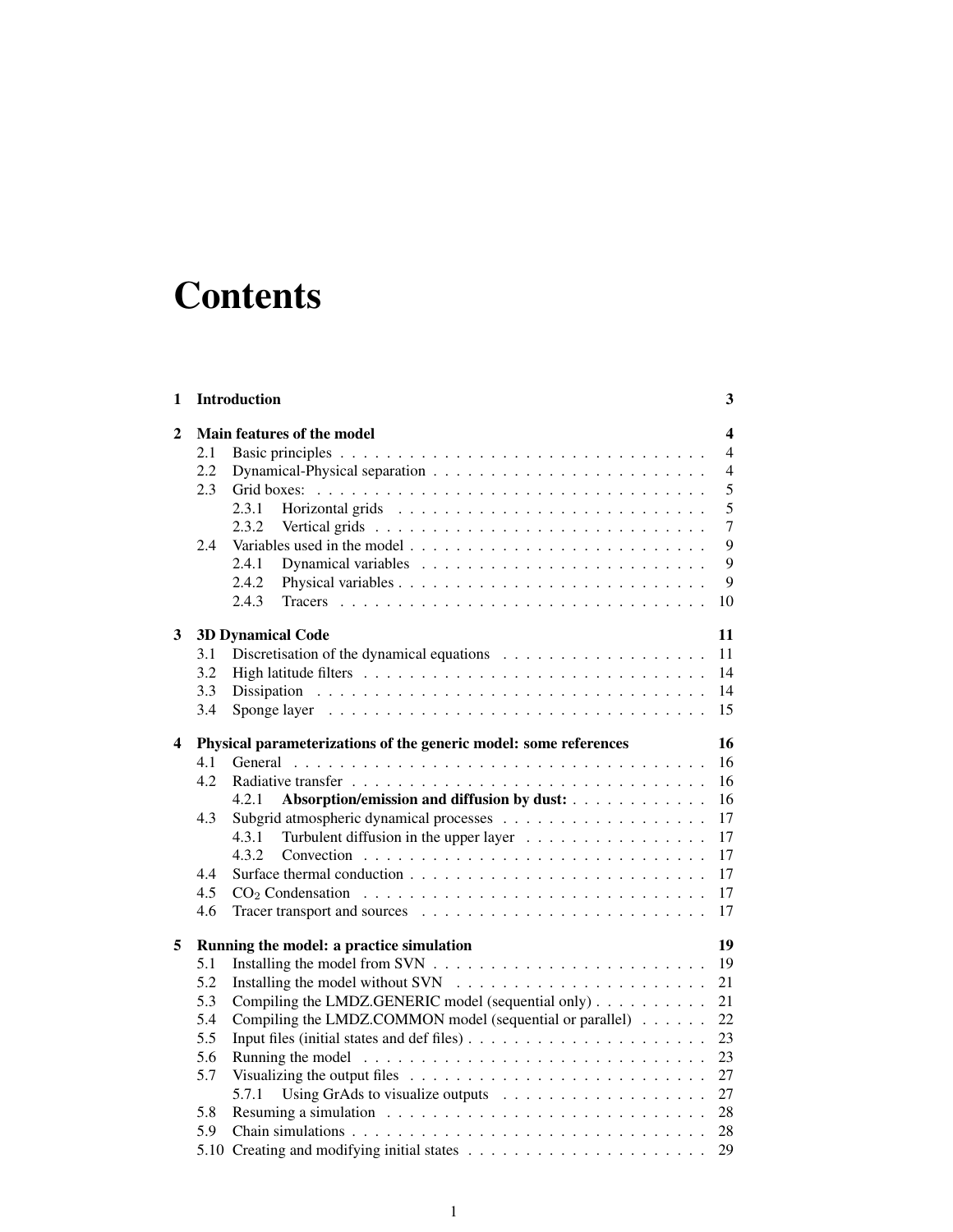|   |     |                                                                                       | 29 |
|---|-----|---------------------------------------------------------------------------------------|----|
|   |     | 5.10.2 Creating the initial start archive.nc file                                     | 30 |
|   |     | 5.10.3 Changing the horizontal or vertical grid resolution                            | 30 |
| 6 |     | Program organization and compilation script                                           | 32 |
|   | 6.1 |                                                                                       | 32 |
|   | 6.2 |                                                                                       | 33 |
|   | 6.3 |                                                                                       | 33 |
|   | 6.4 | Compiling the model $\ldots \ldots \ldots \ldots \ldots \ldots \ldots \ldots \ldots$  | 33 |
| 7 |     | <b>Input/Output</b>                                                                   | 37 |
|   | 7.1 | NetCDF format $\ldots \ldots \ldots \ldots \ldots \ldots \ldots \ldots \ldots \ldots$ | 37 |
|   |     | 7.1.1                                                                                 | 37 |
|   |     | Graphic visualization of the NetCDF files using GrAds<br>7.1.2                        | 38 |
|   | 7.2 |                                                                                       | 38 |
|   |     | 7.2.1                                                                                 | 39 |
|   |     | 7.2.2                                                                                 | 41 |
|   |     | 7.2.3                                                                                 | 43 |
|   |     | 7.2.4                                                                                 | 43 |
|   |     | 7.2.5                                                                                 | 44 |
|   | 7.3 | Output files                                                                          | 50 |
|   |     | 7.3.1<br>NetCDF restart files - restart.nc and restartfi.nc                           | 50 |
|   |     | 7.3.2                                                                                 | 50 |
|   |     | 7.3.3                                                                                 | 51 |
| 8 |     | <b>Water Cycle Simulation</b>                                                         | 55 |
|   |     |                                                                                       |    |
| 9 |     | 1D version of the generic model                                                       | 58 |
|   | 9.1 |                                                                                       | 58 |
|   | 9.2 |                                                                                       | 58 |
|   | 9.3 |                                                                                       | 60 |
|   |     | 10 Zoomed simulations                                                                 | 61 |
|   |     |                                                                                       | 61 |
|   |     |                                                                                       | 61 |
|   |     | 10.3 Running a zoomed simulation and stability issue                                  | 62 |
|   |     | 11 Changing the radiative transfer properties                                         | 63 |
|   |     |                                                                                       | 63 |
|   |     |                                                                                       | 64 |
|   |     | 11.3 Implementing the absorption data in the GCM                                      | 65 |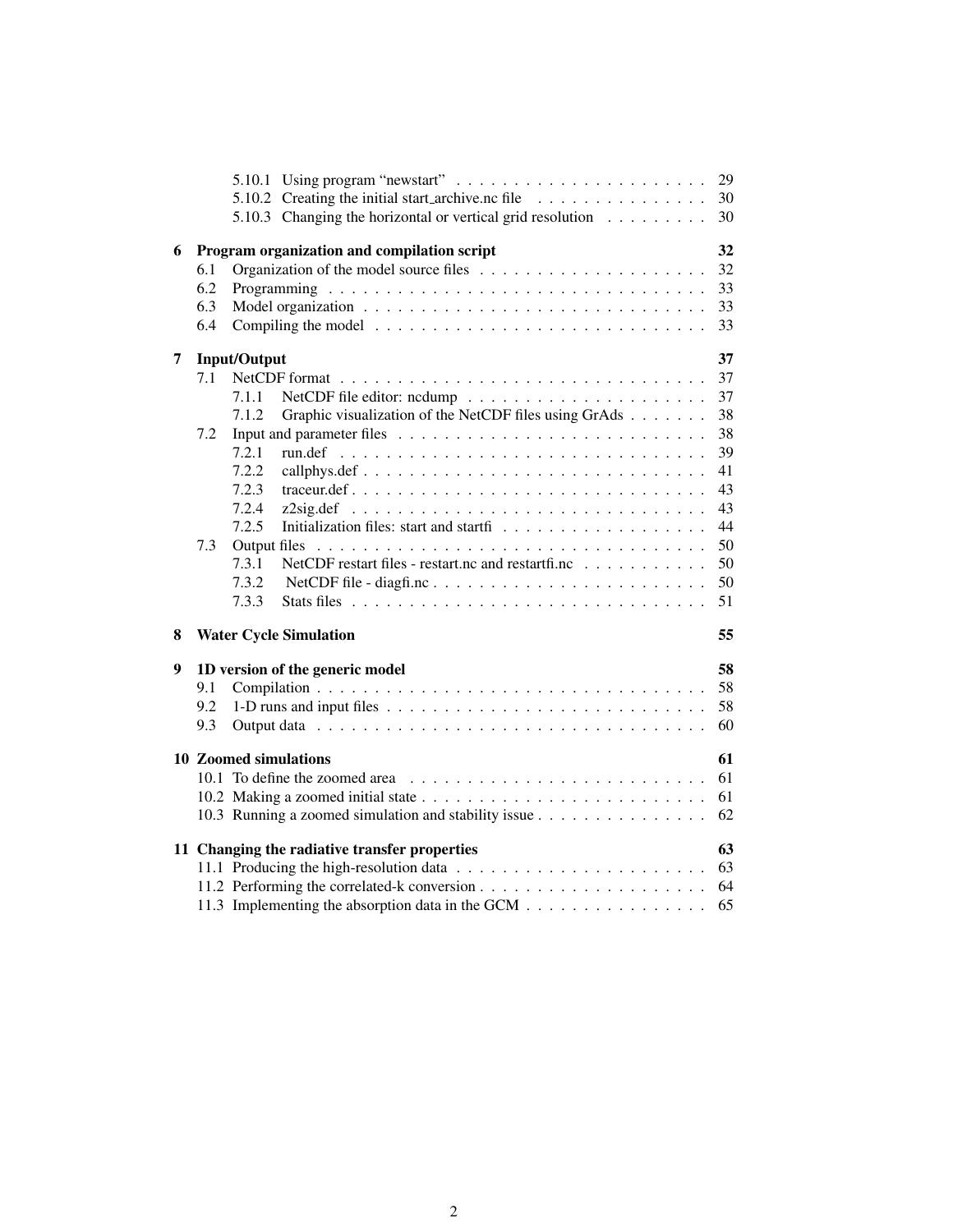# Chapter 1 Introduction

This document is a user manual for the Generic Climate Model developed by the Laboratoire de Météorologie Dynamique of the CNRS in Paris. It corresponds to the version of the model available since January 2011, that includes the new dynamic code lmdz3.3 and input and output data in NetCDF format. The physical part includes generalized correlated-k radiative transfer, generalized tracer transport, and a water cycle that includes water vapour and ice transport, radiative and thermodynamic effects, and simple hydrology.

Chapter 2 of this document, to be read before any of the others, describes the main features of the model. The model is divided into two relatively independent parts: (1) The hydrodynamic code, which integrates the fluid mechanical *primitive equations* in time over the globe, and (2) the physical parameterizations, which include the radiative transfer, tracer transport / evolution, and surface-atmosphere interaction. It is followed by a list of references for anyone requiring a detailed description of the physics and the numerical formulation of the parameterizations (Chapter 4).

For your first contact with the model, Chapter 5 guides the user through a practice simulation (choosing the initial states and parameters and visualizing the output files). The document then describes the code used for the model, including a user computer manual for compiling and running it (Chapter 6).

Chapter 7 describes the input/output data of the model. The input files are the files needed to initialize the model (state of the atmosphere at instant  $t0$  as well as a dataset of boundary conditions). The output files are "historical files", archives of the atmospheric flow history as simulated by the model, the "diagfi files", the "stats files", the daily averages, and so on. Common ways of editing or visualizing these files (editor "ncdump" and the graphics software "grads") are also explained. Chapter 8 explains how to run a simulation that includes the water cycle. Finally, Chapter 9 will help you to use a 1-dimensional version of the model, which may be a simpler tool for some analysis work.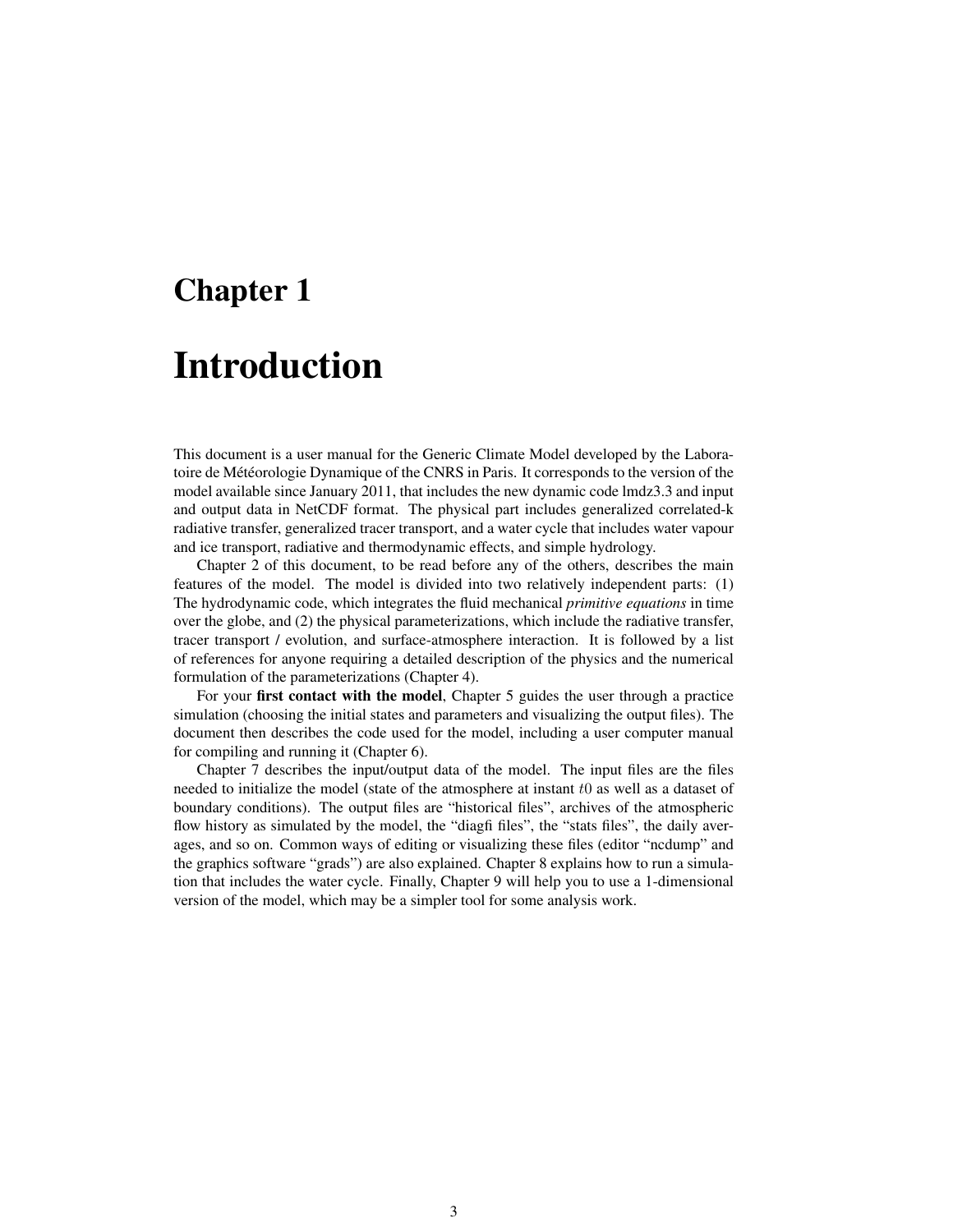## Chapter 2

# Main features of the model

## 2.1 Basic principles

The General Circulation Model (GCM) calculates the temporal evolution of the different variables (listed below) that control or describe the planetary meteorology and climate at different points of a 3D "grid" (see below) that covers the entire atmosphere.

From an initial state, the model calculates the evolution of these variables, timestep by timestep:

- At instant t, we know variable  $X_t$  (temperature for example) at one point in the atmosphere.
- We calculate the evolution (the **tendencies**)  $(\frac{\partial X}{\partial t})_1$ ,  $(\frac{\partial X}{\partial t})_2$ , etc. arising from each physical phenomenon, calculated by a **parameterization** of each of these phenomenon (for example, heating due to absorption of solar radiation).
- At the next time step  $t + \delta t$ , we can calculate  $X_{t+\delta t}$  from  $X_t$  and  $\left(\frac{\partial X}{\partial t}\right)$ . This is the "integration" of the variables in time. (For example,  $X_{t+\delta t} = X_t + \delta t (\frac{\partial X}{\partial t})_1 +$  $\delta t(\frac{\partial X}{\partial t})_2 + ...$

The main task of the model is to calculate these tendencies  $(\frac{\partial X}{\partial t})$  arising from the different parameterized phenomena.

## 2.2 Dynamical-Physical separation

In practice, the 3D model operates in two parts:

- a dynamical part containing the numerical solution of the general equations for atmospheric circulation. This part (including the programming) is common to all terrestrial-type atmospheres, and applicable in certain cases to the upper atmospheres of gas giant planets. - a physical part that is specific to the planet in question and which calculates the circulation forcing and climatic details at each point.

The calculations for the dynamical part are made on a 3D grid with horizontal exchanges between the grid boxes, whereas the physical part can be seen as a juxtaposition of atmosphere "columns" that do not interact with each other (see diagram 2.1).

The dynamical and physical parts deal with variables of different natures, and operate on grids that are differently constructed. The temporal integration of the variables is based on different numerical schemes (simple, such as the one above for the physical part, and more complicated, the "Matsuno-Leapfrog" scheme for the dynamical part). The timesteps are also different. The physical timestep is iphysiq times longer than the dynamical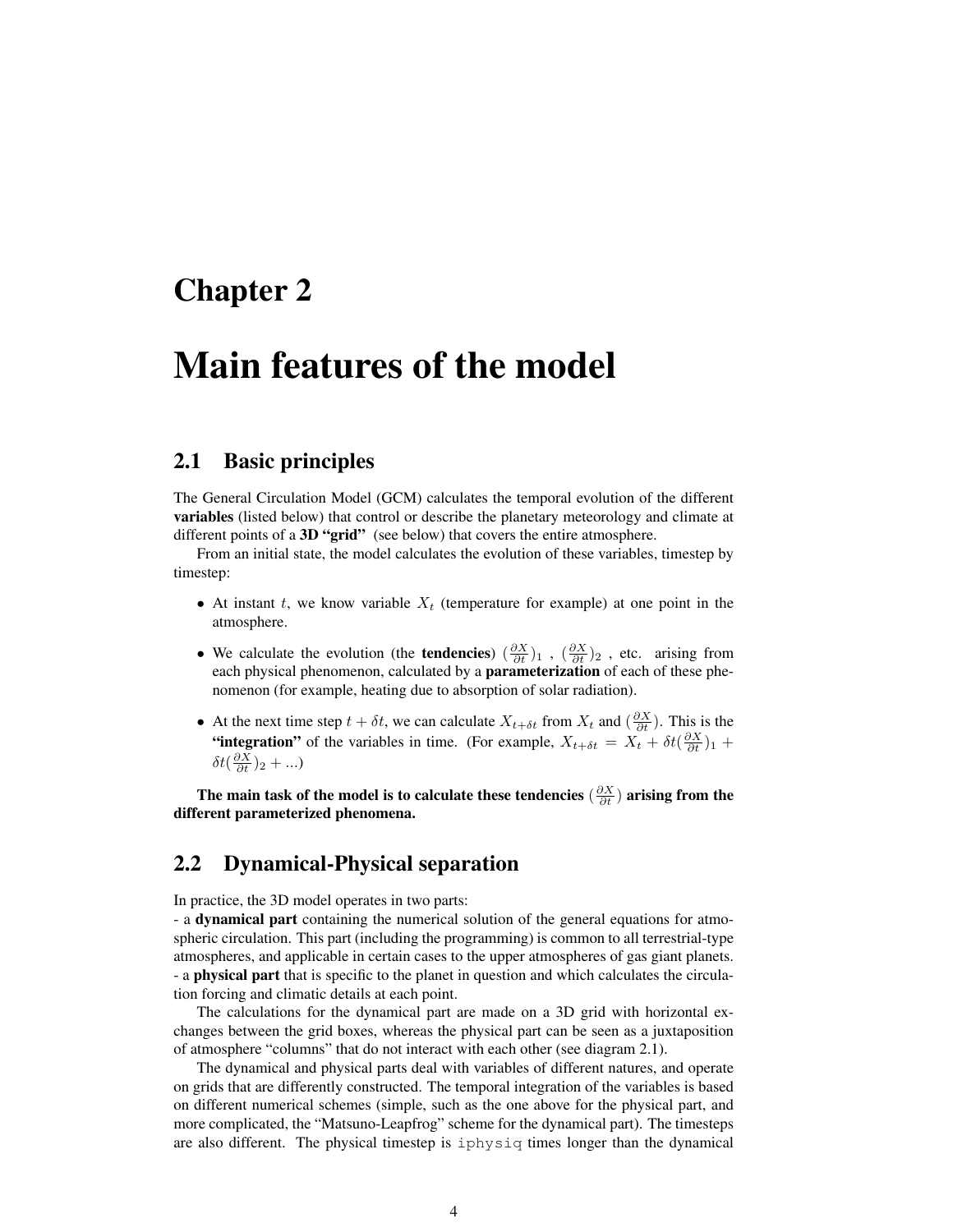

Figure 2.1: Physical/dynamical interface

timestep, as the solution of the dynamic equations requires a shorter timestep than the forced calculation for the physical part.

In practice, the main program that handles the whole model ( $gcm.F$ ) is located in the dynamical part. When the temporal evolution is being calculated, at each timestep the program calls the following:

- the dynamical part (caldyn.F) 1. Call to the subroutine that handles the total tendency calculation  $\left(\frac{\partial X}{\partial t}\right)$  arising from
- at the following timesteps (subroutine integrd.F) 2. Integration of these dynamical tendencies to calculate the evolution of the variables
- with the physical model ( $physiq.F90$ ), that calculates the evolution of some of the cies ( $\frac{\partial X}{\partial t}$ ) arising from the physical part. 3. Every iphysiq dynamical timestep, a call to the interface subroutine (calfis.F) purely physical variables (e.g: surface temperature tsurf) and returns the tenden-
- 4. Integration of the physical variables (subroutine  $addfi$ ,  $F$ )
- and the "sponge layer" is done every idissip dynamical time step. 5. Similarly, calculation and integration of tendencies due to the horizontal dissipation

*Remark: The physical part can be run separately for a 1-D calculation for a single column* wing program rcm1d.F.

## $2.3$  Grid boxes:

Examples of typical grid values are  $64x48x25$ ,  $64x48x32$  or  $32x24x25$  in longitudexlatitudexaltitude. Grid box size depends on the planetary radius: for Mars (radius∼3400 km), for example, a 64x48 horizontal grid corresponds to grid boxes of the order of 330x220 kilometers near the equator.

### 2.3.1 Horizontal grids **considered example atmosphere (or the Martia**

Dynamics and physics use different grids. Figure 2.2 shows the correspondence and indexing of the physical and dynamical grids as well as the different locations of variables also called the called tracers of the called tracers of the called tracers of the called tracers of the called on these grids. To identify the coordinates of a variable (at one grid point up, down, right or left) we use coordinates rlonu, rlatu, rlonv, rlatv (longitudes and latitudes, in radians).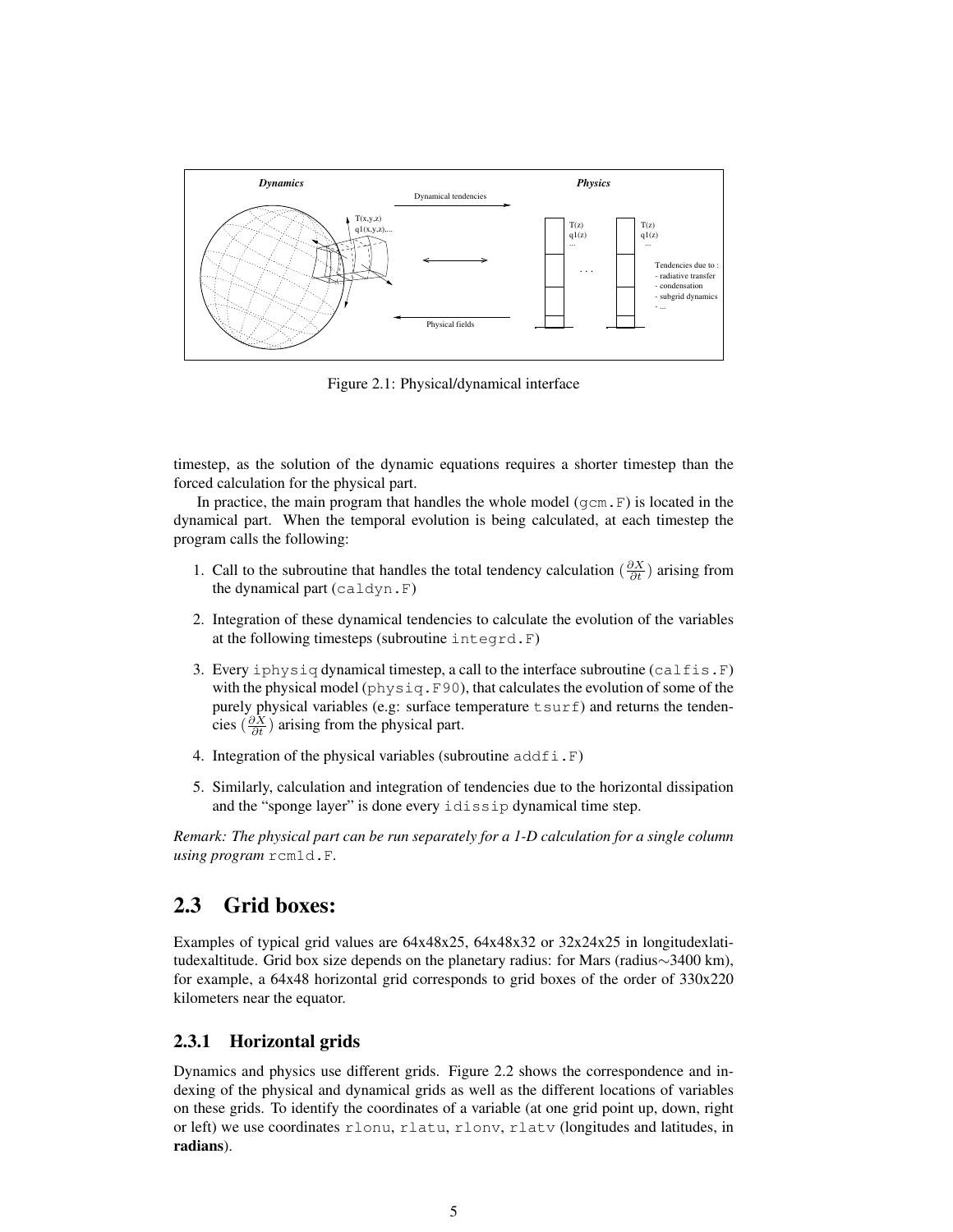

Figure 2.2: Dynamical and physical grids for a  $6 \times 7$  horizontal resolution. In the dynamics (but not in the physics) winds u and v are on specific staggered grids. Other dynamical variables are on the dynamical "scalar" grid. The physics uses the same "scalar" grid for all the variables, except that nodes are indexed in a single vector containing NGRID=2+(JM- $1)\times$ IM points when counting from the north pole. N.B.: In the Fortran program, the following variables are used: iim=IM , iip1=IM+1, jjm=JM , jjp1=JM+1.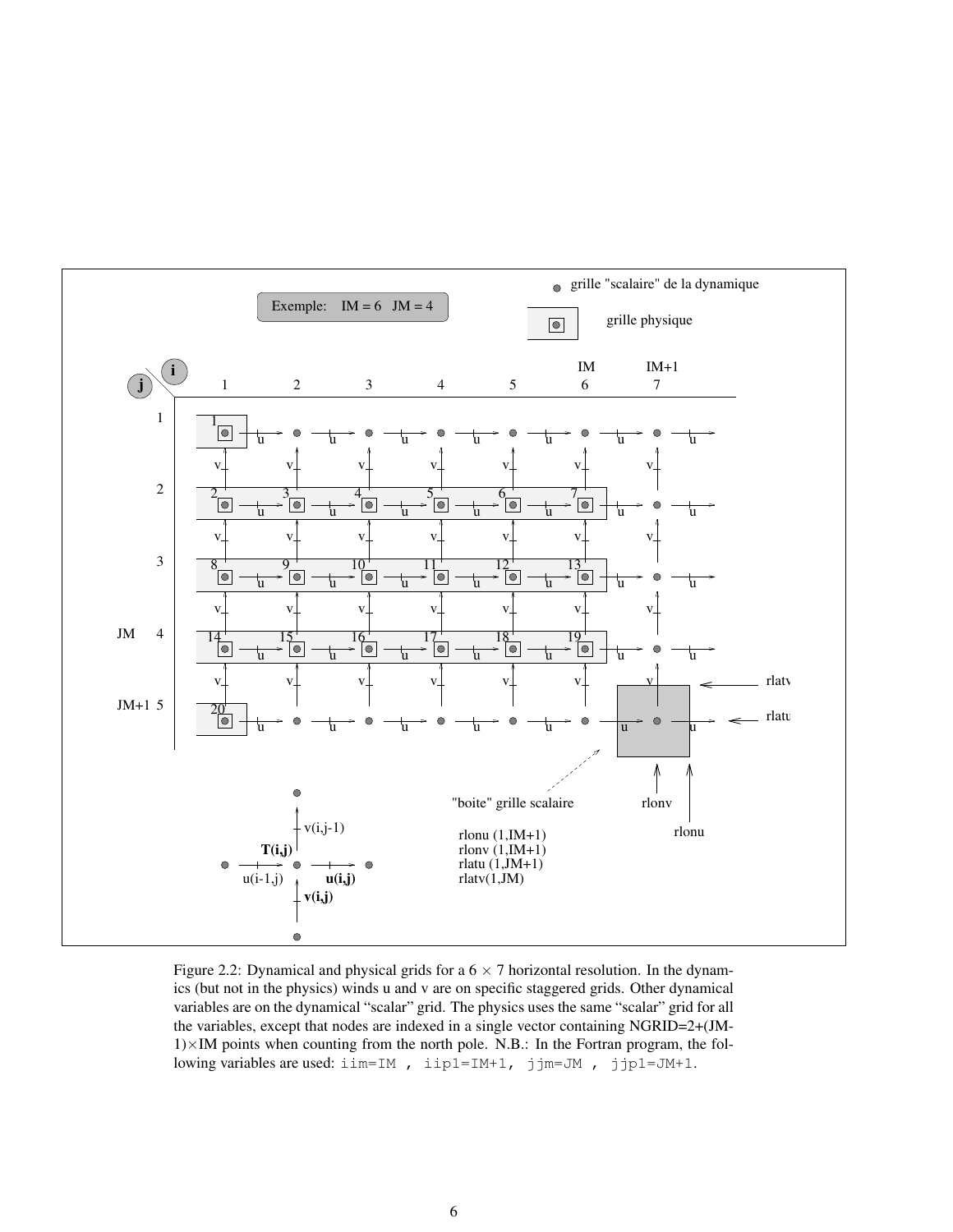On the dynamical grid, values at  $i=1$  are the same as at  $i=IM+1$  as the latter node is a redundant point (due to the periodicity in longitude, these two nodes are actualy located at the same place). Similarly, the extreme  $\dot{\tau}=1$  and  $\dot{\tau}=\dot{\tau}$  nodes on the dynamical grid (respectively corresponding to North and South poles) are duplicated IM+1 times. In contrast, the physical grid does not contain redundant points (only one value for each pole and no extra point along longitudes), as shown in figure 2.2. In practice, computations relative to the physics are made for a series of ngrid atmospheric columns, where NGRID=IMx(JM-1)+2.

### 2.3.2 Vertical grids



Figure 2.3: Sketch illustrating the difference between hybrid and non-hybrid coordinates

The GCM was initially programmed using sigma coordinates  $\sigma = p/ps$  (atmospheric pressure over surface pressure ratio) which had the advantage of using a constant domain  $(\sigma = 1$  at the surface and  $\sigma = 0$  at the top of the atmosphere) whatever the underlying topography. However, it is obvious that these coordinates significantly disturb the stratospheric dynamical representation as the topography is propagated to the top of the model by the coordinate system. This problem can elegantly be solved by using a hybrid sigma-P (sigma-pressure) hybrid coordinate which is equivalent to using  $\sigma$  coordinates near the surface and gradually shifting to purely pressure  $p$  coordinates with increasing altitude. Figure 2.3 illustrates the importance of using these hybrid coordinates compared to simple  $\sigma$  coordinates. The distribution of the vertical layers is irregular, to enable greater precision at ground level. In general we use 25 levels to describe the atmosphere to a height of 80 km, 32 levels for simulations up to 120 km, or 50 levels to rise up to thermosphere. The first layer describes the first few meters above the ground, whereas the upper layers span several kilometers. Figure 2.4 describes the vertical grid representation and associated variables.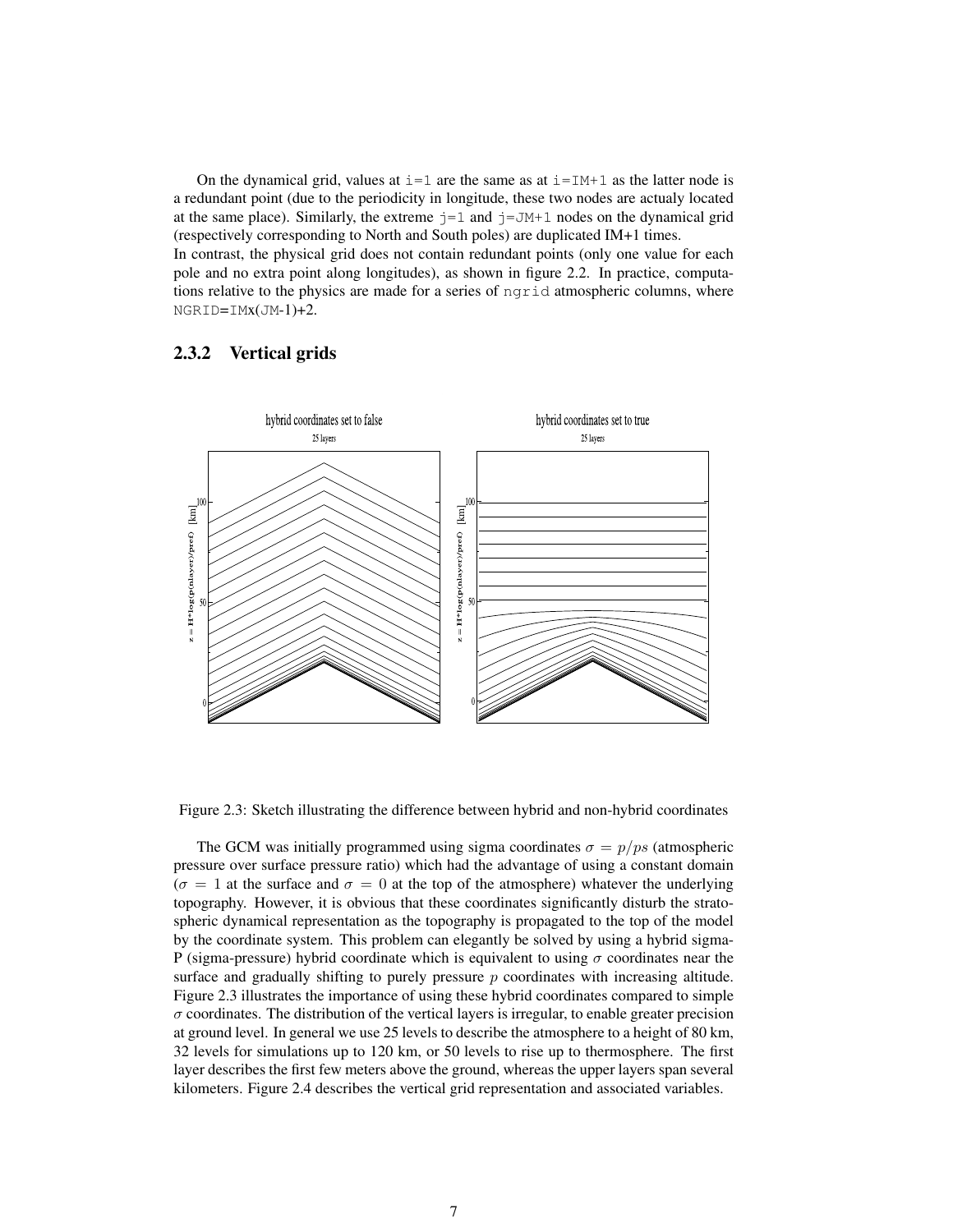| DYNAMICS                                                                                                                                            |                                                                                                                                                                                                 | PHYSICS                                                                                       |  |
|-----------------------------------------------------------------------------------------------------------------------------------------------------|-------------------------------------------------------------------------------------------------------------------------------------------------------------------------------------------------|-----------------------------------------------------------------------------------------------|--|
| [coordinates ap(), bp()]                                                                                                                            |                                                                                                                                                                                                 | [pressures]                                                                                   |  |
| $ap(11m+1)=0$ , bp $(11m+1)=0$<br>$aps(llm)$ , bps $(llm)$<br>$ap(11m)$ , bp $(11m)$<br>aps $(llm-1)$ , bps $(llm-1)$<br>$ap(11m-1)$ , bp $(11m-1)$ | ****************************<br>$\ldots$ llm $\ldots \ldots \ldots$ nlayer $\ldots$<br>****************************<br>$\ldots$ llm-1 $\ldots \ldots$ nlayer-1.<br>**************************** | $\n  plex (nlayer+1)=0\n$<br>play(nlayer)<br>plev(nlayer)<br>play(nlayer-1)<br>plev(nlayer-1) |  |
| $aps(2)$ , bps $(2)$<br>$ap(2)$ , bp $(2)$<br>$aps(1)$ , bps $(1)$<br>$ap(1)=0$ , bp $(1)=1$                                                        | $\cdots$ 2<br>. 2<br>****************************<br>$\dots$ 1  1<br>**********Surface***********                                                                                               | play(2)<br>$\nu$ lev $(2)$<br>play(1)<br>$plex(1)=Ps$                                         |  |

Figure 2.4: Vertical grid description of the llm (or nlayer) atmospheric layers in the programming code (llm is the variable used in the dynamical part, and nlayer is used in the physical part). Variables ap, bp and aps, bps indicate the hybrid levels at the interlayer levels and at middle of the layers respectively. Pressure at the interlayer is  $Plev(l) = ap(l) + bp(l) \times Ps$  and pressure in the middle of the layer is defined by  $Play(l) = aps(l) + bps(l) \times Ps$ , (where Ps is surface pressure). Sigma coordinates are merely a specific case of hybrid coordinates such that  $aps = 0$  and  $bps = P/Ps$ . Note that for the hybrid coordinates,  $bps = 0$  above  $\sim 50$  km, leading to purely pressure levels. The user can choose whether to run the model using hybrid coordinates or not by setting variable hybrid in run.def to True or False.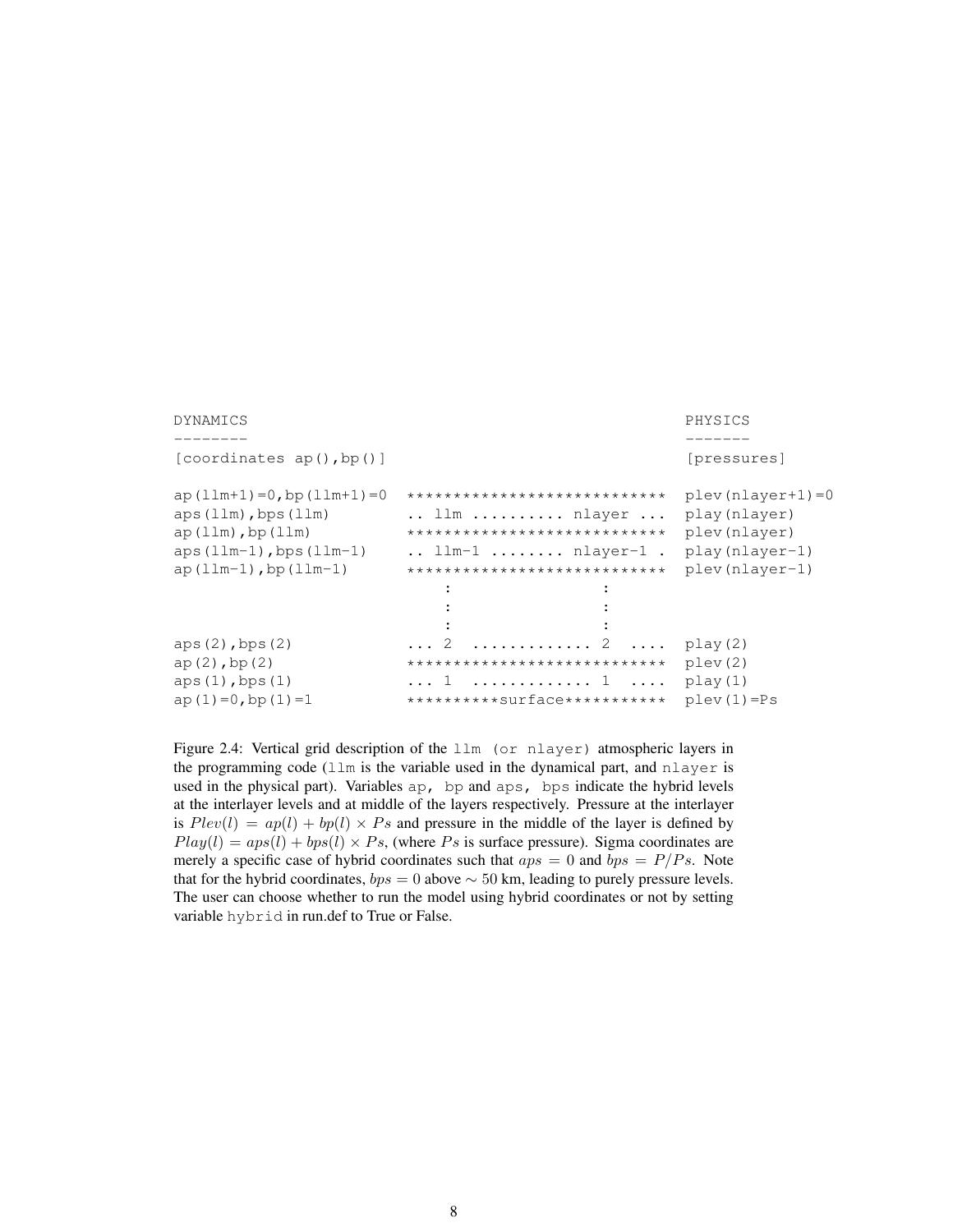## 2.4 Variables used in the model

### 2.4.1 Dynamical variables

The dynamical state variables are the atmospheric temperature, surface pressure, winds and tracer concentrations. In practice, the formulation selected to solve the equations in the dynamics is optimised using the following less "natural" variables:

- potential temperature  $\theta$  (teta in the code), linked to temperature T by  $\theta = T(P/Pref)^{-\kappa}$ with  $\kappa = R/C_p$  (note that  $\kappa$  is called kappa in the dynamical code, and rcp in the physical code). We take  $Pref = 610$  Pa on Mars.
- surface pressure (ps in the code).
- mass the atmosphere mass in each grid box (masse in the code).
- the covariant meridional and zonal winds  $ucov$  and  $vcov$ . These variables are linked to the "natural" winds by ucov = cu  $\star$  u and vcov = cv  $\star$  v, where cu and cv are constants that only depend on the latitude.
- **mixing ratio of tracers** in the atmosphere, typically expressed in kg/kg (array  $\alpha$  in the code).

ucov and vcov, "vectorial" variables, are stored on "scalari" grids u and v respectively, in the dynamics (see section 2.2). teta, q, ps, masse, "scalar variables", are stored on the "scalar" grid of the dynamics.

### 2.4.2 Physical variables

In the physics, the state variables of the dynamics are transmitted via an interface that interpolates the winds on the scalar grid (that corresponds to the physical grid) and transforms the dynamical variables into more "natural" variables. Thus we have winds  $\bf{u}$  and  $\bf{v}$  $(m.s^{-1})$ , temperature T (K), pressure at the middle of the layers **play** (Pa) and at interlayers plev (Pa), tracers q, etc. (kg/kg) on the same grid.

Furthermore, the physics also handle the evolution of the purely physical state variables:

- tsurf surface temperature (K)
- tsoil temperature at different layers under the surface (K)
- emis surface emissivity
- alb surface albedo
- q2 wind variance, or more precisely the square root of the turbulent kinetic energy
- qsurf tracer on the surface  $(kg.m^{-2})$
- **rnat** surface type  $(0 = ocean, 1 = continent)$
- **beta** surface wetness ( $0 \rightarrow 1$  implies dry  $\rightarrow$  saturated)
- [anything else?]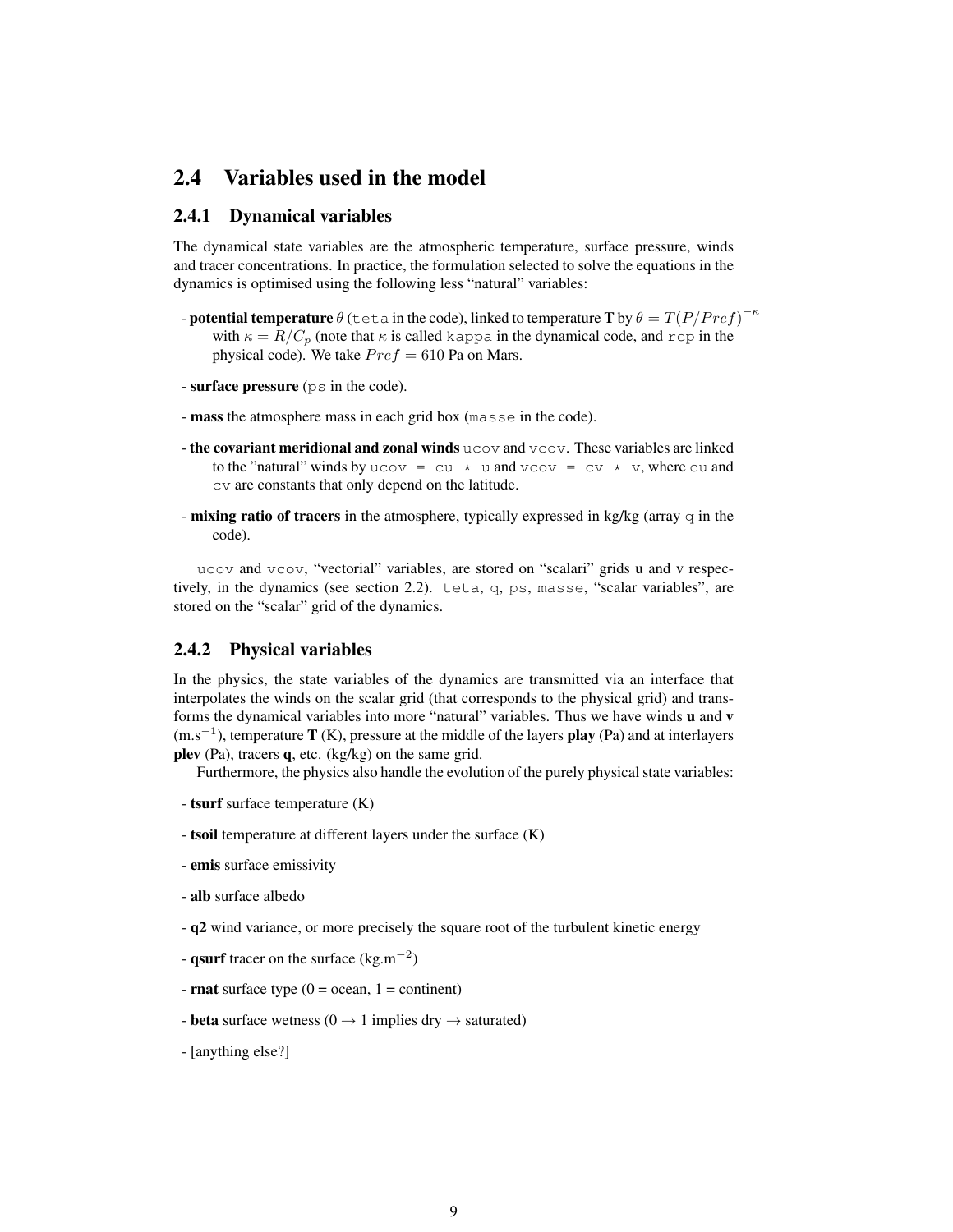### 2.4.3 Tracers

The model may include different types of tracers:

- condensed species (e.g.,  $CO<sub>2</sub>$ ,  $H<sub>2</sub>O$ , dust)
- chemically active species (in principle only at the moment)
- radiatively active gases (e.g., water vapor)

In the code, all tracers are stored in one three-dimensional array q, the third index of which corresponds to each individual tracer. In input and output files ("start.nc", "startfi.nc", see Section 5) tracers are stored separately using their individual names. Loading specific tracers requires that the approriate tracer names are set in the traceur.def file (see Section 7.2.3), and specific computations for given tracers (e.g. computing the water or  $CO<sub>2</sub>$ cycles) is controlled by setting the corresponding options in the callphys.def file (see Section 7.2.2).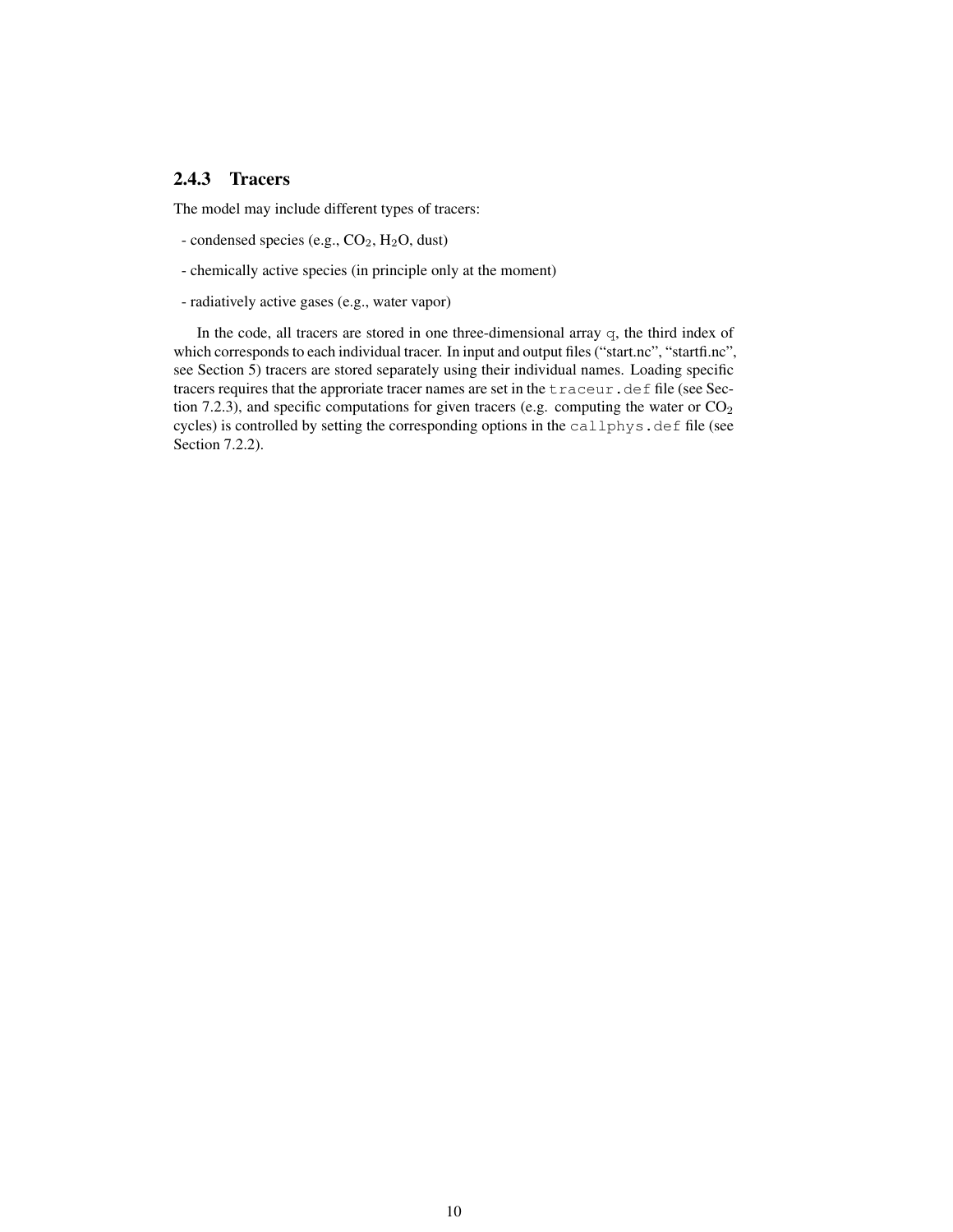# Chapter 3

# 3D Dynamical Code

### 3.1 Discretisation of the dynamical equations

*Extrait de la note de Robert Sadourny, Phu Le Van et Fred´ eric Hourdin, Laboratoire de ´ Met´ eorologie Dynamique ´* .

[to be translated when I get the time...]

Le modèle climatique du LMD est bâti, comme tous les modèles de circulation générale atmosphérique, sur la résolution numérique des équations primitives de la météorologie décrites dans de nombreux ouvrages ?. L'analyse présentée ici a été menée sur la nouvelle version de la dynamique du LMD écrite par Phu Le Van? sur une formulation de Robert Sadourny. Cette formulation differe de l'ancienne essentiellement par deux points: dans la ` nouvelle formulation, la répartition des points en longitude et en latitude peut être changée arbitrairement. L'autre modification porte sur la répartition des points aux pôles<sup>1</sup>.

La coordonnée verticale du modèle est la pression normalisée par sa valeur à la surface:  $\sigma = p/p_s$ . On utilise en fait  $\sigma$  aux niveaux inter-couches et  $s = \sigma^{\kappa}$  au milieu des couches. On note  $X$  et  $Y$  les coordonnées horizontales:

X (resp. Y) est une fonction biunivoque de la longitude  $\lambda$  (resp. de la latitude  $\phi$ ). Ces deux fonctions peuvent être choisies de façon arbitraire dans le modèle LMDZ ce qui permet d'effectuer un zoom sur une région du globe particulière. Une grille de ce type est montrée sur la Figure 3.1. Les variables scalaires (température potentielle  $\theta = c_p T / p_s^{\kappa}$ , géopotentiel  $\Phi$  et pression de surface  $p_s$ ) sont évaluées aux points correspondant à des couples de valeurs entières  $(X, Y) = (i, j)$ . Les variables dynamiques sont décalées par rapport aux variables scalaires en utilisant une grille  $C$  dans la définition de Arakawa ?: le vent zonal est calculé aux points  $(X, Y) = (i + 1/2, j)$  et le vent méridien aux points  $(X, Y) = (i, j + 1/2)$ . La disposition des variables sur la grille est illustrée sur la Figure 3.2.

On utilise en fait les composantes covariantes ( $\tilde{u}$  et  $\tilde{v}$ ) et contravariantes ( $\tilde{u}$  et  $\tilde{v}$ ) du vent definies par ´

$$
\begin{array}{ll}\n\tilde{u} = c_u u & \text{et} \quad \tilde{\tilde{u}} = u/c_u \quad \text{avec} \quad c_u = a \cos \phi \left( \frac{d\lambda}{dX} \right) \\
\tilde{v} = c_v v & \text{et} \quad \tilde{\tilde{v}} = v/c_v \quad \text{avec} \quad c_v = a \left( \frac{d\phi}{dY} \right)\n\end{array} \tag{3.1}
$$

où  $u$  et  $v$  sont les composantes physiques du vecteur vent horizontal. On introduit également:

la pression extensive:  $\tilde{p}_s$  (pression au sol multipliée par l'aire de la maille).

 $<sup>1</sup>$ Aux pôles sont calculés: le vent méridien dans l'ancienne formulation et les variables scalaires dans la nou-</sup> velle.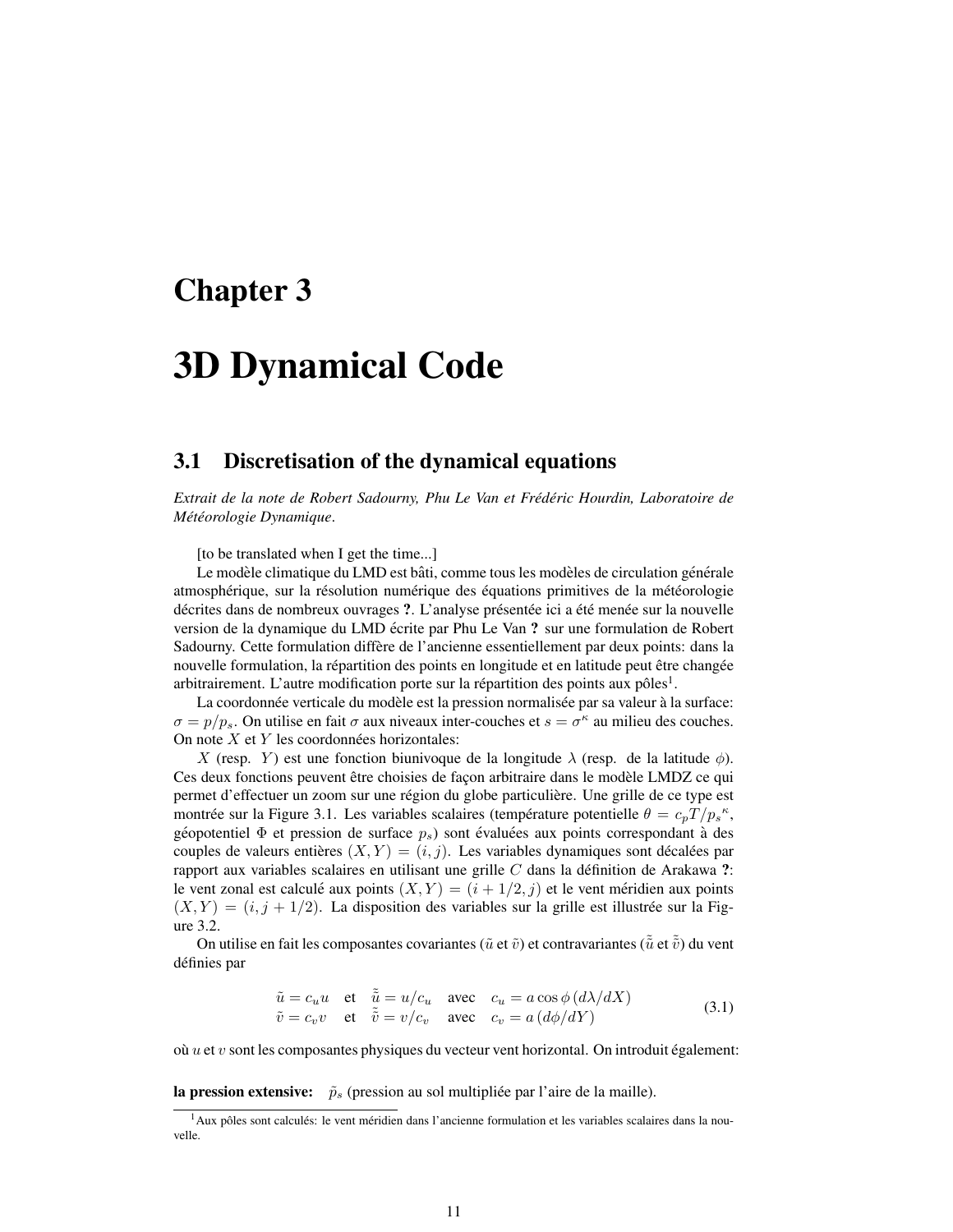

Figure 3.1: Grille obtenue avec 96 points en longitude et 73 en latitude et un zoom d'un facteur 3 centré sur la méditérannée (grille utilisée au laboratoire par Ali Harzallah) .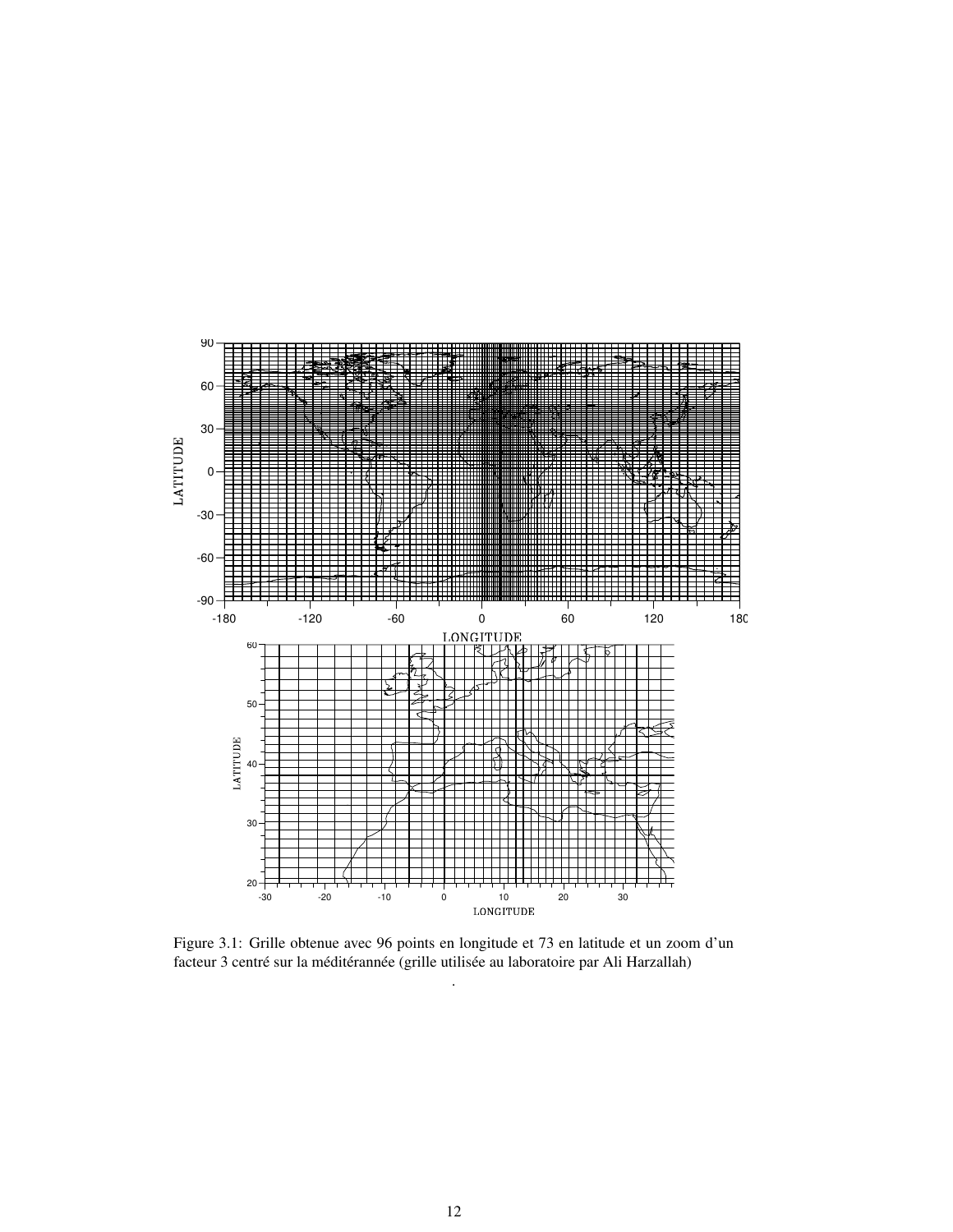

Figure 3.2: Disposition des variables dans la grille du LMD

les trois composantes du flux de masse:

$$
U = \overline{\tilde{p}_s}^X \tilde{\tilde{u}}, \ V = \overline{\tilde{p}_s}^Y \tilde{\tilde{v}} \text{ et } W = \tilde{p}_s \dot{\sigma} \text{ avec } \dot{\sigma} = \frac{d\sigma}{dt}
$$
(3.2)

le facteur de Coriolis multiplié par l'aire de la maille:  $f = 2\Omega \sin \phi c_u c_v$ où  $\Omega$  est la vitesse de rotation de la planète.

la vorticité potentielle absolue:

$$
Z = \frac{\mathcal{F}\left(\delta_X \tilde{v} - \delta_Y \tilde{u}\right) + f}{\overline{\tilde{p}_s}^{X,Y}}\tag{3.3}
$$

l'énergie cinétique

$$
K = \frac{1}{2} \left( \tilde{u}\tilde{\tilde{u}}^X + \tilde{v}\tilde{\tilde{v}}^Y \right) \tag{3.4}
$$

La notation  $\delta X$  signifie simplement qu'on effectue la différence entre deux points consécutifs suivant la direction X. La notation  $\overline{a}^X$  signifie qu'on prend la moyenne arithmétique de la quantité  $a$  suivant la direction  $X$ .  $\mathcal F$  est un filtre longitudinale appliqué dans les régions polaires. Les équations discrétisées sont écrites sous la forme suivante:

### equations du mouvement: ´

$$
\frac{\partial \tilde{u}}{\partial t} - \overline{Z}^{Y} \overline{V}^{X,Y} + \delta_{X} \mathcal{F} \left( \Phi + K \right) + s \overline{\theta}^{X} \delta_{X} \mathcal{F} \left( p_{s}^{\ \kappa} \right) - \frac{\overline{\tilde{u}_{a}}^{Y,Y} \delta_{Z} \overline{W}^{X}}{\overline{\tilde{p}_{s}}^{X} \delta_{Z} \sigma} + \frac{\delta_{Z} \left( \overline{W}^{X} \overline{\tilde{u}_{a}}^{Z} \right)}{\overline{\tilde{p}_{s}}^{X} \delta_{Z} \sigma} = S_{\tilde{u}} \tag{3.5}
$$

oú  $\tilde u_a$  est la composante zonale covariante du vecteur vent absolu:  $\tilde u_a = \tilde u + c_u a \Omega \cos \phi$ et

$$
\frac{\partial \tilde{v}}{\partial t} + \overline{Z}^X \overline{U}^{X,Y} + \delta_Y \mathcal{F} \left( \Phi + K \right) + s \overline{\theta}^Y \delta_Y \mathcal{F} \left( p_s^{\kappa} \right) - \frac{\overline{\tilde{v}}^{X,X} \delta_Z \overline{W}^Y}{\overline{\tilde{p}_s}^Y \delta_Z \sigma} + \frac{\delta_Z \left( \overline{W}^Y \overline{\tilde{v}}^Z \right)}{\overline{\tilde{p}_s}^X \delta_Z \sigma} = S_{\tilde{v}} \tag{3.6}
$$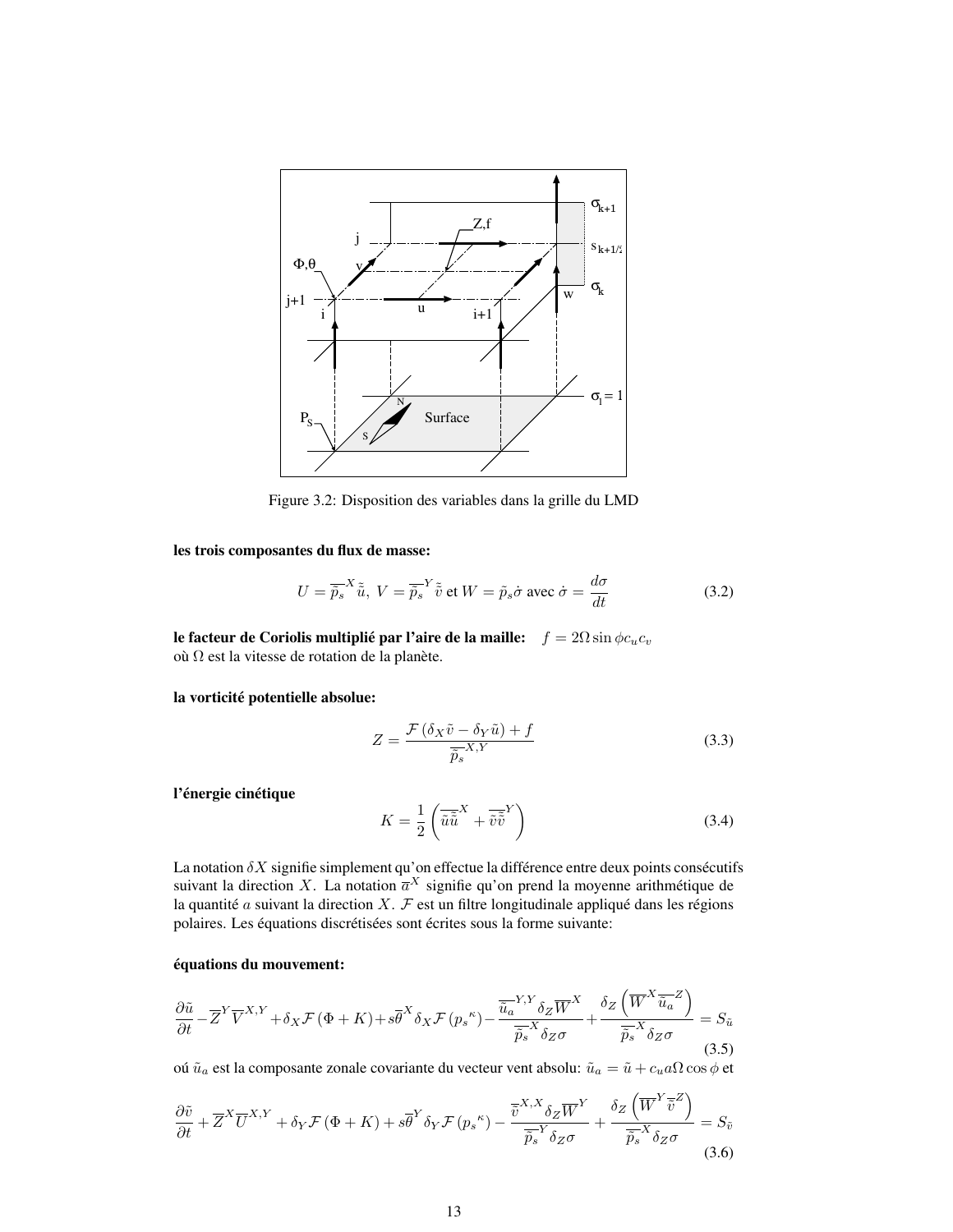equation thermodynamique: ´

$$
\frac{\partial \left(\tilde{p}_{s}\theta\right)}{\partial t} + \mathcal{F}\left[\delta_{X}\left(\overline{\theta}^{X}U\right) + \delta_{Y}\left(\overline{\theta}^{Y}V\right)\right] + \frac{\delta_{Z}\left(\overline{\theta}^{Z}W\right)}{\delta_{Z}\sigma} = S_{\theta}
$$
\n(3.7)

equation hydrostatique: ´

$$
\delta_Z \Phi = -p_s^{\kappa} \overline{\theta}^z \delta_Z s \tag{3.8}
$$

équations de continuité:

$$
\frac{\partial p_s}{\partial t} = \mathcal{F} \left[ \sum_z \delta_Z \sigma \left( \delta_X U + \delta_Y V \right) \right]
$$
 (3.9)

$$
\delta_Z W = -\delta_Z \sigma \left[ \mathcal{F} \left( \delta_X U + \delta_Y V \right) + \frac{\partial p_s}{\partial t} \right] \tag{3.10}
$$

On a noté  $S$  les termes sources dans les différentes équations. Dans ces termes sources, on distingue 1) d'une part les paramétrisations physiques mentionnées plus haut et qui font intervenir pour une maille donnée du modèle, tous les points situés sur une même verticale mais ceux-là seulement; 2) les opérateurs de dissipation horizontale, censés rendre compte des échanges entre échelles explicitement représentées dans le modèle et échelles sousmailles. Ces operateurs ont la structure de Laplaciens agissant sur des plans horizontaux ´ c'est à dire qu'il font intervenir un voisin de chaque côté dans les deux directions horizontales. Cet opérateur est généralement itéré pour le rendre plus sélectif en échelle (plus on itère un laplacien et plus son effet sur les petites échelles devient important relativement).

### 3.2 High latitude filters

### *Extract adapted from Forget et al. [1999]*

At high latitude a filter is applied near the singularity in the grid at the pole in order to satisfy the Courant-Friedrichs-Lewy numerical stability criterion without going to an excessively small timestep. In the original version of the dynamical code a classical Fourier filter was used, but we found that because the Martian polar atmosphere appears to be much more dynamically unstable than the Earth's polar atmosphere, a more efficient formulation (based on the grouping of adjacent gridpoints together) was necessary to avoid numerical instability.

*In practice the following technique is used in the subroutine called* groupeun.F *:*

- The points are grouped in packets of  $2^{n}$ <sup>*group*</sup> at the poles(e.g. **ngroup**=3  $\rightarrow$  packets *of 8), then* 2 *ngroup-1,* 2 *ngroup-2, etc. in the lower latitudes moving away from the pole*
- *The higher* ngroup *is, the more efficient the smoothing is, and the more stable the model.*
- *BUT,* iim *must be divisible by* 2 *ngroup !!!*

## 3.3 Dissipation

*Extract adapted from Forget et al. [1999]*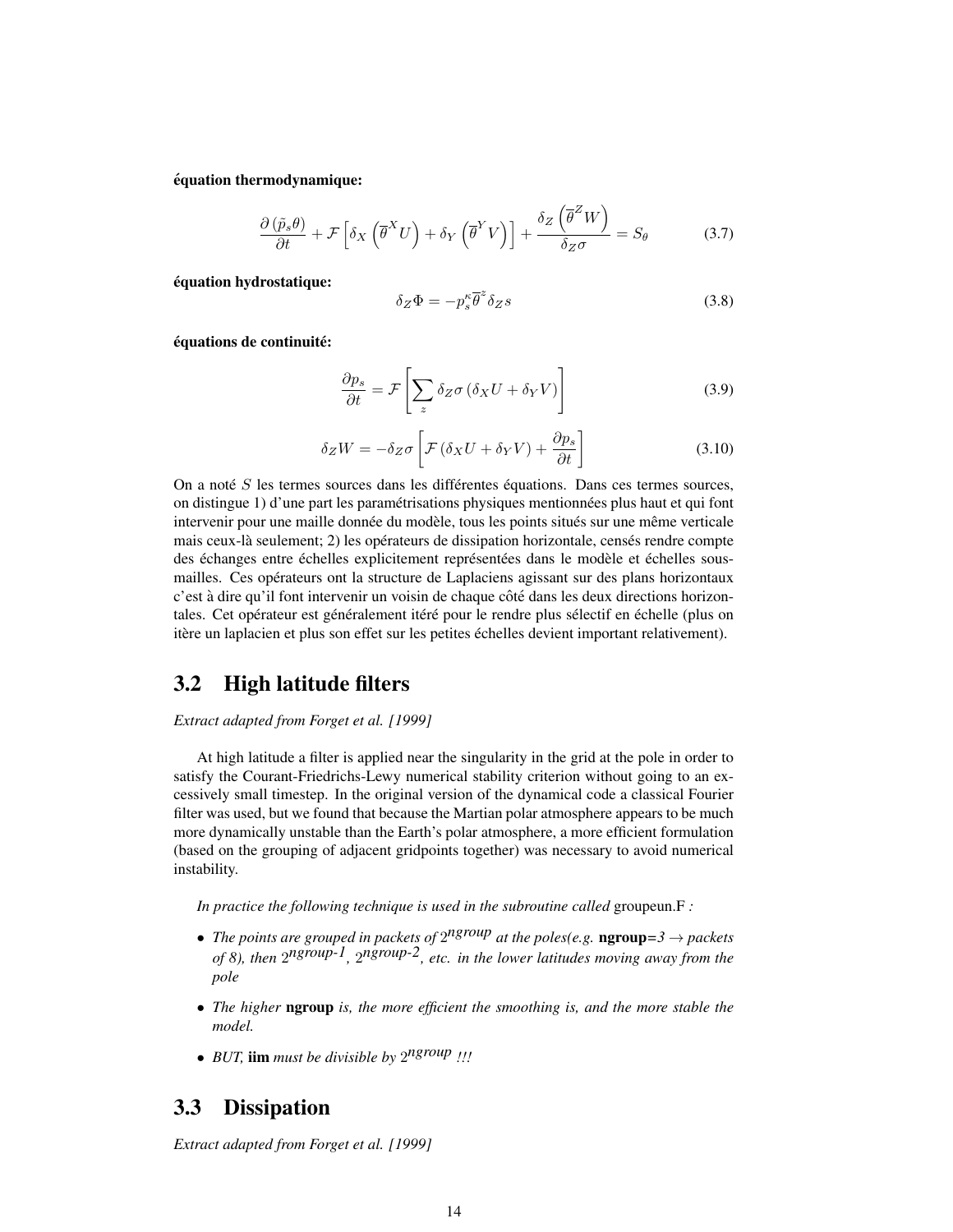In the LMD grid point model, nonlinear interactions between explicitly resolved scales and subgrid-scale processes are parameterized by applying a scale-selective horizontal dissipation operator based on an *n* time iterated Laplacian  $\Delta^n$ . For the grid point model, for instance, this can be written  $\partial q/\partial t = ([-1]^n / \tau_{\text{diss}})(\delta x)^{2n} \Delta^n q$  where  $\delta x$  is the smallest horizontal distance represented in the model and  $\tau_{\rm diss}$  is the dissipation timescale for a st ructure of scale  $\delta x$ . These operators are necessary to ensure the grid point model numerical stability. In practice, the operator is separately applied to (1) potential temperature, (2) the divergence of the flow, and (3) its vorticity. We respectively use  $n = 2$ ,  $n = 1$ , and  $n = 2$ in the grid point model.

*Note: In practice, values of* n *and* τ*diss are adjustable and prescribed at the beginning of each run, in run definition file "run.def" (cf. 7.2.1)*

## 3.4 Sponge layer

*Extract adapted from Forget et al. [1999]*

In the upper levels a sponge layer is also used in both models in an attempt to reduce spurious reflections of vertically propagating waves from the model top. Unlike the traditional Rayleigh friction formulation, this operates as a linear drag solely on the eddy components of the vorticity and divergence fields and is not scale-selective. The timescales on which it operates are typically half a day, 1 day, and 2 days at the three uppermost levels, respectively.

*Note: the sponge layer "timescale" values and their extensions in altitude are adjustable and prescribed at the beginning of each run, in run definition file "run.def" (cf. 7.2.1)*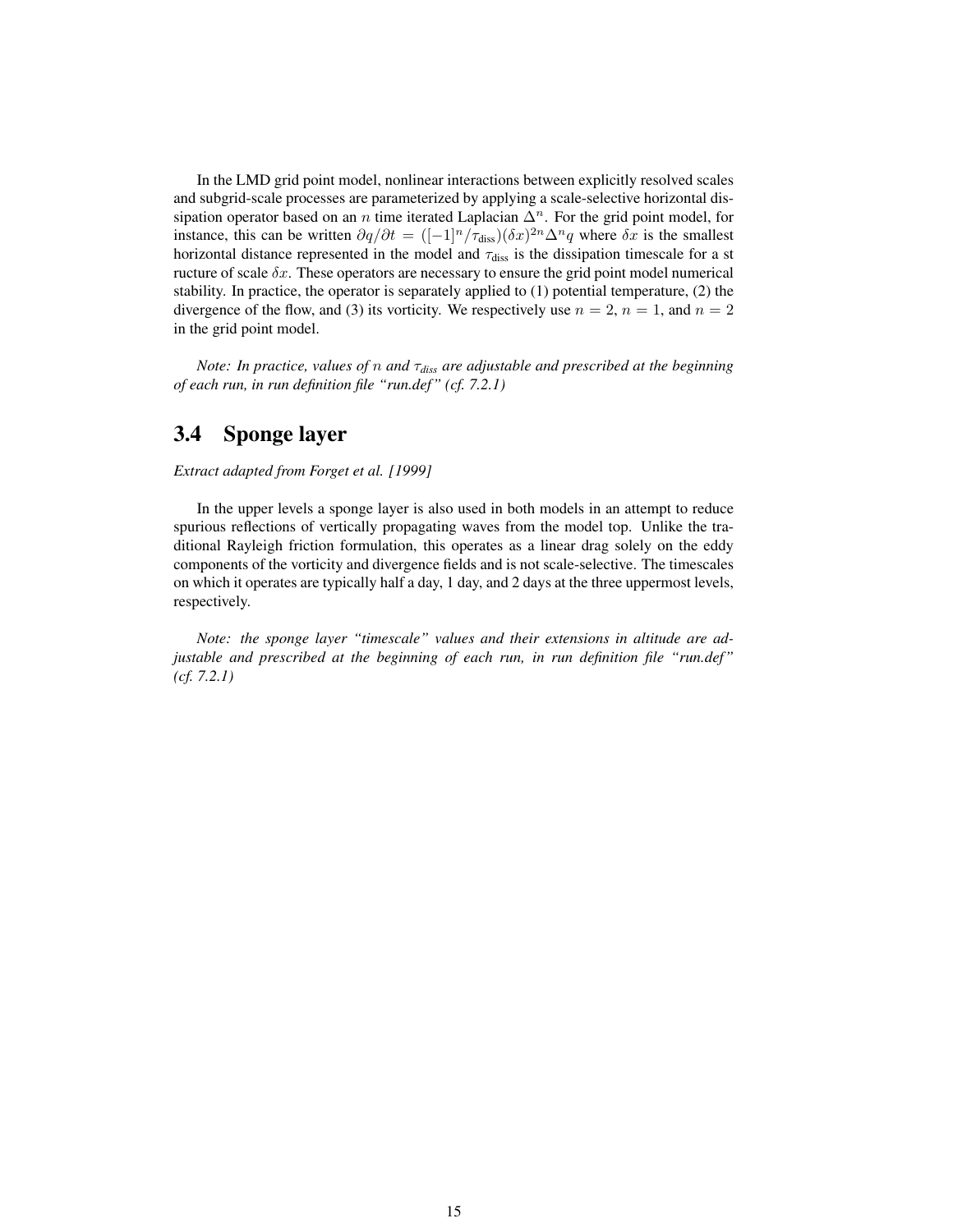# Chapter 4

# Physical parameterizations of the generic model: some references

## 4.1 General

The Generic Climate Model uses a large number of physical parameterizations based on various scientific theories. Some also use specific numerical methods. A list of these parameterizations is given below, along with the most appropriate references for each one. Most of these documents can be found at

http://www.lmd.jussieu.fr/mars.html.

General references: No documents attempt to give a complete scientific description of the current version of the GCM. Here's a reference to a Mars GCM description:

- *Forget et al.* [1999] (article published in the JGR)
- "Updated Detailed Design Document for the Model" (ESA contract, Work Package 6, 1999, available on the web) which is simply a compilation of the preceding article with a few additions that were published separately.

## 4.2 Radiative transfer

The radiative transfer parameterizations are used to calculate the heating and cooling ratios in the atmosphere and the radiative flux at the surface.

[TO WRITE: IMPORTANT SECTION - REFERENCES HERE ARE FOR MARS ONLY]

### 4.2.1 Absorption/emission and diffusion by dust:

### Dust spatial distribution

```
( dustopacity)
```
- Vertical distribution and description of "MGS" and "Viking" scenarios in the ESA report *Mars Climate Database V3.0 Detailed Design Document* by Lewis et al. (2001), available on the web.
- For the "MY24" scenario, dust distribution obtained from assimilation of TES data is used (and read via the readtesassim routine).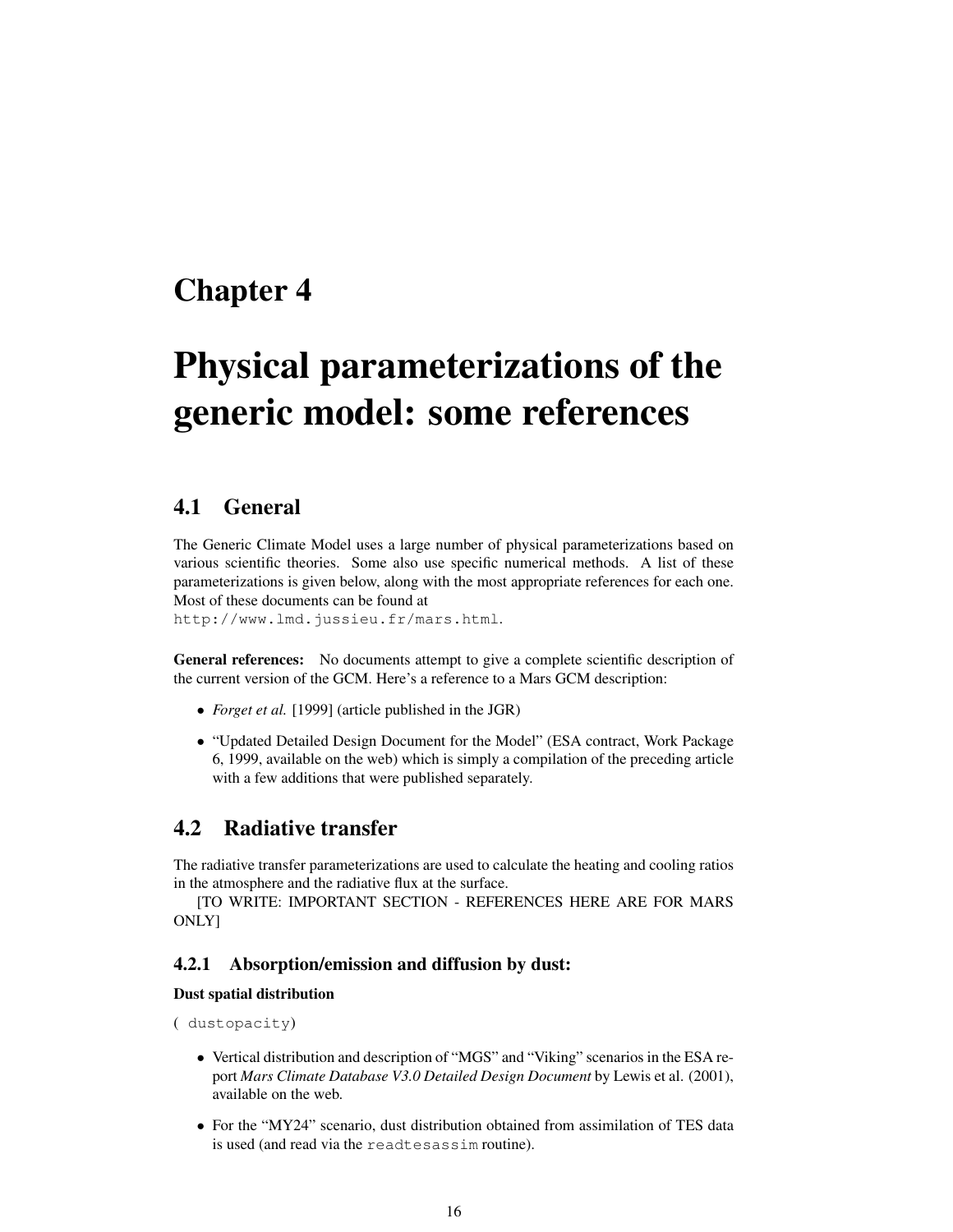### Thermal IR radiation

#### ( lwmain)

- Numerical method: *Toon et al.* [1989]
- Optical properties of dust: *Forget* [1998]

### Solar radiation

```
( swmain)
```
- Numerical method: *Fouquart and Bonel* [1980]
- Optical properties of dust: see the discussion in *Forget et al.* [1999], which quotes *Ockert-Bell et al.* [1997] and *Clancy and Lee* [1991].

## 4.3 Subgrid atmospheric dynamical processes

### 4.3.1 Turbulent diffusion in the upper layer

( vdifc)

- Implicit numerical scheme in the vertical: see the thesis of Laurent Li (LMD, Université Paris 7, 1990), Appendix C2.
- Calculation of the turbulent diffusion coefficients: *Forget et al.* [1999].

### 4.3.2 Convection

```
( convadj)
   See Hourdin et al. [1993]
```
## 4.4 Surface thermal conduction

(soil)

Thesis of Frédéric Hourdin (LMD, Université Paris 7, 1992) : section 3.3 (equations) and Appendix A (Numerical scheme).

## 4.5 CO<sub>2</sub> Condensation

In *Forget et al.* [1998] (article published in Icarus):

- Numerical method for calculating the condensation and sublimation levels at the surface and in the atmosphere ( newcondens) explained in the appendix.

- Description of the numerical scheme for calculating the evolution of  $CO<sub>2</sub>$  snow emissivity (co2snow) explained in section 4.1

### 4.6 Tracer transport and sources

• "Van-Leer" transport scheme used in the dynamical part ( tracvl and vlsplt in the dynamical part): *Hourdin and Armengaud* [1999]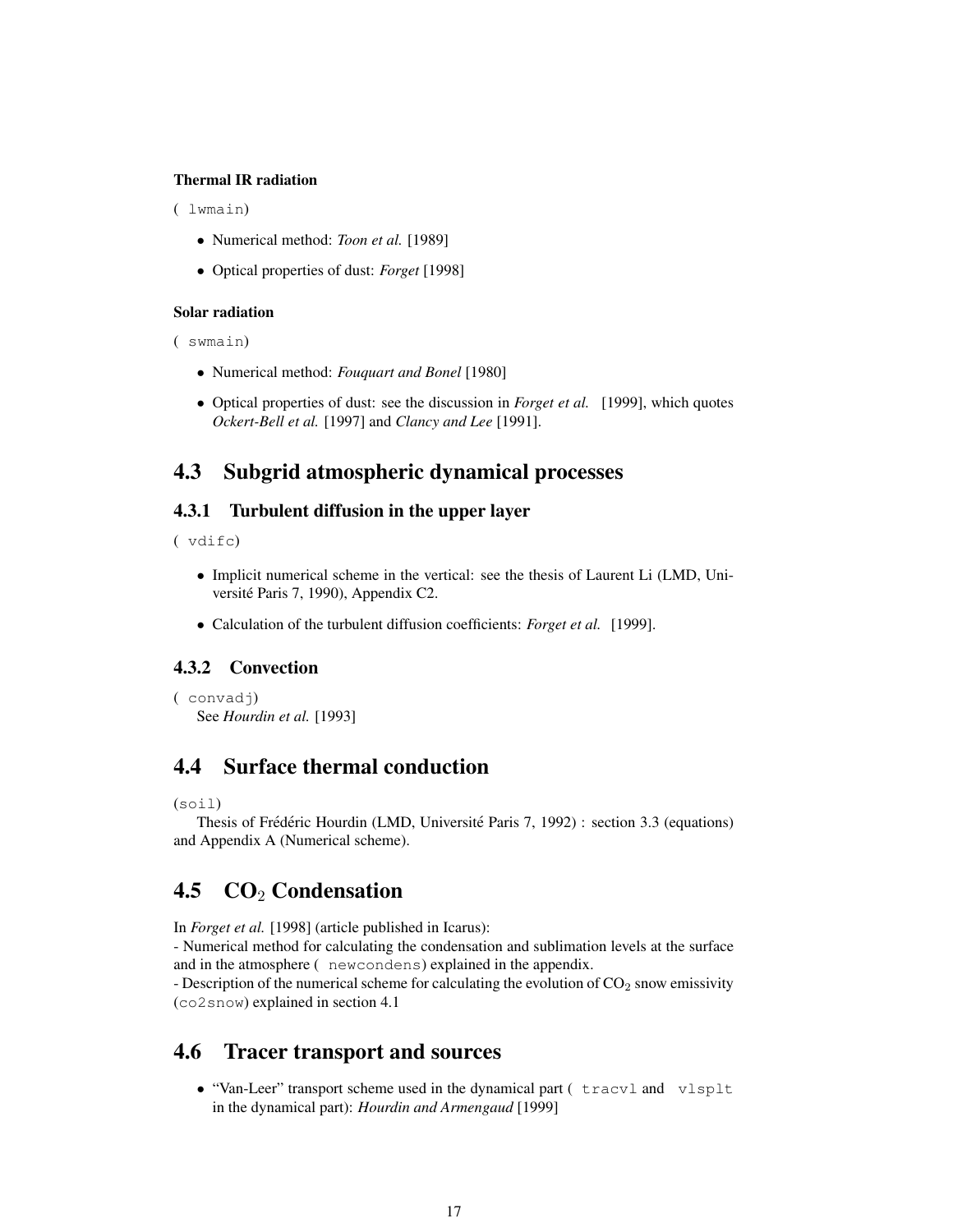- Transport by turbulent diffusion (in vdifc), convection (in convadj), sedimentation ( sedim), dust lifting by winds ( dustlift) : see note "Preliminary design of dust lifting and transport in the Model" (ESA contract, Work Package 4, 1998, available on the web).
- Watercycle, see *Montmessin et al.* [2004]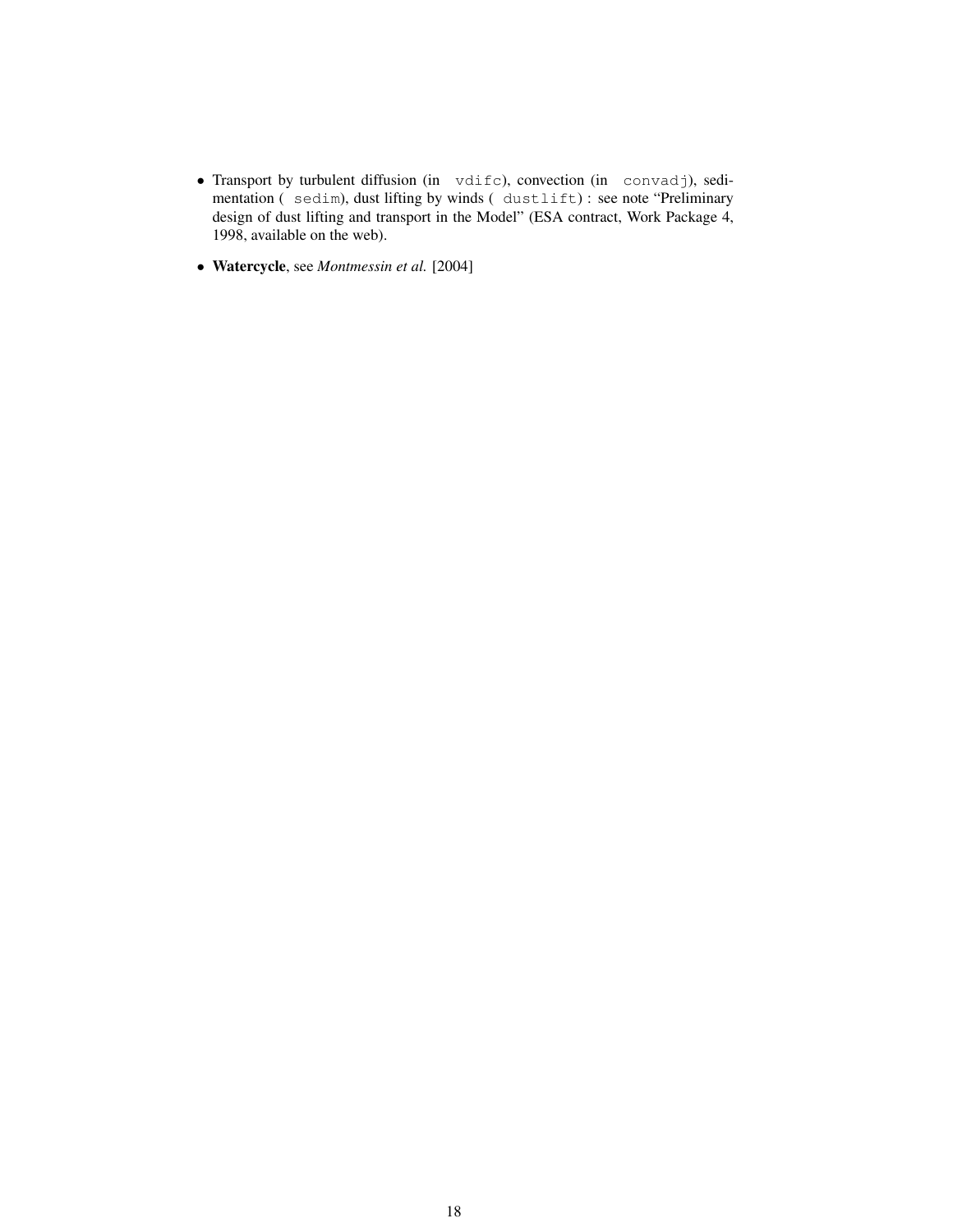# Chapter 5

# Running the model: a practice simulation

This chapter is meant for first-time users of the LMD model. As the best introduction to the model is surely to run a simulation, here we explain how to go about it. All you will need are files necessary to build the GCM (all are in the LMDZ.GENERIC directory) as well as some initial states to initiate simulations (see below).

Once you have followed the example given below, you can then go on to change the control parameters and the initial states as you wish. A more detailed description of the model's organization as well as associated inputs and outputs are given in sections 6 and 7.

## 5.1 Installing the model from SVN

The first thing is to download the model from our SVN server. If you cannot use SVN, just find an old school way to get a copy of the basic model directory LMDZ.GENERIC (and all the other source files needed for visualization) and download it to your account. Then start directly from the fifth point.

- Go to the directory where you want to download the model. Not that only one directory (the root directory) will be added in the current directory.
- If svn is installed on your system, set up the root directory by tipping

```
svn co "http://svn.lmd.jussieu.fr/Planeto/trunk" -N Name_of_root_directory
cd Name of root directory
```
• You can now download one of the LMDZ models (for Generic, Mars, Venus, Titan, ...) by tipping

svn update LMDZ.MODEL\_YOU\_WANT

For the Generic model, just tipe

svn update LMDZ.GENERIC

The contents of the directory that has been created are described in Chapter 6.

• For visualization of the simulations, yo will need some utilities that we might as well download now by doing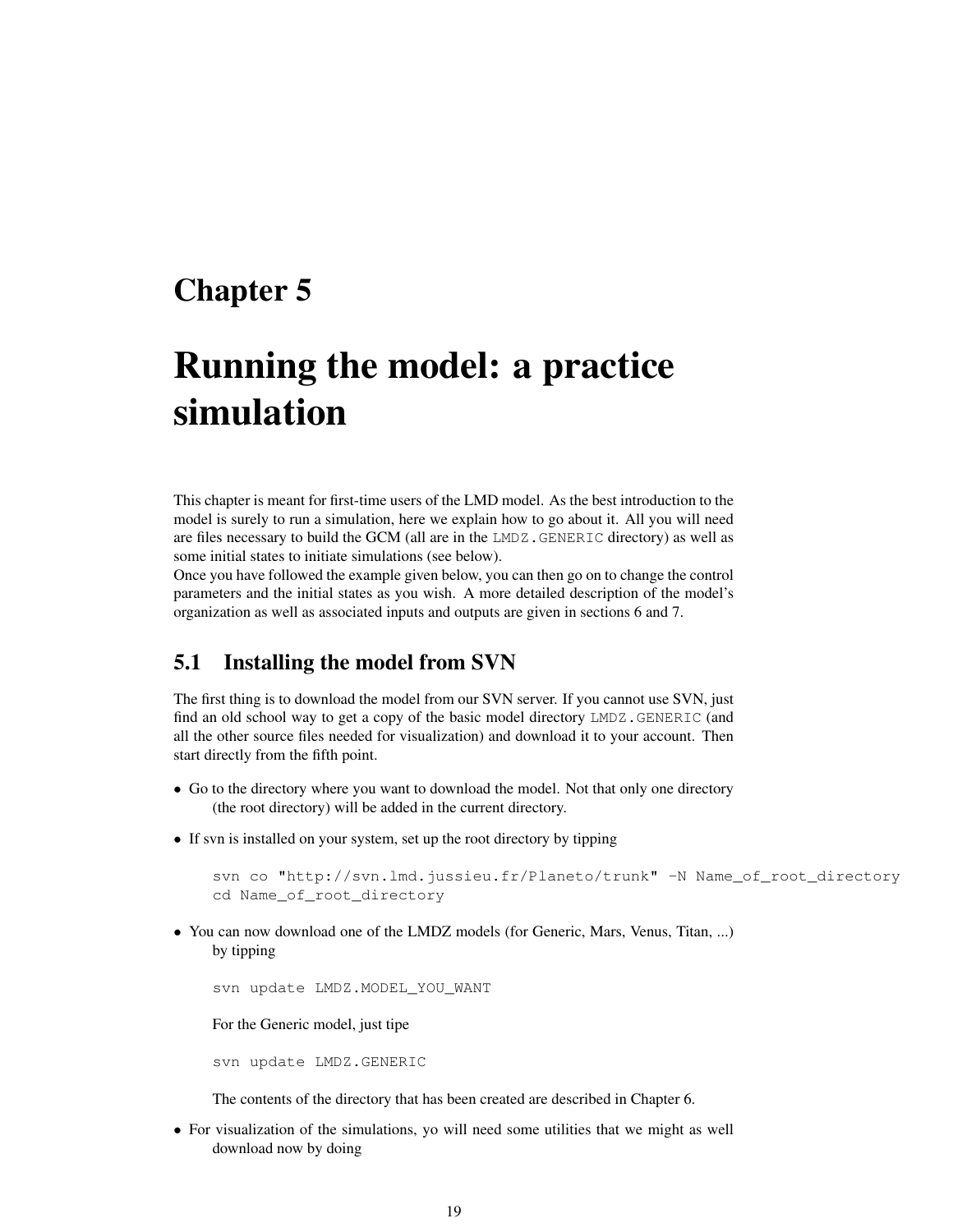svn update UTIL

- Now we must set up the makegcm script that will perform the compilation of the model. Go into the LMDZ.GENERIC directory and edit the appropriate makegcm\_mycompiler (hereafter called makegcm), where mycompiler is the compiler that you want to use. There are two important environment variables concerning source files that are initialized by makegcm and that we need to set properly:
	- 1. LMDGCM, the path to the source files. By default, the line

setenv LMDGCM 'readlink -f \$scriptdir'

allows makegcm to assume that it is executed in the root source directory so that this should work without any change. If makegcm does not find the source, you can enter manually the path by changing the above line by

setenv LMDGCM "path/to/source/directory/LMDZ.GENERIC"

2. LIBOGCM, the path to the compilation directory where all object files will be kept. By default, the line

setenv LIBOGCM \$LMDGCM/libo

specifies that source will be kept in a libo directory created in LMDZ.GENERIC. You can also change that if needed.

- Install NetCDF http://www.unidata.ucar.edu/packages/netcdf/INSTALL.html and set environment variables NCDFINC and NCDFLIB:
	- The latest version of the NetCDF package is available on the web at the following address: http://www.unidata.ucar.edu/software/netcdf along with instructions for building (or downloading precompiled binaries of) the library.
	- Once the NetCDF library has been compiled (or downloaded), you should have access to the library libnetcdf.a itself, the various files (netcdf.inc, netcdf.mod, ...) to include in programs, and basic NetCDF software (*ncdump* and *ncgen*).
	- To ensure that during compilation, the model can find the NetCDF library and include files, you must declare environment variables NCDFLIB and NCDFINC.
	- NCDFLIB must contain the path to the directory containing the object library libnetcdf.a and NCDFINC must contain the path to the directory containing the include files (netcdf.inc,...)

As for LMDGCM variable, these variables can be declared by changing the right line in makegcm

setenv NCDFINC /wherever/is/netcdf/include setenv NCDFLIB /wherever/is/netcdf/lib

For example, if working at LMD and with ifort, the path is

```
setenv NCDFINC /donnees/emlmd/netcdf64-4.0.1 ifort/include
setenv NCDFLIB /donnees/emlmd/netcdf64-4.0.1 ifort/lib
```
• Install software for loading and displaying NetCDF files such as GrAdS (http://grads.iges.org/grads/), Ferret (http://ferret.wrc.noaa.gov/Ferret), or Python. Some visualization scripts, especially for Python, can be found in the UTIL directory and will be described later.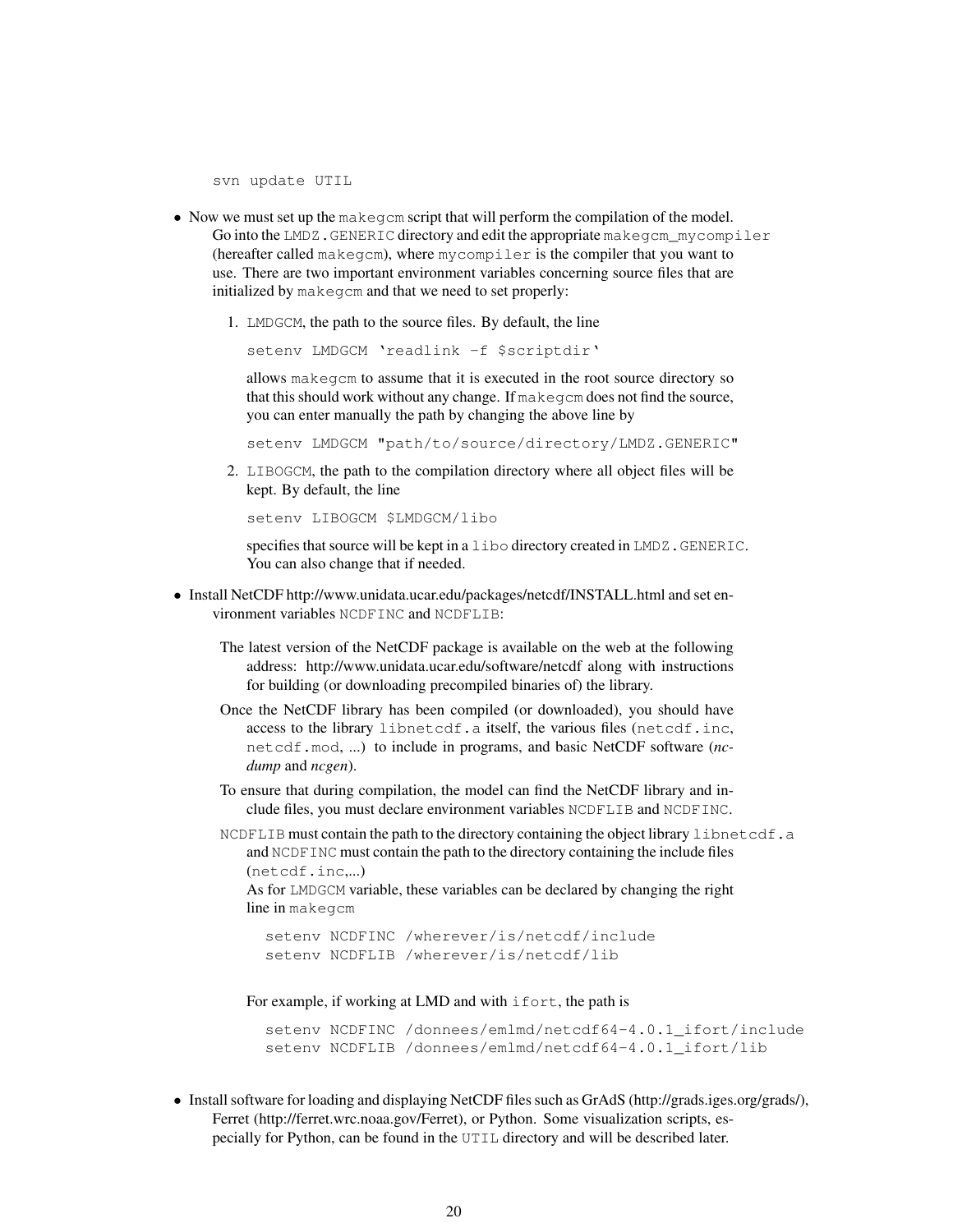- Finally, make sure that you have access to all the executables needed for building and using the model and remember to set environment variables to the correct corresponding pathes (note that if you do not want to have to redefine these every session, you should put the definitions in the corresponding .cshrc or .bashrc files).
	- UNIX function *make*
	- a Fortran compiler
	- ncdump
	- grads (or ferret)

## 5.2 Installing the model without SVN

Create an alias so that the compilation script **makegem** is available from anywhere (more convinient than having to type the full path to the script, or copying it over where you want to run it). The makegcm script is in the LMDZ.GENERIC directory, which is referenced by the LMDGCM variable, so:

If using Csh:

```
alias makegcm $LMDGCM'/makegcm'
```
if using Bash:

```
alias makegcm=$LMDGCM/makegcm
```
## 5.3 Compiling the LMDZ.GENERIC model (sequential only)

Two options exist to compile the model.

1. Create an alias so that the compilation script makegcm is available from anywhere. If using Csh:

alias makegcm 'path/to/LMDZ.GENERIC/makegcm'

if using Bash:

alias makegcm=path/to/LMDZ.GENERIC/makegcm

Then the compilation is done by tipping

makegcm -options gcm

This solution can be convenient but is less flexible if you want to compile the model in many different configurations and keep track of it.

2. Create and edit an executable script (that we will call compile) in the directory where you will want to run the model. Put the line

/path/to/the/model/I/use/makegcm -options gcm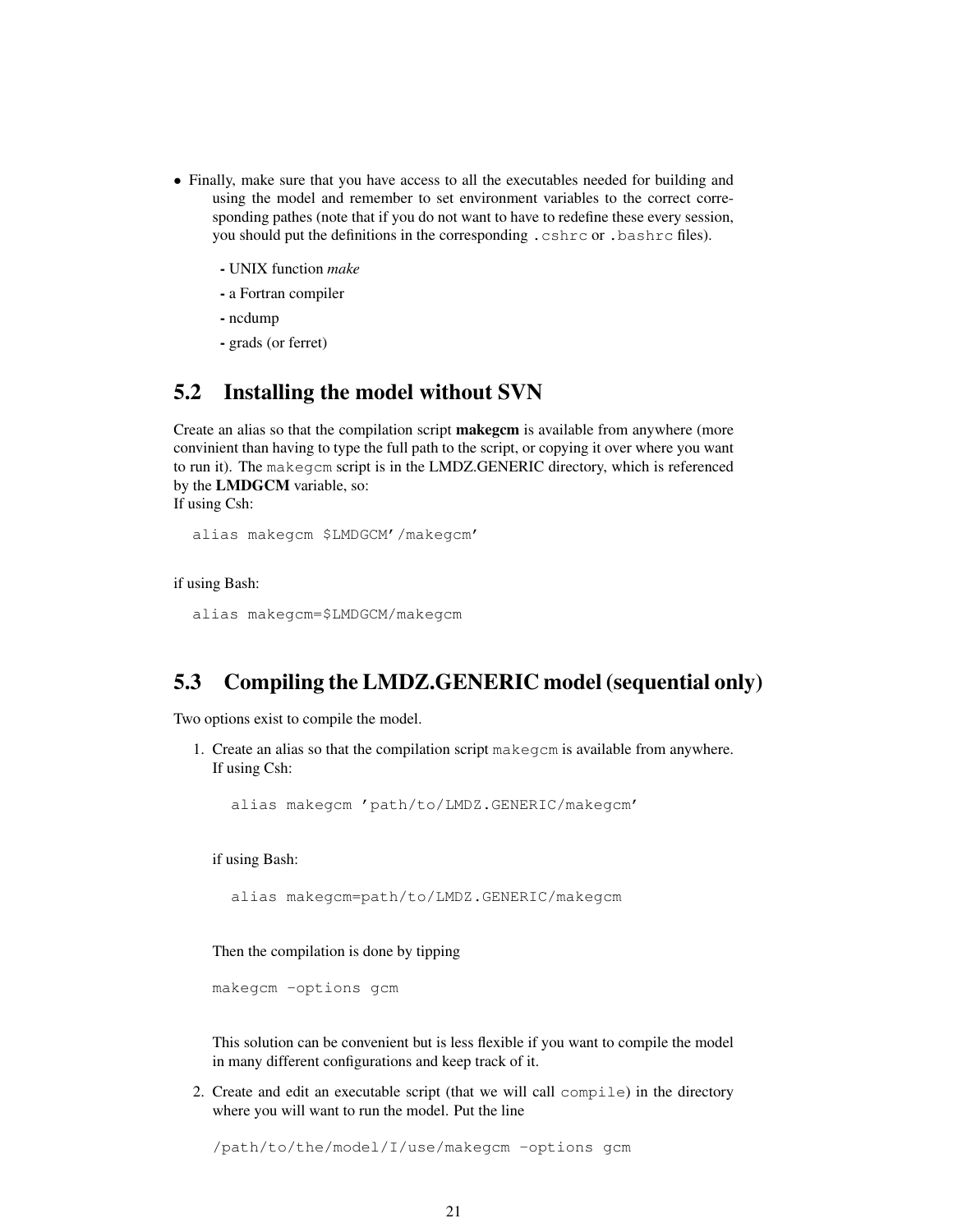The advantage of this option is that the compile is present in all of the working directories where the model is ran, allowing you to keep track of the options used.

Just remains to choose the options. The basic options are as follows

makegcm -d LONxLATxALT -p std -t XX -s YY -b IRxVI gcm

where LONxLATxALT are the number of grid cells in longitude, latitude and altitude, XX is the number of tracers, YY is the number of scatterers that will be taken into account in the radiative code and IRxVI is the number of spectral bands in the thermal emission and stellar part of the radiative code. The option -debug is available with most compilers. The code runs much more slowly but can output more user friendly bug report messages.

- Example 1: Compiling the generic model at grid resolution 64x48x20 for example, type (in compliance with the manual for the makegcm function given in section 6.4)

makegcm -d 64x48x20 -p std gcm

You can find executable gcm.e (the compiled model) in the directory where you ran the makegcm command.

- Example 2: Compiling the generic model with 2 tracers (e.g. water vapour and ice to simulate the water cycle):

makegcm -d 32x32x20 -t 2 -p std gcm

- Example 3: Compiling the the generic model to check for and trace errors (with ifort compiler - useful for debugging - warning, the model then runs very slowly!):

makegcm -d 32x32x20 -p std -O "-g -fpe0 -traceback" gcm

## 5.4 Compiling the LMDZ.COMMON model (sequential or parallel)

1. Prerequisites:

- Downloaded LMDZ.COMMON and LMDZ.OTHER MODEL containing the physic you want.
- Available MPI library and wrapped compiler (mpif90, mpiifort,...)
- Optional (but recommended) fcm:
	- LMD: /distrib/local/fcm/bin
	- Ciclad: /home/millour/FCM V1.2/bin
	- Gnome: /san/home/millour/FCM V1.2/bin
	- Other: fcm is just a collection of perl scripts; can be copied over on any other machine, or simply downloaded using svn: svn checkout http://forge.ipsl.jussieu.fr/fcm/svn/PATCHED/FCM\_V1.2
- 2. Then choose the physic you want to couple with the LMDZ.COMMON dynamic core by creating a symbolic link in the LMDZ.COMMON/libf directory. If you want to use mars physic:

cd LMDZ.COMMON/libf ln -s path/to/LMDZ.MARS/libf/phymars . ln -s path/to/LMDZ.MARS/libf/aeronomars .

Here, we want the LMDZ.GENERIC physic phystd: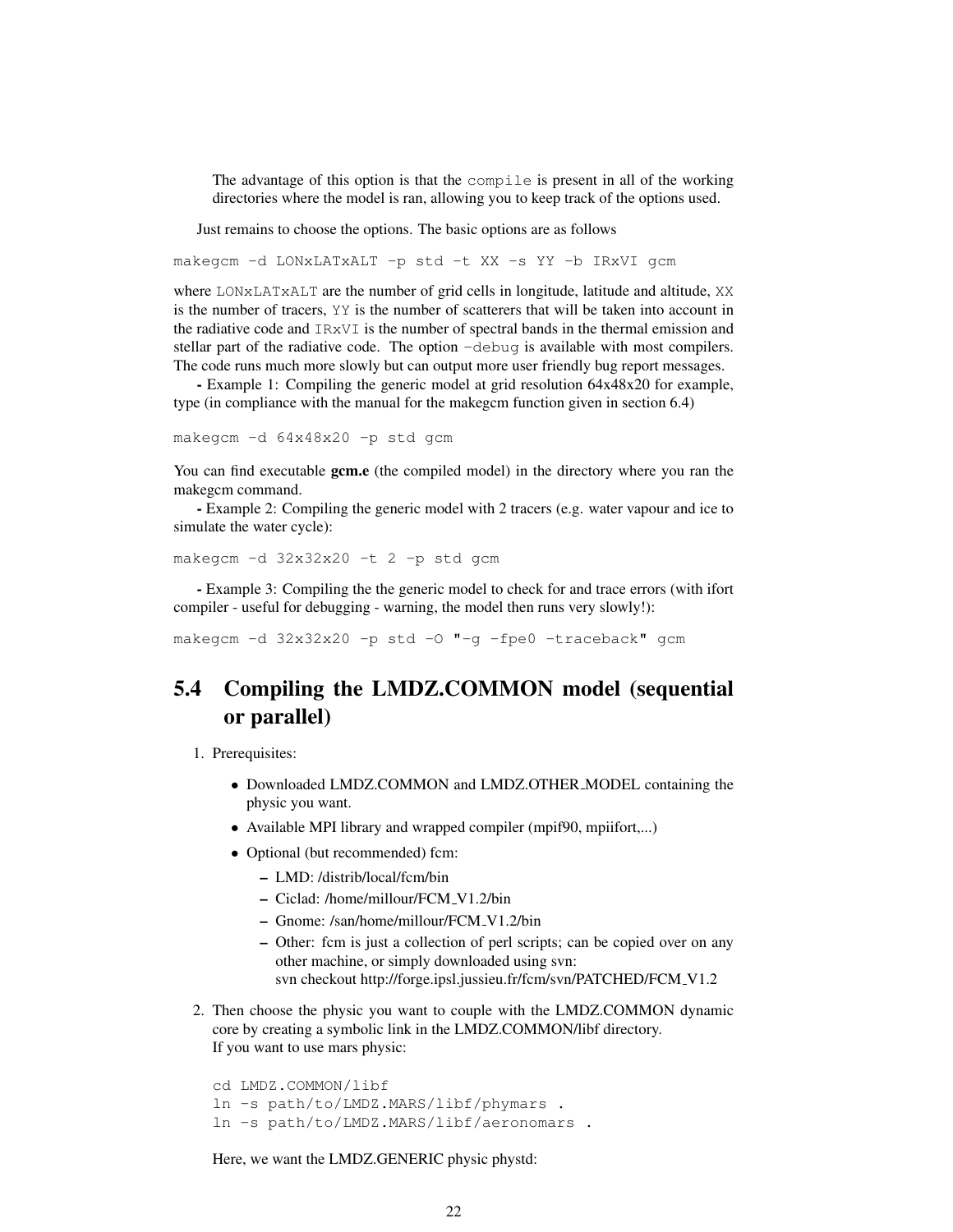```
cd LMDZ.COMMON/libf
ln -s path/to/LMDZ.GENERIC/libf/phystd .
```
### 3. To compile in LMDZ.COMMON directory:

```
./makelmdz_fcm -s XX -t XX -d LONxLATxALT -b IRxVI -p physicSuffix
-arch archFile [-parallel mpi/mpi_omp] gcm
```
- physicSuffix is mars for phymars, std for phystd...
- archFile is the name of configuration files from LMDZ.COMMON/arch: use CICLADifort the ifort compiler in a CICLAD environment, X64\_ADA for the ADA architecture...
- To compile in parallel with mpi, add -parallel mpi option. By default it is serial code.
- For hybrid MPI-OpenMP parallelisation, add -parallel mpi\_omp option.
- For faster compilation, the option  $-\frac{1}{3}$  N uses N simultaneous tasks.
- -full option forces full (re)-compilation from scratch.
- Created program is in LMDZ.COMMON/bin directory, with dimensions included in the program name. e.g.: gcm\_64x48x29\_phymars\_para.e

NB: It is possible to compile without fcm by replacing makelmdz\_fcm by makelmdz. Created program is in LMDZ.COMMON directory and named gcm.e.

## 5.5 Input files (initial states and def files)

- In directory LMDZ.GENERIC/deftank you will find some examples of run parameter files (.def files) which the model needs at runtime. The four files the model requires (they must be in the same directory as the executable  $qcm \cdot e$ ) are: **run.def** (described in section 7.2) callphys.def (see section 7.2.2), gases.def, z2sig.def and traceur.def.

The example .def files given in the deftank directory are for various configurations (e.g. model resolution, planet type), copy (and eventually rename these files to match the generic names) to the directory where you will run the model.

- Copy initial condition files **start.nc** and startfi.nc (described in section 7.2) to the same directory.

You can extract such files from **start archive** 'banks of initial states' (i.e. files which contain collections of initial states from stndard scenarios and which can thus be used to check if the model is installed correctly) stored on the LMD website at

http://www.lmd.jussieu.fr/˜forget/datagcm/Starts. See section 5.10 for a description of how to proceed to extract start files from start archives.

[NOTE: WITH THE GENERIC MODEL WE ALMOST ALWAYS START FROM "startplanet" FILES]

### 5.6 Running the model

IMPORTANT: The following line MUST be in file run.def (or callphys.def):

planet\_type = mars

for using LMDZ.MARS model or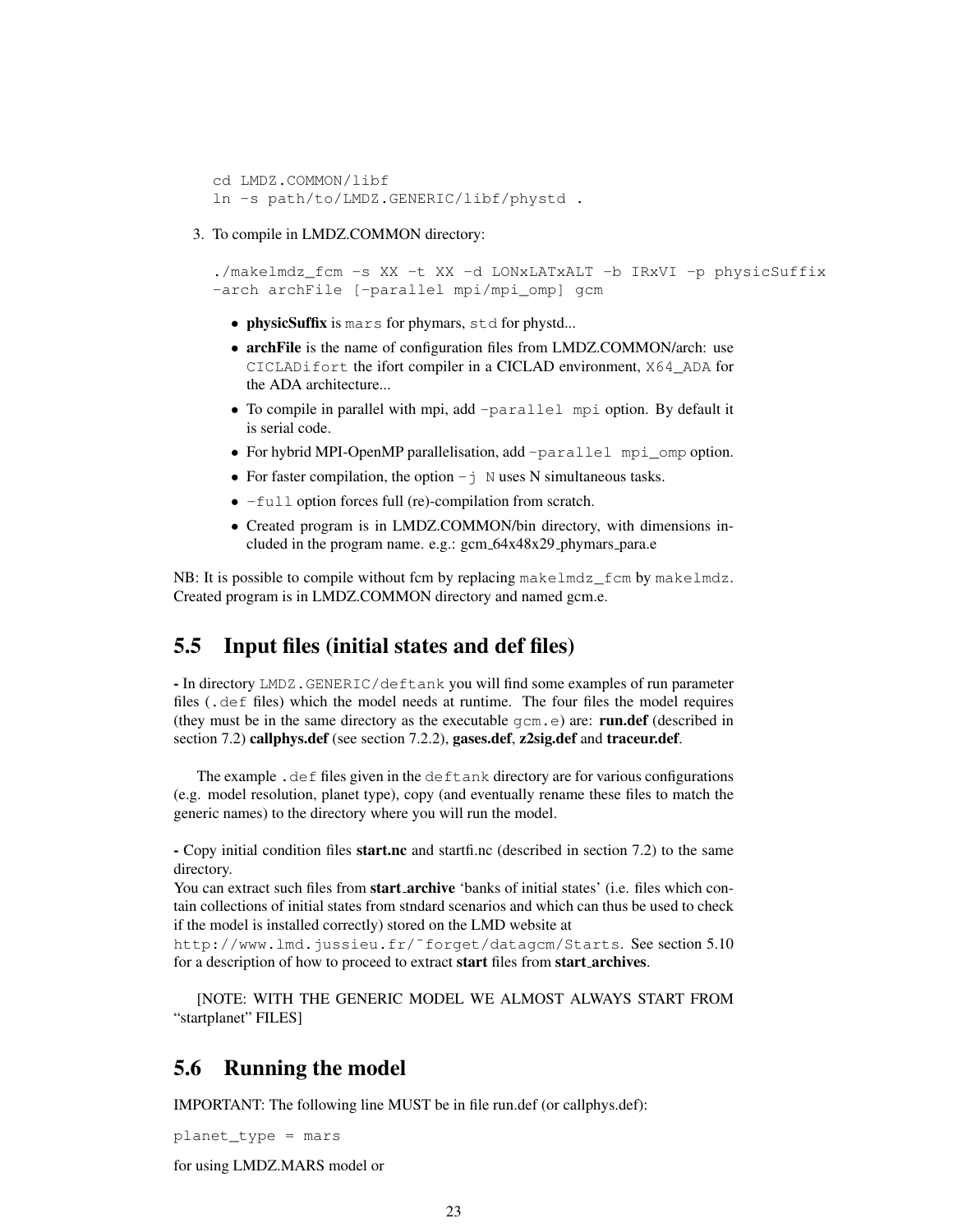

Figure 5.1: Input/output data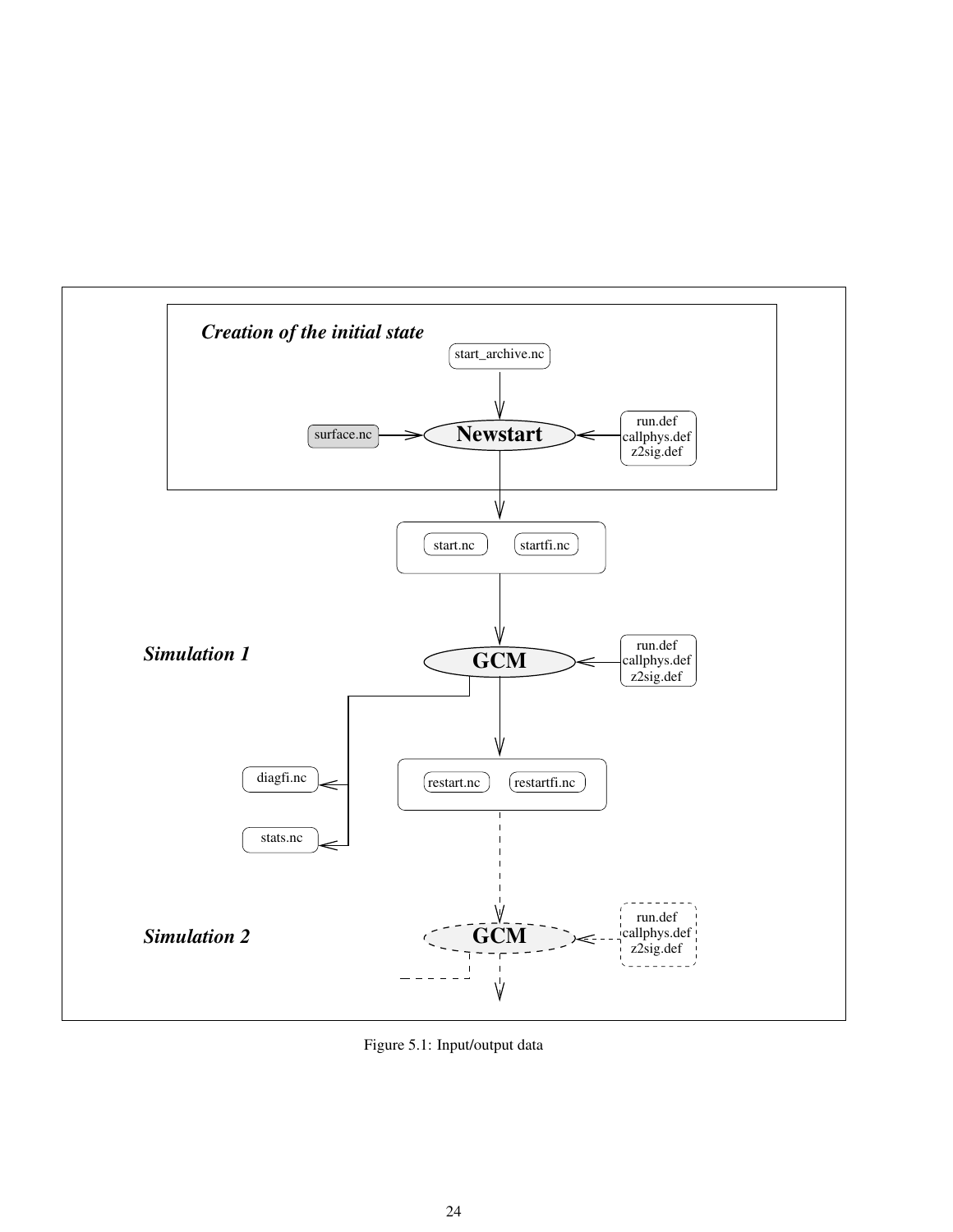planet\_type = generic

for using LMDZ.GENERIC model.

• To run the serial gcm.e interactively:

Once you have the program gcm.e, input files start.nc startfi.nc, and parameter files run.def, callphys.def, gases.def, traceur.def, and z2sig.def in the same directory, simply execute the program to run a simulation:

gcm.e

You might need more memory. Use ulimit -s unlimited to change user limits.

You might also want to keep all messages and diagnostics written to standard output (i.e. the screen). You should then redirect the standard output (and error) to some file, e.g. gcm.out:

If using Csh:

gcm.e >! gcm.out

If using Bash:

gcm.e > gcm.out 2>&1

• To run the MPI-parallel **gcm.e** interactively:

mpirun -np N gcm.e > gcm.out 2>&1

-np N specifies the number of procs to run on.

IMPORTANT: one MUST use the mpirun command corresponding to the mpif90 compiler specified in the arch file.

Output files (restart.nc, diagfi.nc ,etc.) are just as when running in serial. But standard output messages are written by each process.

If using chained simulations (run mcd/run0 scripts), then the command line to run the gcm in run0 must be adapted for local settings.

 $NB: LMDZ. COMMON dynamics set to run in double precision, so keep  $NC$  DOUBLE$ declaration (and real to double precision promotion) in the arch files.

• To run the hybrid parallel **gcm.e** interactively:

```
export OMP_NUM_THREADS=2
export OMP_STACKSIZE=2500MB
mpirun -np 2 gcm.e > gcm.out 2>&1
```
In this exemple, each of the 2 process MPI have 2 OpenMP tasks with a 2500MB memory.

• To run the MPI-parallel gcm.e with a job scheduler (different on each machine):

```
PBS example (on Ciclad):
#PBS -S /bin/bash
#PBS -N job_mpi08
#PBS -q short
#PBS -j eo
#PBS -l "nodes=1:ppn=8"
# go to directory where the job was launched
cd $PBS_O_WORKDIR
mpirun gcm 64x48x29 phymars para.e > gcm.out 2>1
```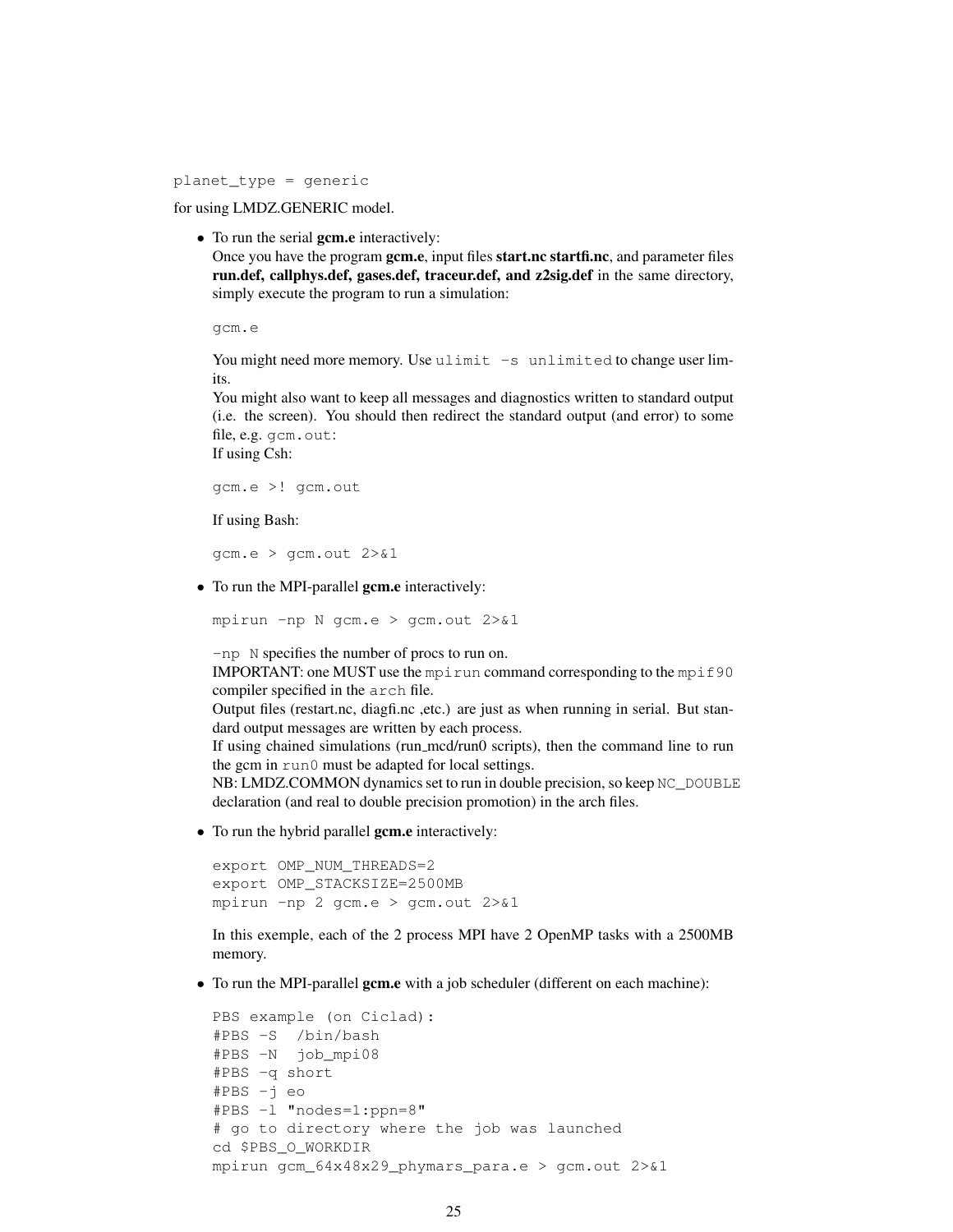```
LoadLeveler example (on Gnome):
# @ job_name = job_mip8
# standard output file
# @ output = job_mpi8.out.$(jobid)
# standard error file
# @ error = job_mpi8.err.$(jobid)
# job type
# @ job_type = mpich
# @ blocking = unlimited
# time
# @ class = AP
# Number of procs
# @ total_tasks = 8
# @ resources=ConsumableCpus(1) ConsumableMemory(2500 mb)
# @ queue
set -vx
mpirun gcm_32x24x11_phymars_para.e > gcm.out 2>&1
LoadLeveler example (on Ada):
module load intel/2012.0
# @ output = output.$(jobid)
# @ error = $(output)
# @ job_type = parallel
## Number of MPI process
\# @ total tasks = 8
## Memory used by each MPI process
# @ as_limit = 2500mb
# @ wall_clock_limit=01:00:00
# @ core_limit = 0
# @ queue
set -x
poe ./gcm.e -labelio yes > LOG 2>&1
```
• To run the hybrid MPI/OpenMP-parallel gcm.e with a job scheduler (different on each machine):

```
LoadLeveler example (on Gnome):
# @ job_name = job_mip8
# standard output file
# @ output = job_mpi8.out.$(jobid)
# standard error file
# @ error = job_mpi8.err.$(jobid)
# job type
# @ job_type = mpich
# @ blocking = unlimited
# time
# @ class = AP
# Number of procs
# @ total_tasks = 8
# @ resources=ConsumableCpus(1) ConsumableMemory(5000 mb)
# @ queue
set -vx
export OMP_NUM_THREADS=2 #sinon par defaut, lance 8 threads OpenMP
export OMP_STACKSIZE=2500MB
```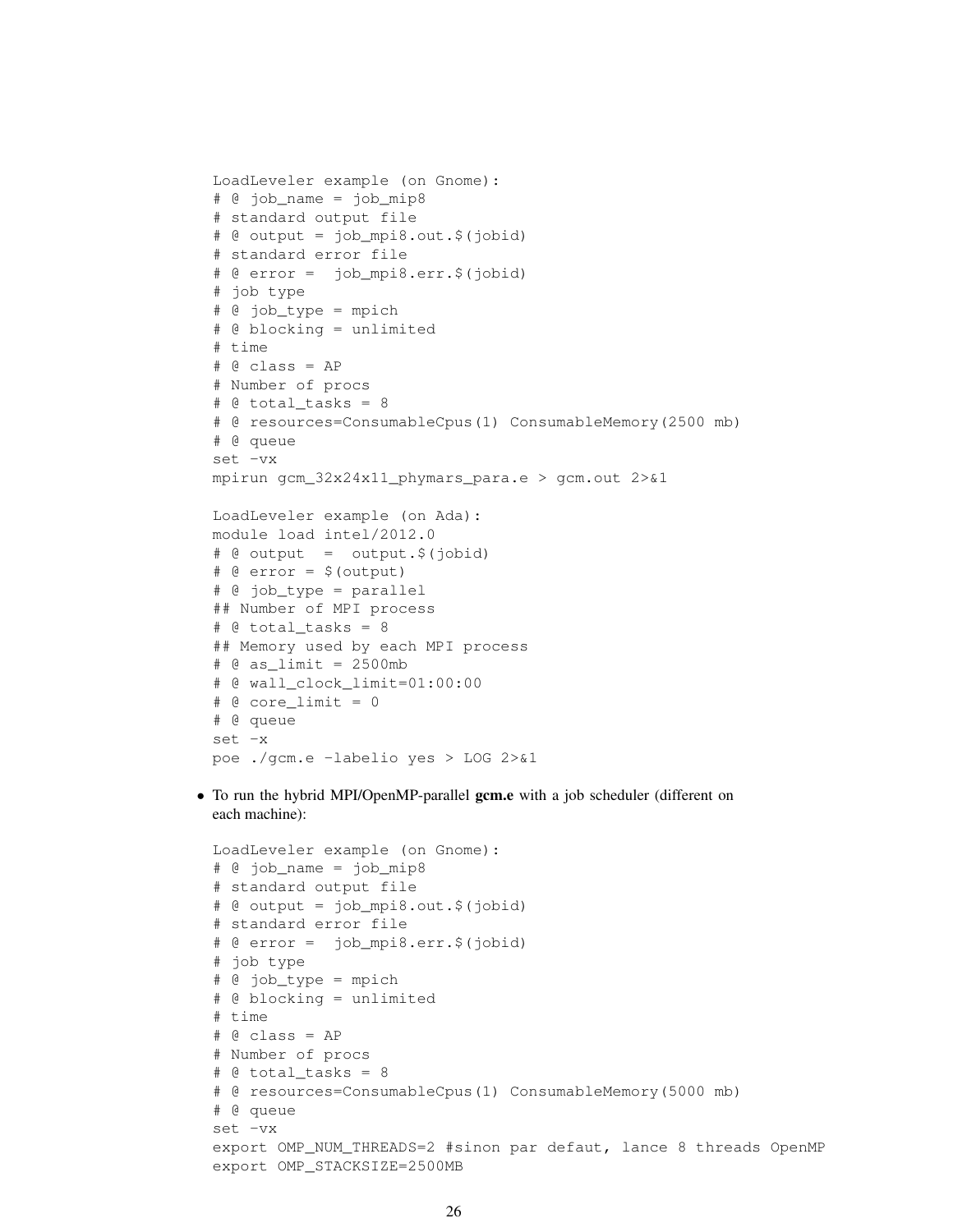mpirun gcm\_32x24x11\_phymars\_para.e > gcm.out 2>&1

IMPORTANT: ConsumableMemory must be equal to OMP NUM THREADSxOMP STACKSIZE. In this case, we are using 8x2 cores.

```
LoadLeveler example (on Ada):
module load intel/2012.0
# @ output = output . % (i)# @ error = $(output)
# @ job_type = parallel
## Number of MPI process
\# @ total tasks = 8
## Number of OpenMP tasks attached to each MPI process
# @ parallel_threads = 2
## Memory used by each MPI process
\# @ as limit = 5gb
# @ wall_clock_limit=01:00:00
\# @ core limit = 0
# @ queue
set -x
export OMP_STACKSIZE=2500MB
poe ./gcm.e -labelio yes > LOG 2>&1
```
IMPORTANT: In this case, each core needs 2.5gb and we are using 2 OpenMP tasks for each MPI process so  $as$  limit =  $2 \times 2.5$ .

## 5.7 Visualizing the output files

As the model runs it generates output files **diagfi.nc** and **stats.nc** files. The former contains instantaneous values of various fields and the later statistics (over the whole run) of some variables.

### 5.7.1 Using GrAds to visualize outputs

If you have never used the graphic software GrAds, we strongly recommend spending half an hour to familiarize yourself with it by following the demonstration provided for that purpose. The demo is fast and easy to follow and you will learn the basic commands. To do this read file

```
/distrib/local/grads/sample
```
For example, to visualize files diagfi.nc and stats.nc

NetCDF files diagfi.nc and stats.nc can be accessed directly using GrAdS thanks to utility program gradsnc, (the user does not need to intervene).

To visualize the temperature in the 5th layer using file diagfi.nc for example:

- GrAdS session:

grads *return*

*return* (opens a landscape window)

```
ga-> sdfopen diagfi.nc
```
ga-> query file (displays info about the open file, including the name of the stored variables. Shortcut: *q file*)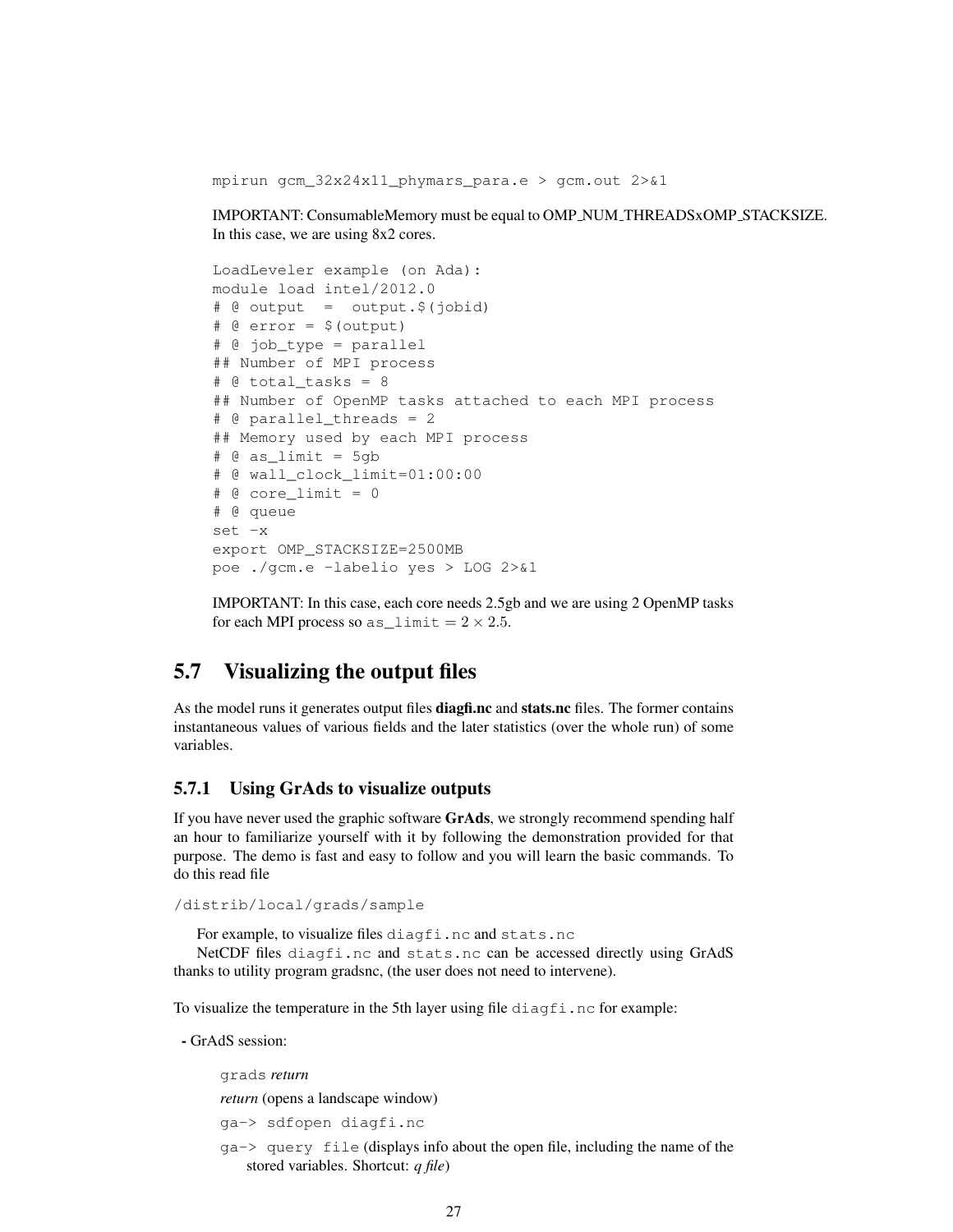$qa \rightarrow$  set z 5 (fixes the altitude to the 5th layer)  $qa \rightarrow set t 1$  (fixes the time to the first stored value) ga-> query dims (indicates the fixed values for the 4 dimensions. Shortcut: *q dims*) ga-> display temp (displays the temperature card for the 5th layer and for the first time value stored. Shortcut: *d T*) ga-> clear (clears the display. Shortcut: *c*) ga-> set gxout shaded (not a contour plot, but a shaded one) ga-> display temp ga-> set gxout contour (returns to contour mode to display the levels) ga-> display temp (superimposes the contours if the clear command is not used)

## 5.8 Resuming a simulation

At the end of a simulation, the model generates restart files (files restart.nc and restartfi.nc) which contain the final state of the model. As shown in figure 5.1, these files (which are of the same format as the start files) can later be used as initial states for a new simulation.

The restart files just need to be renamed:

```
mv restart.nc start.nc
mv restartfi.nc startfi.nc
```
and running a simulation with these will in fact resume the simulation from where the previous run ended.

## 5.9 Chain simulations

In practice, we recommend running a chain of simulations lasting several days or longer (or hundreds of days at low resolution).

To do this, a script named run0 is available in LMDZ.GENERIC/deftank , which should be used as follows:

- Set the length of each simulation in run.def (i.e. set the value of nday)
- Set the maximum number of simulations at the beginning of the run0 script (i.e. set the value of nummax)
- Copy start files start.nc startfi.nc over and rename them start0.nc startfi0.nc.
- Run script run0

run0 runs a series of simulations that generate the indexed output files (e.g. start1, startfi1, diagfi1, etc.) including files lrun1, lrun2, etc. containing the redirection of the display and the information about the run.

*NOTE:* to restart a series of simulations after a first series (for example, starting from start5 and startfi5), just write the index of the initial files (e.g. 5) in the file named num run. If num run exists, the model will start from the index written in num run. If not it will start from, start0 and startfi0.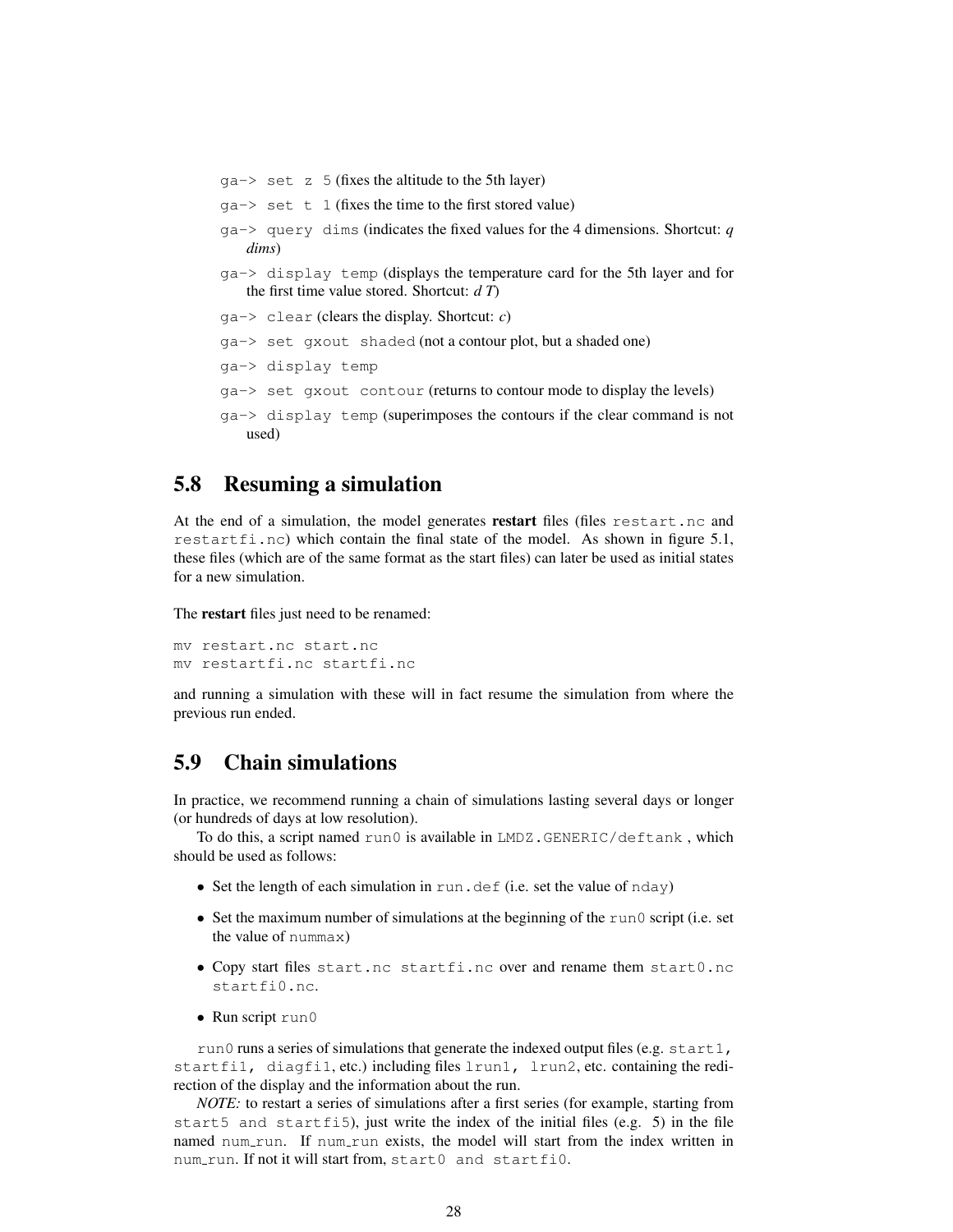*NOTE*: A script is available for performing annual runs with  $12$  seasons at  $30^{\circ}$  solar longitude as it is in the database (script run mcd, also found in directory deftank). This script functions with script run0. Just set the number of simulations to 1 in run0. Then copy run.def into run.def.ref and set nday to 9999 in this file. To start from startN.c, edit the file run mcd and comment (with a  $#$ ) the N months already created and describe N in num run. Then run run mcd.

## 5.10 Creating and modifying initial states

### 5.10.1 Using program "newstart"

When working with the generic model, it is common to start with simple initial conditions (e.g., isothermal, motionless atmosphere). For this we create an initial state using newstart. In practice, we usually take an old initial state, and simply modify it.

Like the GCM, the program **newstart** must be compiled (using the makegom script) to the required grid resolution. For example:

```
makegcm -d 32x32x20 -p std newstart
```
Then run

newstart.e

The program then gives you two options:

```
From which kind of files do you want to create newstart and startfi files
    0 - from a file start archive
   1 - from files start and startfi
```
- - Option "1" allows you to read and modify the information needed to create a new initial state from the files start.nc, startfi.nc
- - Option "0" allows you to read and modify the information needed to create a new initial state from file start\_archive.nc (whatever the start\_archive.nc grid resolution is).

If you use tracers, make sure that they are taken into account in your start files (either start or start archive).

Then answer to the various questions in the scroll menu. These questions allow you to modify the initial state for the following parameters.

```
First set of questions:
Change values in tab_cntrl ? :
˜˜˜˜˜˜˜˜˜˜˜˜˜˜˜˜˜˜˜˜˜˜˜˜˜˜˜˜˜˜
(Current values given above)
(3) day_ini : Initial day (=0 at Ls=0)
(19) z0 : surface roughness (m)
(21) emin_turb : minimal energy (PBL)
(20) lmixmin : mixing length (PBL)
(26) emissiv : ground emissivity
(24 et 25) emisice : CO2 ice max emissivity
(22 et 23) albedice : CO2 ice cap albedos
(31 et 32) iceradius : mean scat radius of CO2 snow
(33 et 34) dtemisice : time scale for snow metamorphism
(27) tauvis : mean dust vis. reference opacity
```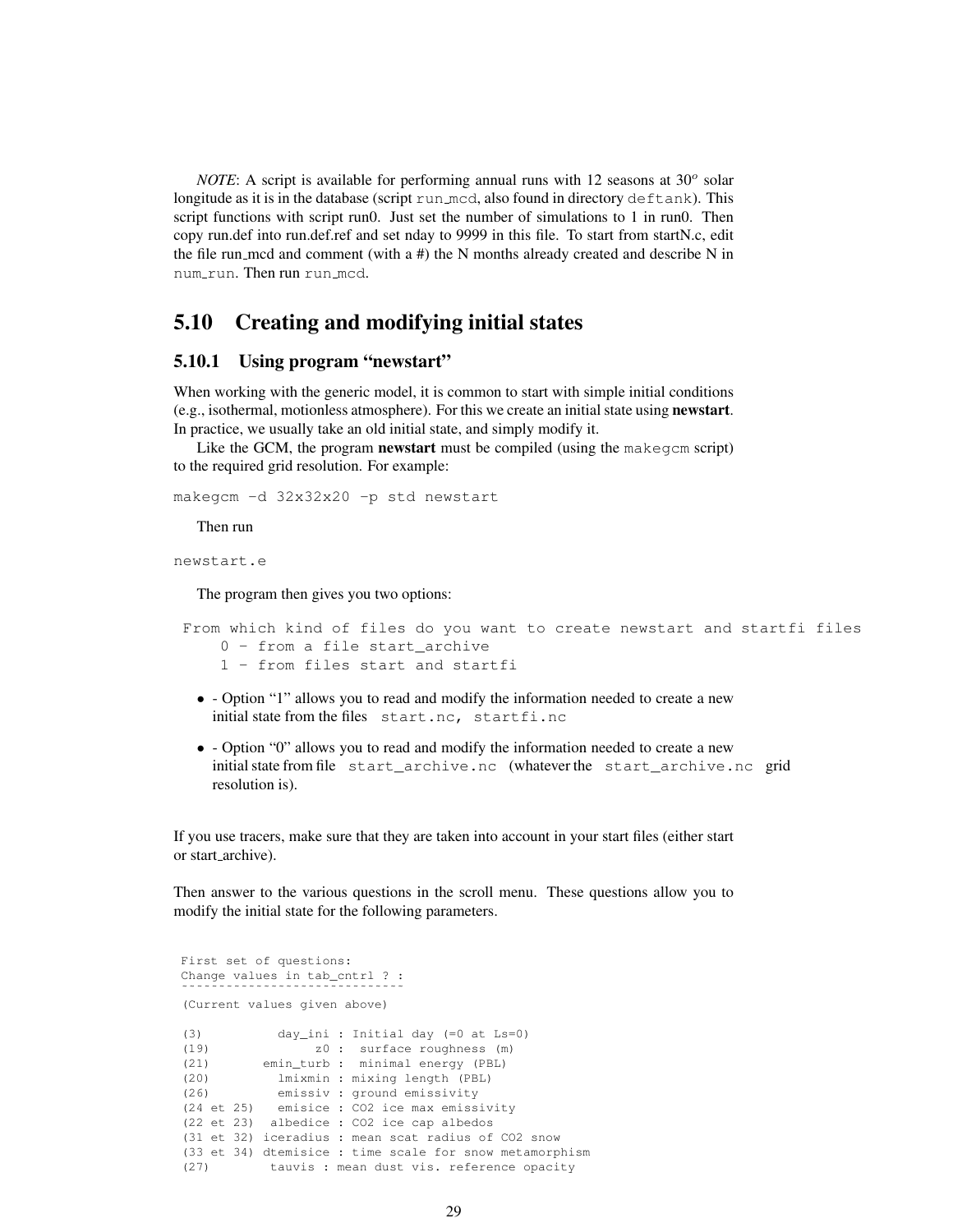```
(35) volcapa : soil volumetric heat capacity
(18) obliquit : planet obliquity (deg)
(17) peri_day : periastron date (sols since Ls=0)
(15) periastr : min. star-planet dist (Mkm)
(16) apoastr : max. star-planet (Mkm)
(14) year_day : length of year (in sols)
(5) rad : radius of the planet (m)
(6) omeg : planet rotation rate (rad/s)
(7) g : gravity (m/s2)
(8) mugaz : molecular mass of the atmosphere (g/mol)
(9) rcp : r/Cp
(10) daysec : length of a sol (s)
Second set of questions :
flat : no topography ("aquaplanet")
bilball : uniform albedo and thermal inertia
coldspole : cold subsurface and high albedo at S.pole
qname : change tracer name
q=0 : ALL tracer =zero
q=x : give a specific uniform value to one tracer
ini_q : tracers initialisation for chemistry, water and ice
ini q-H2O : tracers initialisation for chemistry and ice
ini_q-iceH2O : tracers initialisation for chemistry only
noglacier : Remove tropical H2O ice if |lat|<45
watercapn : H20 ice on permanent N polar cap
watercaps : H20 ice on permanent S polar cap
oborealis : H2O ice across Vastitas Borealis
iceball : Thick ice layer all over surface
wetstart : start with a wet atmosphere
isotherm : Isothermal Temperatures, wind set to zero
radequi : Earth-like rad. eq. temperature profile and winds set to zero
co2ice=0 : remove CO2 polar cap
ptot : change total pressure
emis : change surface emissivity
therm ini s : Set soil thermal inertia to reference suface values
```
Program newstart.e creates files restart.nc and restartfi.nc that you generally need to rename (for instance rename them in start0.nc and startfi0.nc if you want to use run0 or run\_mcd, starting with season 0; rename them start.nc and startfi.nc if you just want to perform one run with gcm.e).

### 5.10.2 Creating the initial start archive.nc file

Archive file start\_archive.nc is created from files start.nc and startfi.nc by program start2archive. Program start2archive compiles to the same grid resolution as the start.nc and startfi.nc grid resolution. For example:

makegcm -d 32x32x20 -p std start2archive

Then run start2archive.e

You now have a start\_archive.nc file for one season that you can use with newstart. If you want to gather other states obtained at other times of year, rerun start2archive.e with the start.nc and startfi.nc corresponding to these. These additional initial states will automatically be added to the start archive.nc file present in the directory.

### 5.10.3 Changing the horizontal or vertical grid resolution

To run at a different grid resolution than available initial conditions files, one needs to use tools newstart and start2archive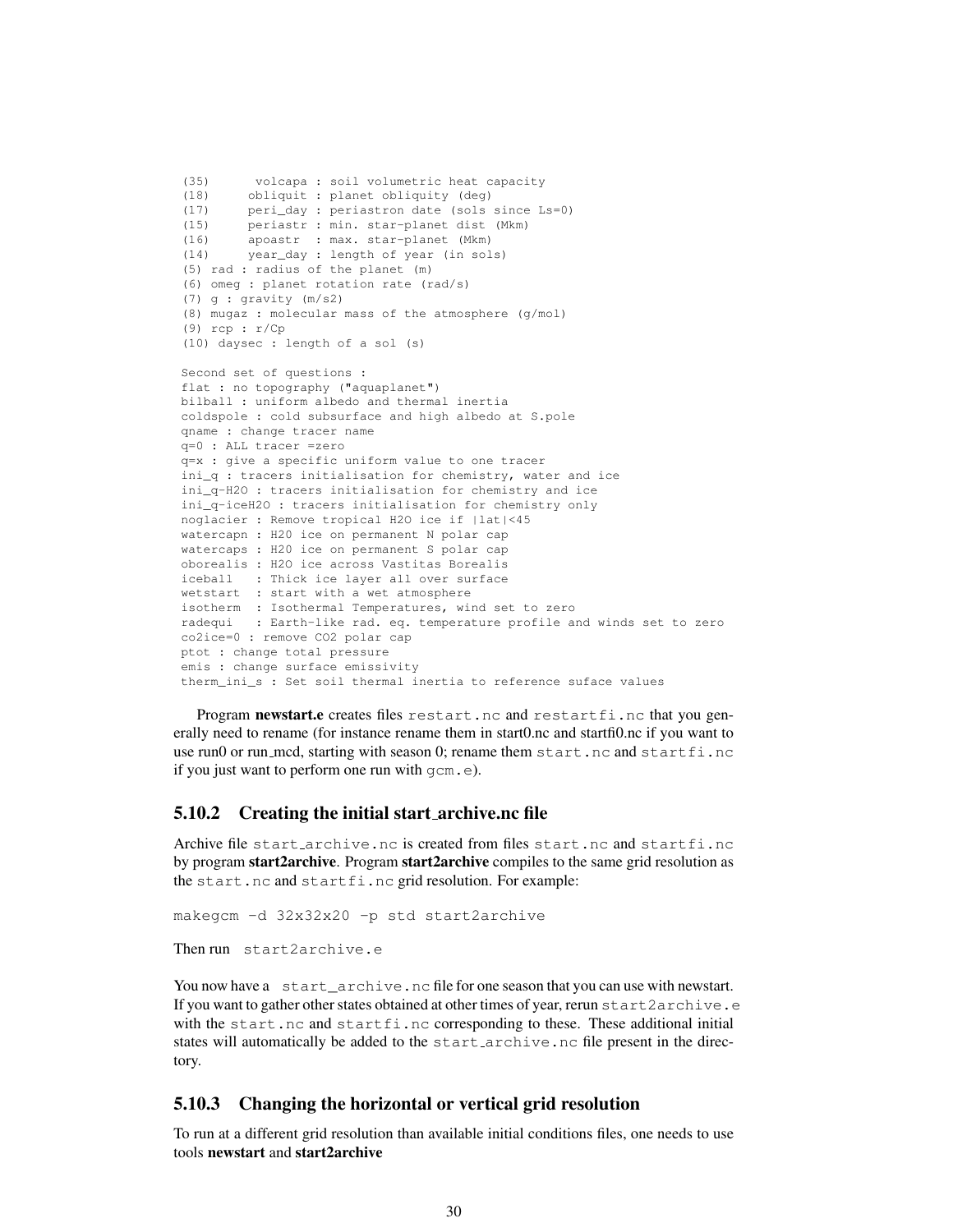For example, to create initial states at grid resolution  $32\times24\times25$  from NetCDF files start and startfi at grid resolution  $64\times48\times32$ :

- Create file start\_archive.nc with start2archive.e compiled at grid resolution  $64\times48\times32$  using old file z2sig.def used previously
- Create files newstart.nc and newstartfi.nc with newstart.e compiled at grid resolution  $32 \times 24 \times 25$ , using new file z2sig.def

[NOT RELEVANT??] If you want to create starts files with tracers for 50 layers using a start archive.nc obtained for 32 layers, do not forget to use the ini\_q option in newstart in order to correctly initialize tracers value for layer 33 to layer 50. You just have to answer yes to the question on thermosphere initialization if you want to initialize the thermosphere part only  $(l=33$  to  $l=50$ ), and no if you want to initialize tracers for all layers  $(l=0 \text{ to } l=50)$ .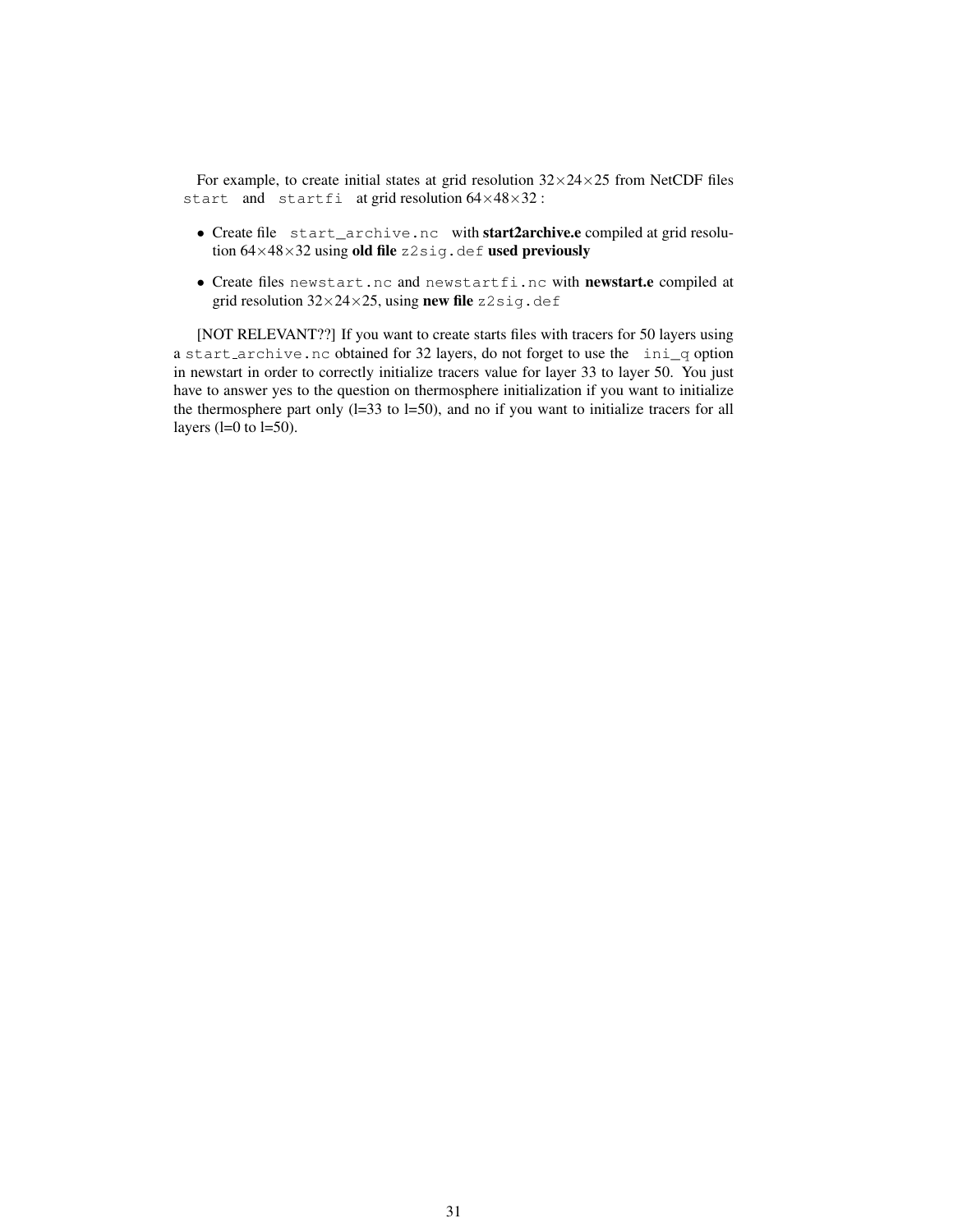# Chapter 6

# Program organization and compilation script

All the elements of the LMD model are in the LMDZ.GENERIC directory (and subdirectories). As explained in Section 5, this directory should be associated with environment variable LMDGCM:

If using Csh:

setenv LMDGCM /where/you/put/the/model/LMDZ.GENERIC

If using Bash:

export LMDGCM=/where/you/put/the/model/LMDZ.GENERIC

Here is a brief description of the LMDZ.GENERIC directory contents:

|                                                                                                                             | libf/ All the model FORTRAN Sources (.F or .F90)                                                                   |  |  |  |  |
|-----------------------------------------------------------------------------------------------------------------------------|--------------------------------------------------------------------------------------------------------------------|--|--|--|--|
|                                                                                                                             | and include files (.h) organised in sub-directories                                                                |  |  |  |  |
|                                                                                                                             | (physics (phystd), dynamics (dyn3d), filters (filtrez))                                                            |  |  |  |  |
|                                                                                                                             | deftank/ A collection of examples of parameter files required<br>to run the GCM (run.def, callphys.def, $\ldots$ ) |  |  |  |  |
| makegom Script that should be used to compile the GCM as well<br>as related utilities (newstart, start2archive, testphys1d) |                                                                                                                    |  |  |  |  |
| create_make_qcm                                                                                                             | Executable used to create the makefile.<br>This command is run automatically by<br>"makegcm" (see below).          |  |  |  |  |

## 6.1 Organization of the model source files

The model source files are stored in various sub directories in directory libf. These subdirectories correspond to the different parts of the model:

grid: mainly made up of "dimensions.h" file, which contains the parameters that define the model grid, i.e. the number of points in longitude (IIM), latitude (JJM) and altitude (LLM), as well as the number of tracers (NQMX).

dyn3d: contains the dynamical subroutines.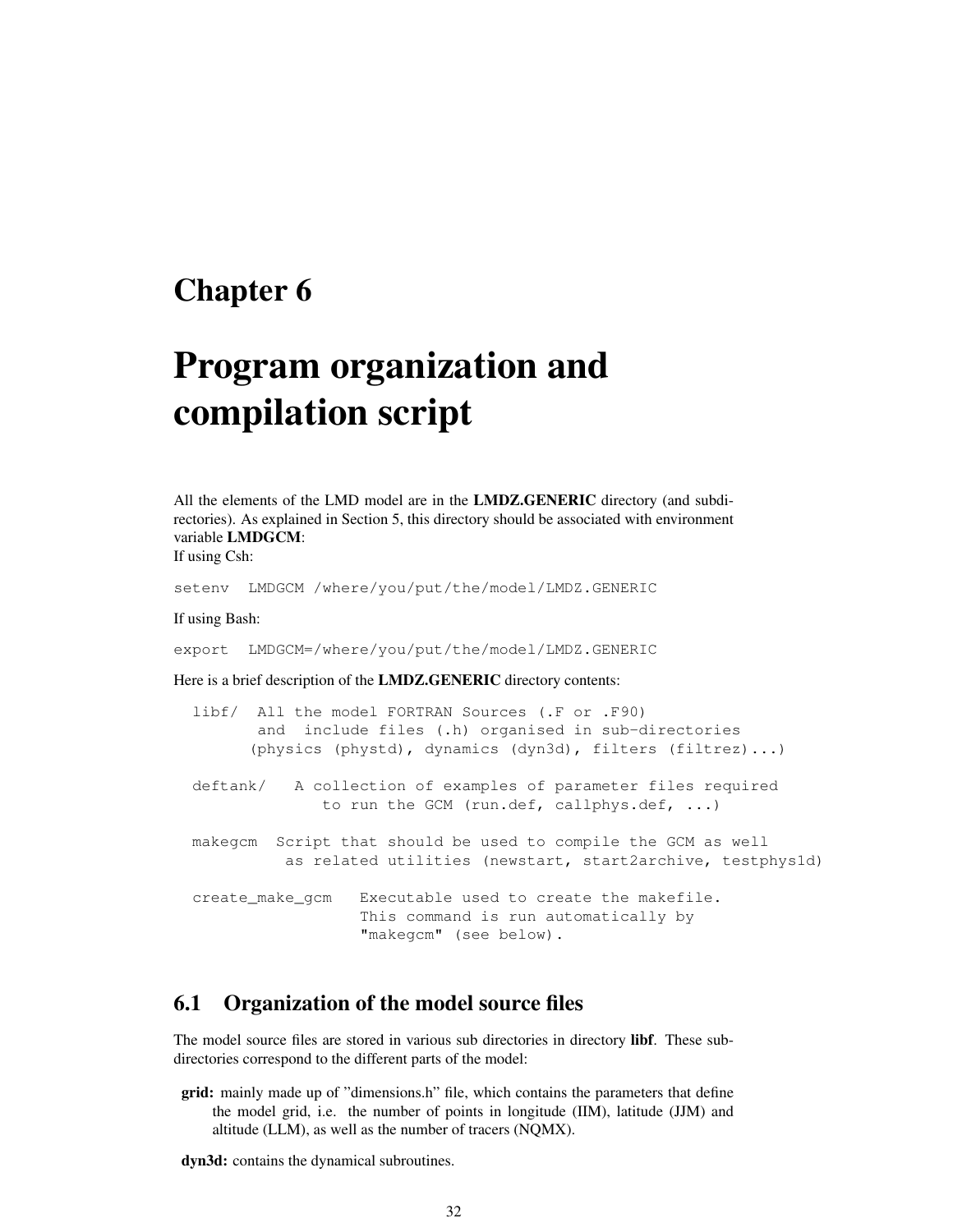bibio: contains some generic subroutines not specifically related to physics or dynamics but used by either or both.

phymars: contains the physics routines.

filtrez: contains the longitudinal filter sources applied in the upper latitudes, where the Courant-Friedrich-Levy stability criterion is violated.

## 6.2 Programming

The model is written in Fortran-77 and Fortran-90.

- The program sources are written in "file.F" or "file.F90" files. The extension .F is the standard extension for fixed-form Fortran and the extension .F90 is for freeform Fortran. These files must be preprocessed (by aC preprocessor such as (cpp)) before compilation (this behaviour is, for most compilers, implicitly obtained but using a capital F in the extention of the file names).
- Constants are placed in COMMON declarations, located in the common "include" files "file.h"
- In general, variables are passed from subroutine to subroutine as arguments (and never as COMMON blocks).
- In some parts of the code, for "historical" reasons, the following rule is sometimes used: in the subroutine, the variables (ex: name) passed as an argument by the calling program are given the prefix  $p$  (ex: pname) while the local variables are given the prefix z (ex: zname). As a result, several variables change their prefix (and thus their name) when passing from a calling subroutine to a called subroutine. We're trying to eliminate this as the code is developed.

## 6.3 Model organization

Figure 6.1 describes the main subroutines called by physiq.F. OBSOLETE - FOR MARS ONLY!!!

## 6.4 Compiling the model

Technically, the model is compiled using the Unix utility make. The file makefile, which describes the code dependencies and requirements, is created automatically by the script

```
create_make_gcm
```
This utility script recreates the makefile file when necessary, for example, when a source file has been added or removed since the last compilation.

None of this is visible to the user. To compile the model just run the command

makegcm

with adequate options (e.g. makegcm  $-d$  62x48x32 -p mars gcm), as discussed below and described in section 5.3.

The makegcm command compiles the model (gcm) and related utilities (newstart, start2archive, testphys1d). A detailed description of how to use it and of the various parameters that can be supplied is given in the help manual below (which will also be given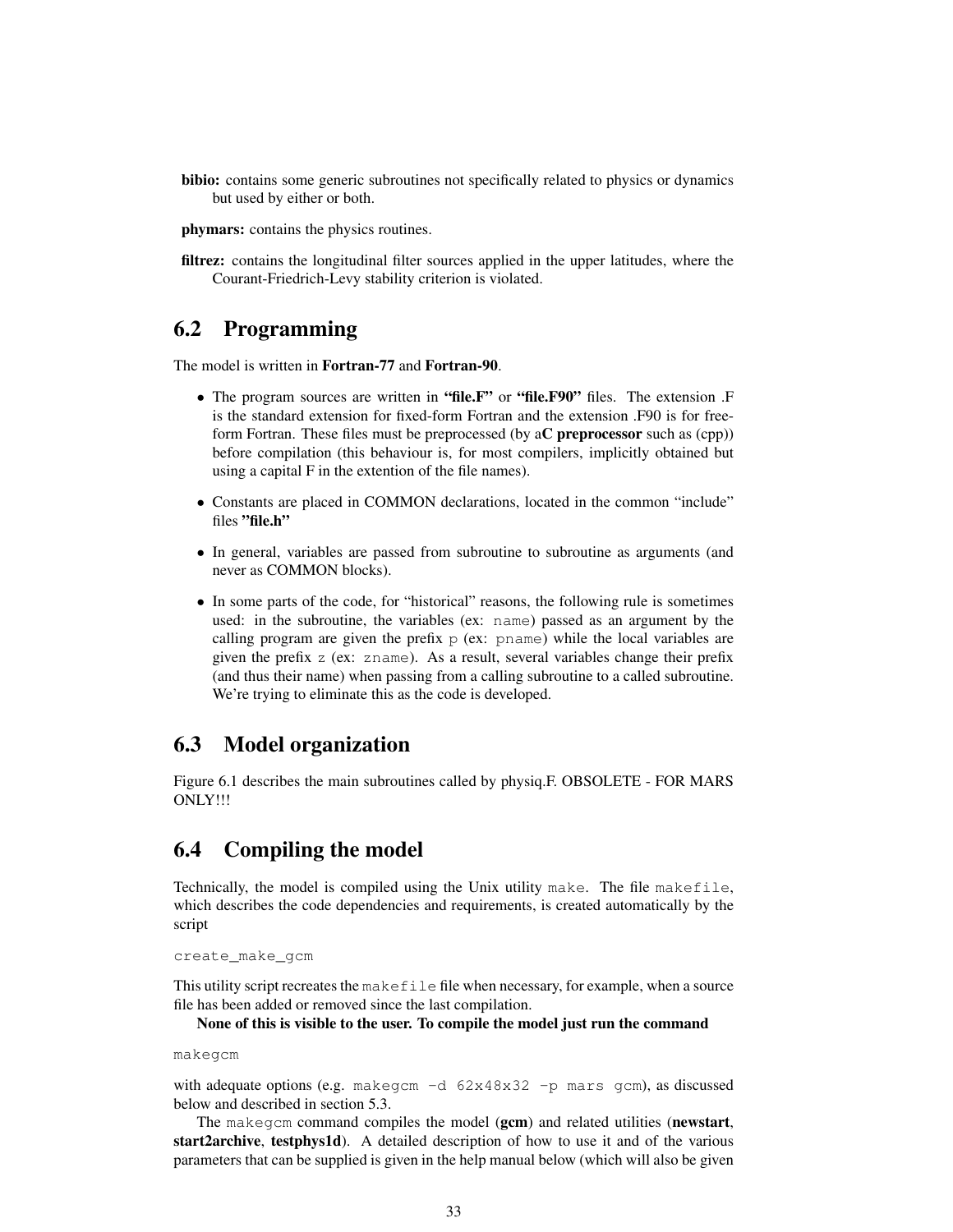|          | 1.  | <b>Initialisation</b>                                                                                 |
|----------|-----|-------------------------------------------------------------------------------------------------------|
|          |     | phyeta0.F, surfini.F, iniorbit.F, initracer.F, solarlong.F                                            |
|          | 1.5 | Calculation of mean mass and cp, R and thermal conduction coeff                                       |
|          |     | concentration.F                                                                                       |
|          | 2.  | Calculation of the radiative tendencies: radiative transfer                                           |
|          |     | (longwave and shortwave) for CO2 and dust.                                                            |
|          |     | $dustopacity.F$ and callradite. $F$                                                                   |
|          | 8.  | Gravity wave and subgrid scale topography drag.                                                       |
|          |     | calldrag_noro.F                                                                                       |
|          | 10. | Vertical diffusion (turbulent mixing).                                                                |
|          |     | vidfc.F                                                                                               |
|          | 12. | Convective adjustment                                                                                 |
|          |     | convadj.F                                                                                             |
| physiq.F | 14. | Condensation and sublimation of carbon dioxide.                                                       |
|          |     | newcondens.F                                                                                          |
|          | 7.  | <b>TRACERS:</b>                                                                                       |
|          |     | 6a. water and water ice: watercloud.F                                                                 |
|          |     | 6b. call for photochemistry when tracers are chemical species: <i>callchim.F</i>                      |
|          |     | 6c.other scheme for tracer (dust) transport (lifting, sedimentation): <i>dustdevil.F, callsedim.F</i> |
|          |     | 6d. updates (CO2 pressure variations, surface budget)                                                 |
|          | 19  | Thermosphere                                                                                          |
|          |     | thermosphere.F                                                                                        |
|          | 8.5 | Surface and sub-surface temperature calculations                                                      |
|          |     | soil.F                                                                                                |
|          | 9.  | Writing output files :                                                                                |
|          |     | - "startfi", "histfi" (if it's time): <i>physdem1.F</i>                                               |
|          |     | - saving statistics (if "callstats = .true."): wstats. $F$                                            |
|          |     | - dumping eof (if "calleofdump = .true."): eofdump. $F$                                               |
|          |     | - output any needed variables in "diagfi" : writediagfi.F                                             |

Figure 6.1: Organigram of subroutine function physiq.F90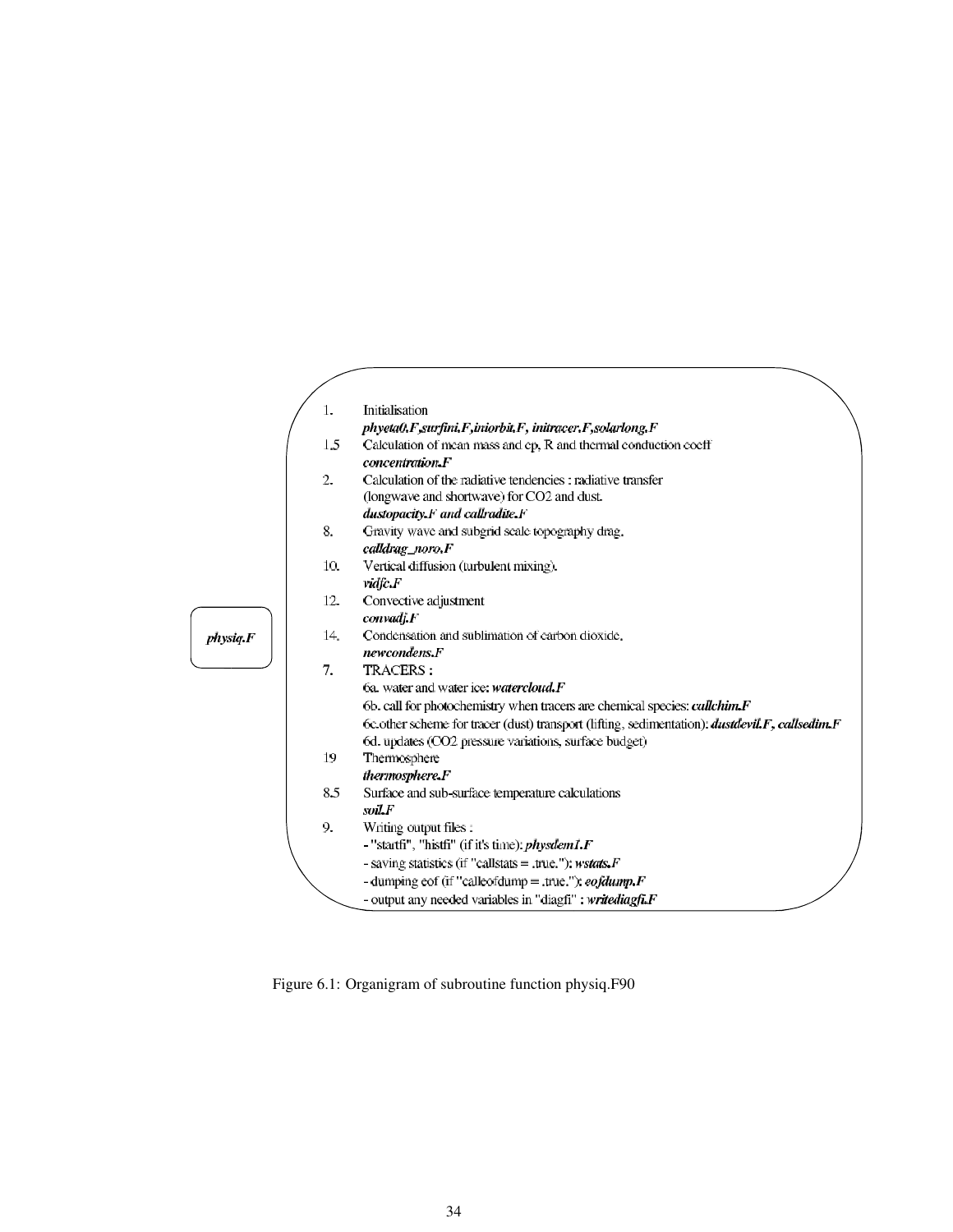by the makegcm -h command).

Note that before compiling the GCM with makegcm you should have set the environment variable LIBOGCM to a path where intermediate objects and libraries will be generated. If using Csh:

setenv LIBOGCM /where/you/want/objects/to/go/libo

If using Bash:

export LIBOGCM=/where/you/want/objects/to/go/libo

### Help manual for the makegcm script

makegcm [Options] prog

The makegcm script: -------------------

1. compiles a series of subroutines located in the \$LMDGCM/libf sub-directories. The objects are then stored in the libraries in \$LIBOGCM.

2. then, makegcm compiles program prog.f located by default in \$LMDGCM/libf/dyn3d and makes the link with the libraries.

Environment Variables '\$LMDGCM' and '\$LIBOGCM' must be set as environment variables or directly in the makegcm file.

The makegcm command is used to control the different versions of the model in parallel, compiled using the compilation options and the various dimensions, without having to recompile the whole model.

The FORTRAN libraries are stored in directory \$LIBOGCM.

#### OPTIONS: --------

The following options can either be defined by default by editing the makegcm "script", or in interactive mode: -d imxjmxlm where im, jm, and lm are the number of longitudes, latitudes and vertical layers respectively. -t ntrac Selects the number of tracers present in the model Options -d and -t overwrite file \$LMDGCM/libf/grid/dimensions.h which contains the 3 dimensions of the

horizontal grid im, jm, lm plus the number of tracers passively advected by the dynamics ntrac, in 4 PARAMETER FORTRAN format with a new file: \$LMDGCM/libf/grid/dimension/dimensions.im.jm.lm.tntrac If the file does not exist already it is created by the script \$LMDGCM/libf/grid/dimension/makdim

-p PHYS Selects the set of physical parameterizations you want to compile the model with. The model is then compiled using the physical parameterization sources in directory: \$LMDGCM/libf/phyPHYS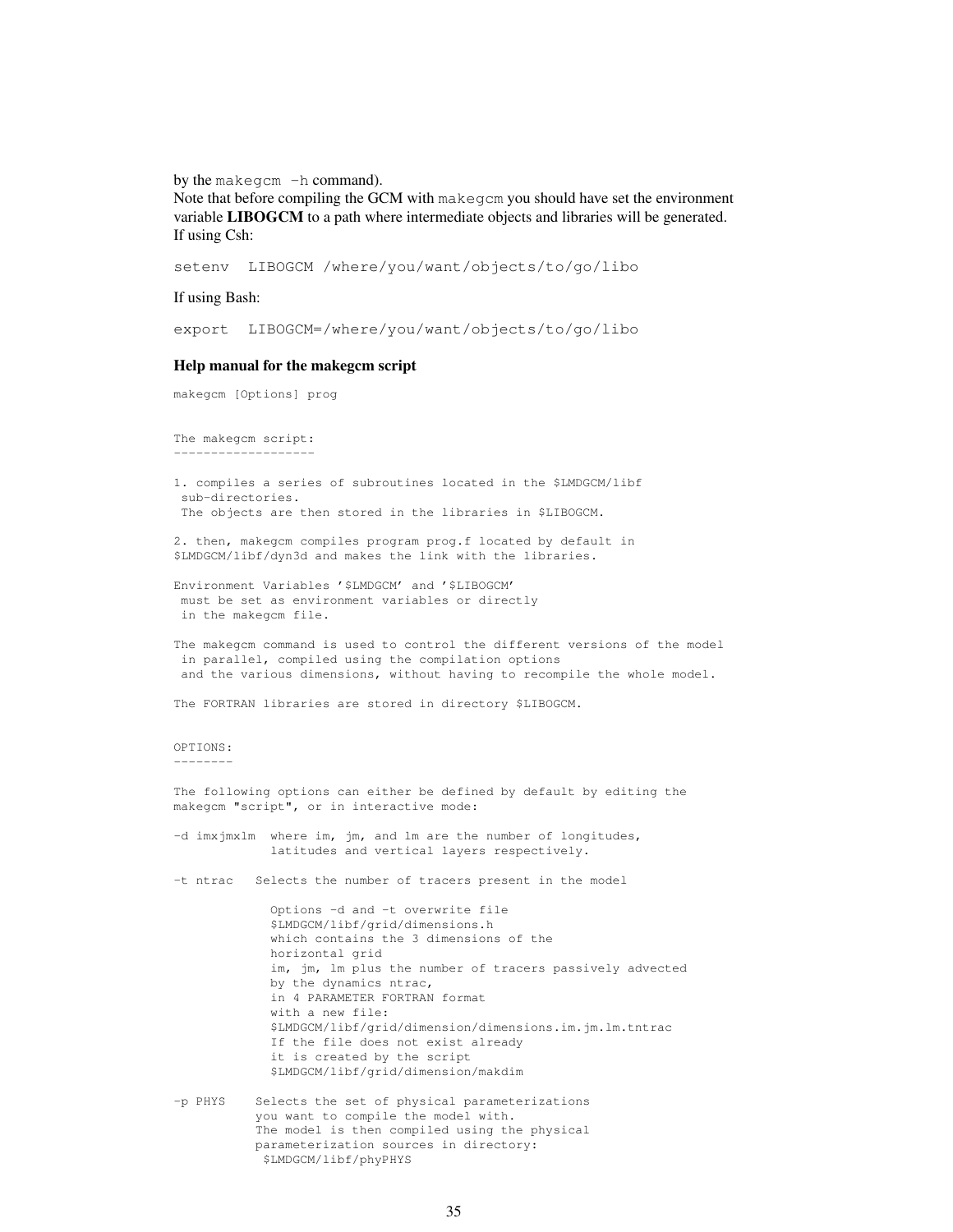-g grille Selects the grid type. This option overwrites file \$LMDGCM/libf/grid/fxyprim.h with file \$LMDGCM/libf/grid/fxy\_grille.h the grid can take the following values: 1. reg - the regular grid 2. sin - to obtain equidistant points in terms of sin(latitude) 3. new - to zoom into a part of the globe -O "compilation options" set of fortran compilation options to use -include path Used if the subroutines contain #include files (ccp) that are located in directories that are not referenced by default. -adjnt Compiles the adjoint model to the dynamical code. -filtre filter To select the longitudinal filter in the polar regions. "filter" corresponds to the name of a directory located in \$LMDGCM/libf. The standard filter for the model is "filtrez" which can be used for a regular grid and for a grid with longitudinal zoom. -link "-Ldir1 -lfile1 -Ldir2 -lfile2 ..." Adds a link to FORTRAN libraries libfile1.a, libfile2.a ... located in directories dir1, dir2 ...respectively If dirn is a directory with an automatic path (/usr/lib ... for example) there is no need to specify -Ldirn.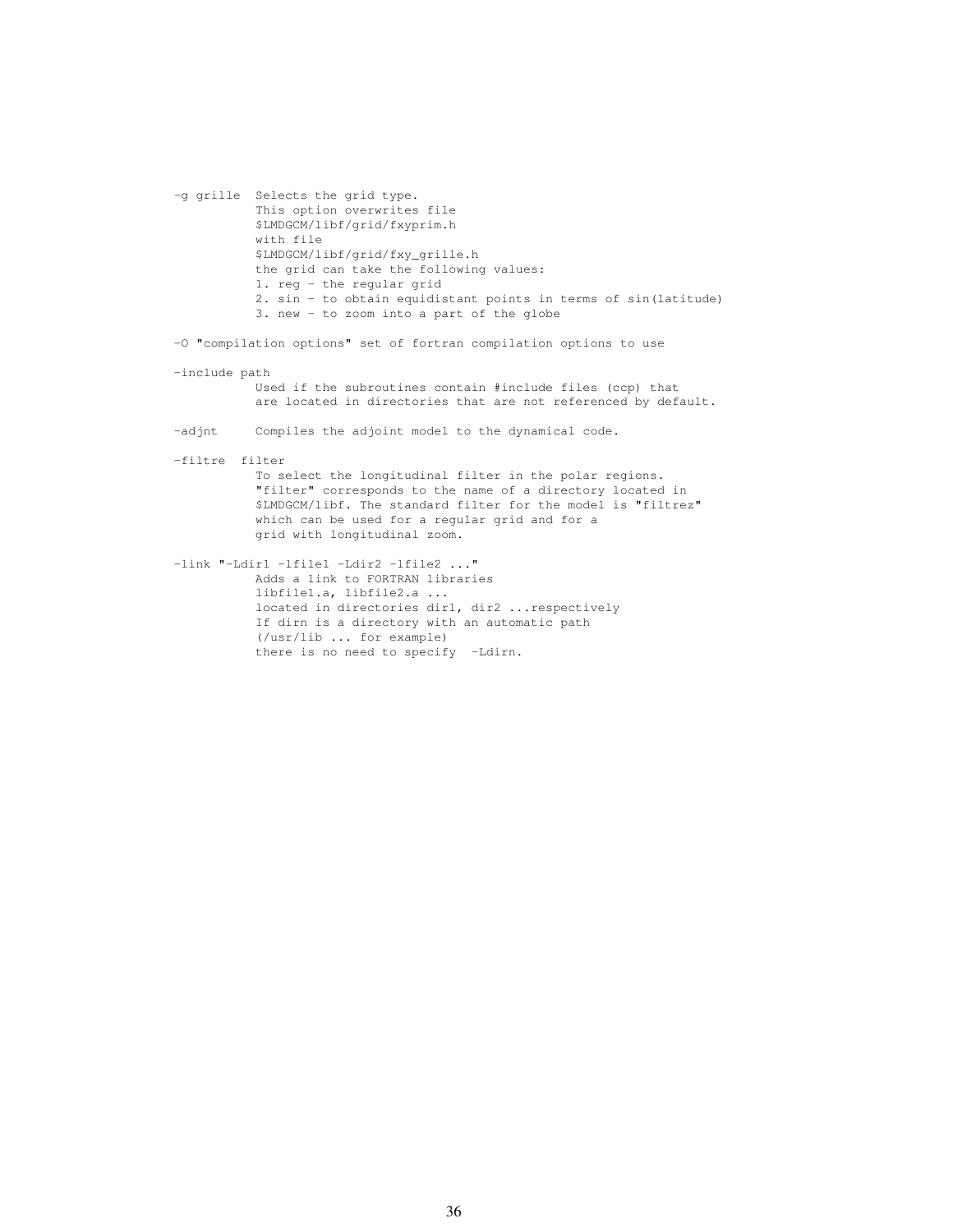# Chapter 7

# Input/Output

## 7.1 NetCDF format

GCM input/output data are written in NetCDF format (Network Common Data Form). NetCDF is an interface used to store and access geophysical data, and a library that provides an implementation of this interface. The NetCDF library also defines a machineindependent format for representing scientific data. Together, the interface, library and format support the creation, access and sharing of scientific data. NetCDF was developed at the Unidata Program Center in Boulder, Colorado. The freely available source can be obtained from the Unidata websitehttp://www.unidata.ucar.edu/software/netcdf.

A data set in NetCDF format is a single file, as it is self-descriptive.

### 7.1.1 NetCDF file editor: ncdump

The editor is included in the NetCDF library. By default it generates an ASCII representation as standard output from the NetCDF file specified at the input.

#### Main commands for ncdump

#### *ncdump diagfi.nc*

dump contents of NetCDF file diagfi.nc to standard output (i.e. the screen).

*ncdump -c diagfi.nc*

Displays the coordinate variable values (variables which are also dimensions), as well as the declarations, variables and attribute values. The values of the non-coordinate variable data are not displayed at the output.

### *ncdump -h diagfi.nc*

Shows only the informative header of the file, which is the declaration of the dimensions, variables and attributes, but not the values of these variables. The output is identical to that in option -c except for the fact that the coordinated variable values are not included.

### *ncdump -v var1,...,varn diagfi.nc*

The output includes the specific variable values, as well as all the dimensions, variables and attributes. More that one variable can be specified in the list following this option. The list must be a simple argument for the command, and must not contain any spaces. If no variable is specified, the command displays all the values of the variables in the file by default.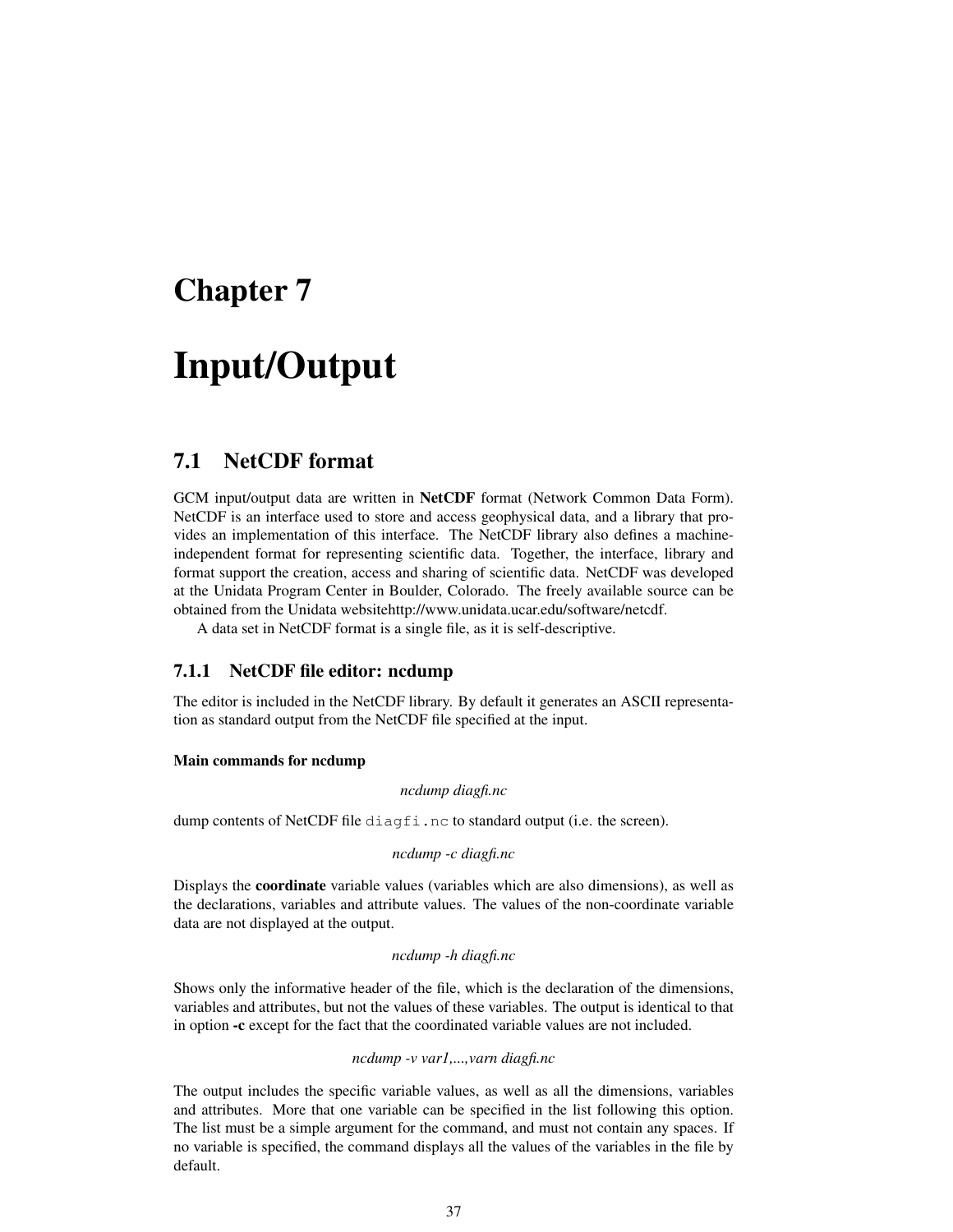

Figure 7.1: Example of temperature data (in this case for present-day Mars) at a given time using GrADS visualization

### 7.1.2 Graphic visualization of the NetCDF files using GrAds

GrAdS (The Grid Analysis and Display System) is a graphic software developed by Brian Doty at the "Center for Ocean-Land-Atmosphere (COLA)".

One of its functions is to enable data stored in NetCDF format to be visualized directly. In figure 7.1 for example, we can see the GrADS visualization of the temperature data at a given moment. However, unlike NetCDF, GrADS only recognizes files where all the variables are stored on the same horizontal grid. These variables can be in 1, 2, 3 or 4 dimensions (X,Y,Z and t).

GrADS can also be obtained on the WWWhttp://grads.iges.org/grads/.

## 7.2 Input and parameter files

The (3D version of the) GCM requires the input of two initialization files (in NetCDF format):

-start.nc contains the initial states of the dynamical variables. -startfi.nc contains the initial states of the physical variables. Note that collections of initial states can be retreived at: http://www.lmd.jussieu.fr/˜forget/datagcm/Starts Extracting start.nc and startfi.nc from these archived requires using program newstart, as described in section 5.10.

To run, the GCM also requires the four following parameter files (ascii text files): -run.def the parameters of the dynamical part of the program, and the temporal integration of the model.

-callphys.def the parameters for calling the physical part.

-traceur.def the names of the tracer to use.

-z2sig.def the vertical distribution of the atmospheric layers.

Examples of these parameter files can be found in the LMDZ.MARS/deftank directory.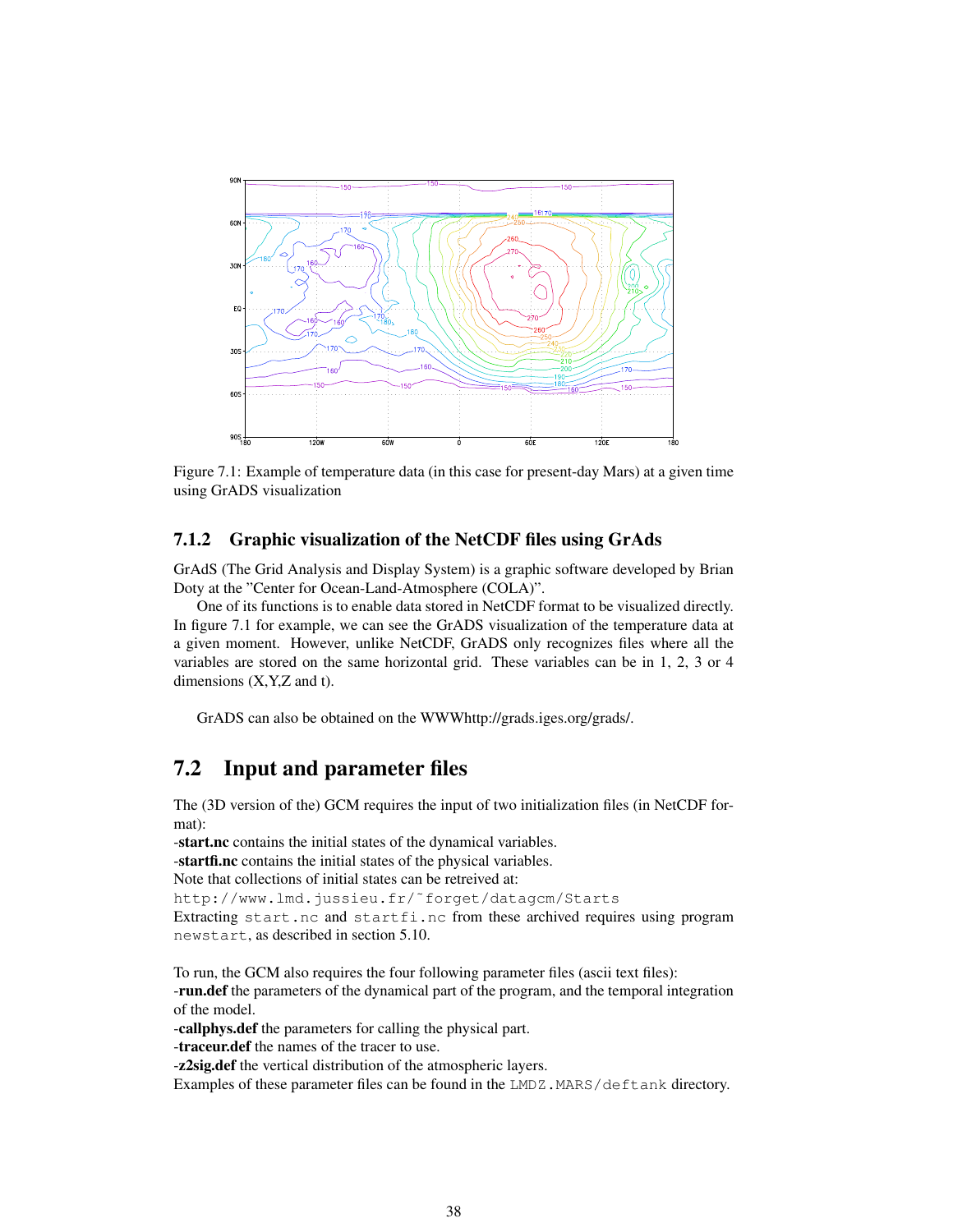### 7.2.1 run.def

A typical run.def file is given as an example below. The choice of variables to be set is simple (e.g. nday number of modeled days to run), while the others do not need to be changed for normal use.

The format of the run.def file is quite straightforward (and flexible): values given to parameters must be given as:

```
parameter = value
```
Any blank line or line beginning with symbol # is a comment, and instruction lines may be written in any order. Moreover, not specifying a parameter/value set (e.g. deleting it or commenting it out) means you want the GCM to use a default built-in value. Additionally, one may use a specific keyword INCLUDEDEF to specify another (text) file in which to also read values of parameters; e.g.:

INCLUDEDEF=callphys.def

Here are some details about some of the parameters which may be set in run.def:

- day step, the number of dynamical steps per day to use for the time integration. This needs to be large enough for the model to remain stable (this is related to the CFL stability criterion which essentially depends on the horizontal resolution of the model). On Mars, in theory, the GCM can run with day step=480 using the  $64\times48$  grid, but model stability improves when this number is higher:  $day\_step=960$  is recommended when using the  $64\times48$  grid. According to the CFL criterion, day step should vary in proportion with the resolution: for example  $day\_step=480$  using the  $32\times24$  horizontal resolution. Note that day step must also be divisible by iperiod. For other planets... [FINISH]
- tetagdiv, tetagrot, tetatemp control the dissipation intensity. It is better to limit the dissipation intensity (tetagdiv, tetagrot, tetatemp should not be too low). However the model diverges if tetagdiv, tetagrot, tetatemp are too high, especially if there is a lot of dust in the atmosphere.

Example used with nitergdiv=1 and nitergrot=niterh=2 :

- using the  $32\times24$  grid tetagdiv=6000 s; tetagrot=tetatemp=30000 s

- using the  $64\times48$  grid: tetagdiv=3000 s ; tetagrot=tetatemp=9000 s

- idissip is the time step used for the dissipation: dissipation is computed and added every idissip dynamical time step. If idissip is too short, the model waste time in these calculations. But if idissip is too long, the dissipation will not be parametrized correctly and the model will be more likely to diverge. A check must be made, so that: idissip < tetagdiv×daystep/86400 (same rule for tetagrot and tetatemp). This is tested automatically during the run.
- iphysiq is the time step used for the physics: physical tendencies are computed every iphysiq dynamical time step. In practice, we usually set the physical time step to be of the order of half an hour. We thus generally set  $i$ physiq= day\_step/48

*Example of run.def file:*

```
#------------------------------
# Parametres de controle du run
#------------------------------
# Nombre de jours d'integration
    nday=669
```
# nombre de pas par jour (multiple de iperiod) ( ici pour dt = 1 min )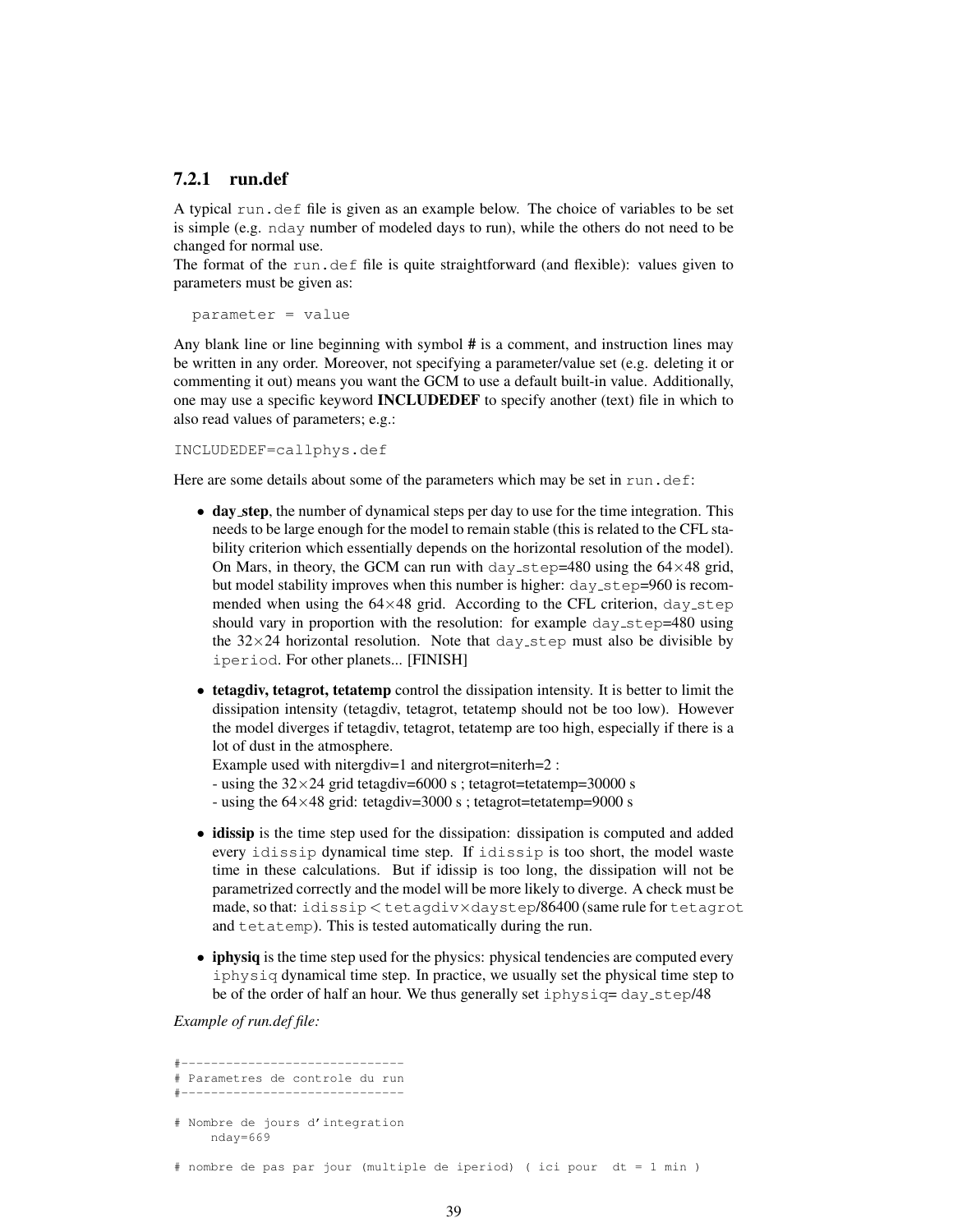```
day\_step = 960# periode pour le pas Matsuno (en pas)
  iperiod=5
# periode de sortie des variables de controle (en pas)
  iconser=120
# periode d'ecriture du fichier histoire (en jour)
    iecri=100
# periode de stockage fichier histmoy (en jour)
periodav=60.
# periode de la dissipation (en pas)
  idissip=5
# choix de l'operateur de dissipation (star ou non star )
 lstardis=.true.
# avec ou sans coordonnee hybrides
hybrid=.true.
# nombre d'iterations de l'operateur de dissipation gradiv
nitergdiv=1
# nombre d'iterations de l'operateur de dissipation nxgradrot
nitergrot=2
# nombre d'iterations de l'operateur de dissipation divgrad
  niterh=2
# temps de dissipation des plus petites long.d ondes pour u,v (gradiv)
tetagdiv=10000.
# temps de dissipation des plus petites long.d ondes pour u,v(nxgradrot)
tetagrot=10000.
# temps de dissipation des plus petites long.d ondes pour h ( divgrad)
tetatemp=10000.
# coefficient pour gamdissip
  coefdis=0.
# choix du shema d'integration temporelle (Matsuno ou Matsuno-leapfrog)
  purmats=.false.
# avec ou sans physique
  physic=.true.
# periode de la physique (en pas)
  iphysiq=20
# choix d'une grille reguliere
  grireg=.true.
# frequence (en pas) de l'ecriture du fichier diagfi
ecritphy=1920
# longitude en degres du centre du zoom
  clon=63.
# latitude en degres du centre du zoom
   clat=0.
# facteur de grossissement du zoom,selon longitude
  grossismx=1.
```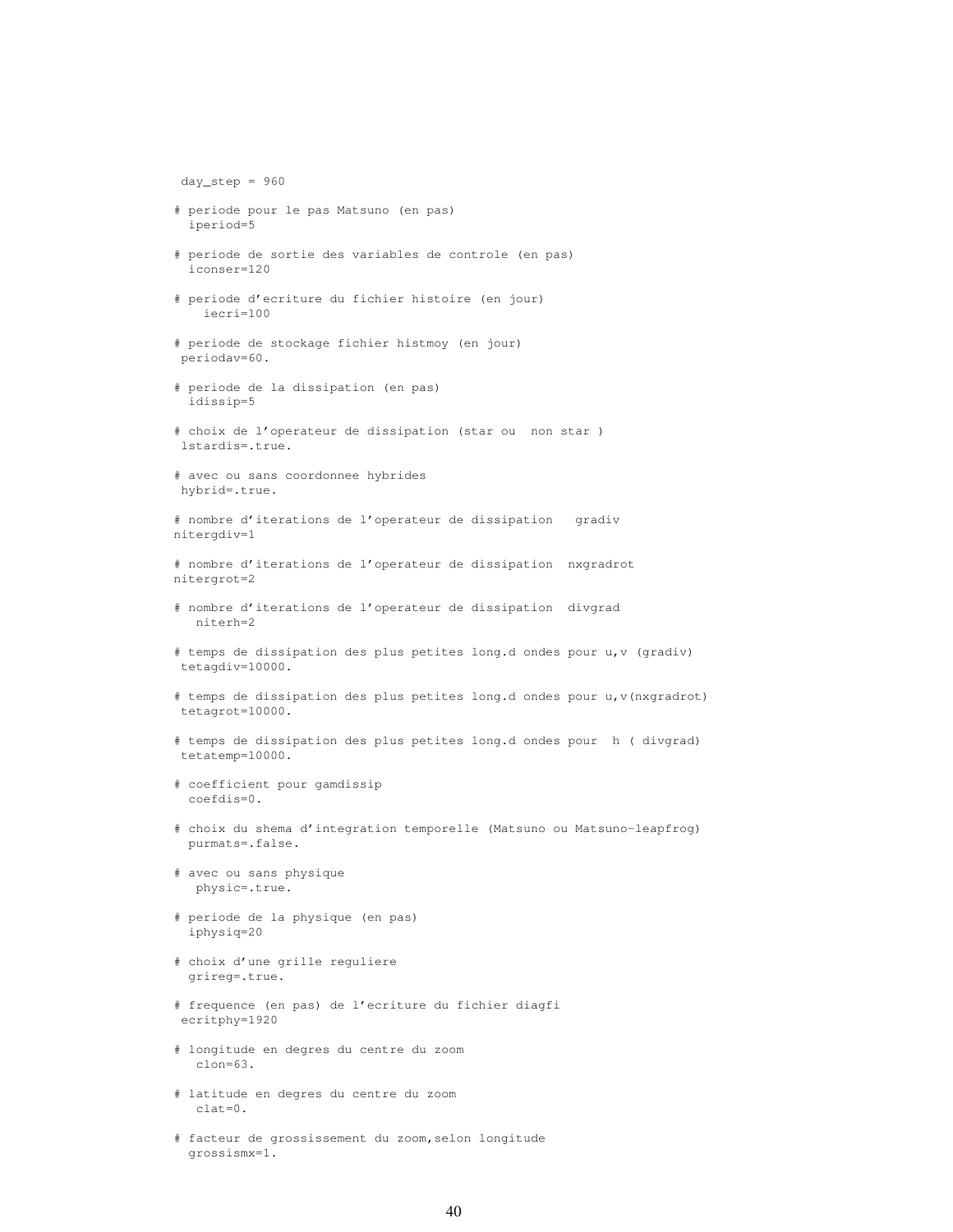```
# facteur de grossissement du zoom ,selon latitude
grossismy=1.
# Fonction f(y) hyperbolique si = .true. , sinon sinusoidale
  fxyhypb=.false.
# extension en longitude de la zone du zoom ( fraction de la zone totale)
  dzoomx= 0.
# extension en latitude de la zone du zoom ( fraction de la zone totale)
  dzoomy=0.
# raideur du zoom en X
   taux=2.
# raideur du zoom en Y
   tauy=2.
# Fonction f(y) avec y = Sin(latit.) si = .TRUE., Sinon y = latit.ysinus= .false.
# Avec sponge layer
 callsponge = .true.
# Sponge: mode0(u=v=0), mode1(u=umoy,v=0), mode2(u=umoy,v=vmoy)
  mode_sponge= 2
# Sponge: hauteur de sponge (km)
  hsponge= 90
# Sponge: tetasponge (secondes)
  tetasponge = 50000
# some definitions for the physics, in file 'callphys.def'
INCLUDEDEF=callphys.def
```
### 7.2.2 callphys.def

The callphys.def file (along the same format as the run.def file) contains parameter/value sets for the physics.

*Example of callphys.def file:*

```
## Orbit / general options
# # *# Run with or without tracer transport ?
tracer = .true.
# Diurnal cycle ? if diurnal=false, diurnally averaged solar heating
diurnal = .true.
# Seasonal cycle ? if season=false, Ls stays constant, to value set in "start"
season = .true.
# Tidally resonant orbit ? must have diurnal=false, correct rotation rate in newstart
tlocked = .false.
# Tidal resonance ratio ? ratio T_orbit to T_rotation
nres = 10# Write some more output on the screen ?
lwrite = .false.
# Save statistics in file "stats.nc" ?
callstats = .true.
# Test energy conservation of model physics ?
enertest = .true.
```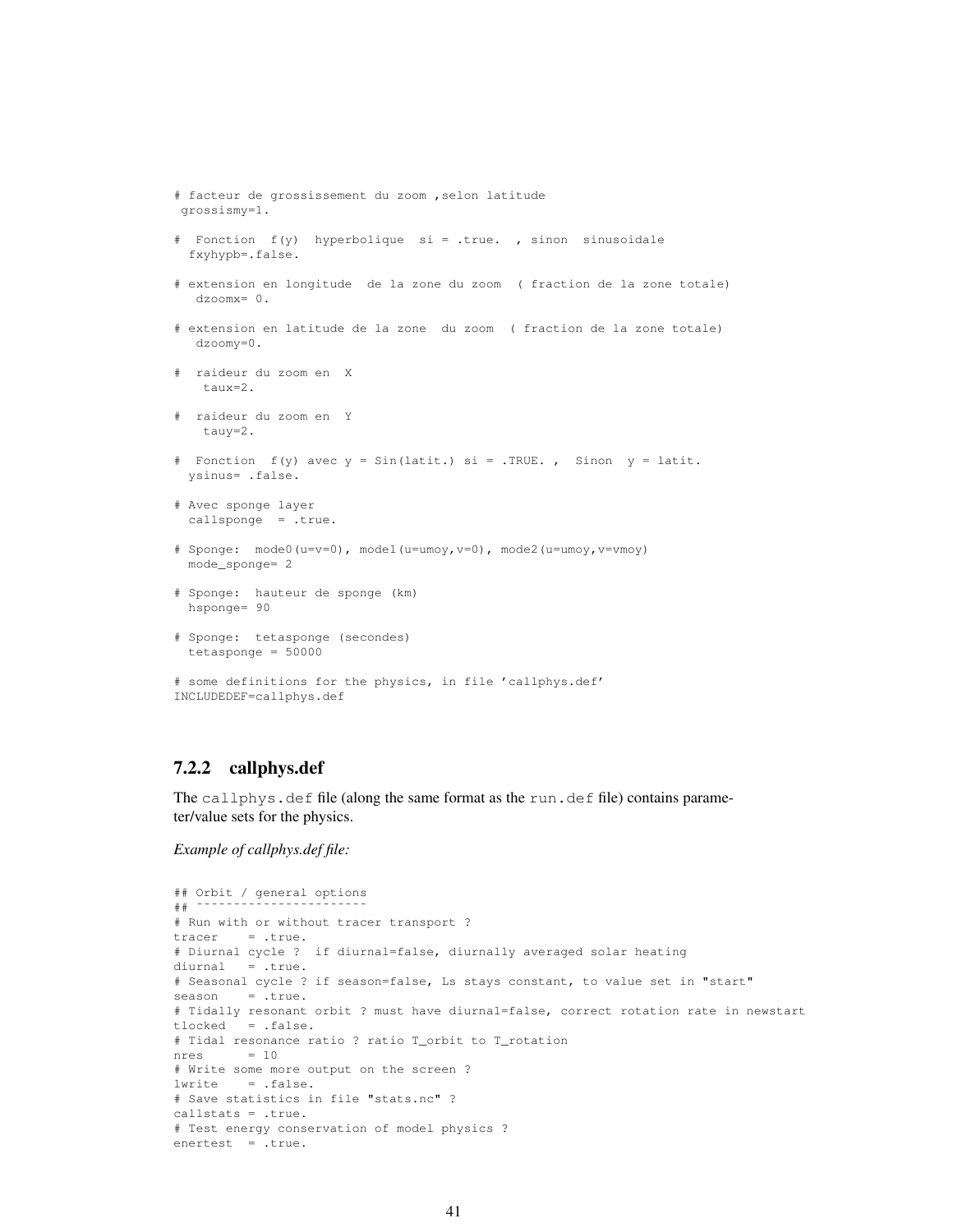```
## Radiative transfer options
# ^*# call radiative transfer?
callrad = .true.
# the rad. transfer is computed every "iradia" physical timestep
iradia = 4
# call multilayer correlated-k radiative transfer ?
corrk = true.# folder in which correlated-k data is stored ?
corrkdir = CO2_H2Ovar
# call visible gaseous absorption in radiative transfer ?
callgasvis = .true.
# Include Rayleigh scattering in the visible ?
rayleigh = .true.
# Characteristic planetary equilibrium (black body) temperature
# This is used only in the aerosol radiative transfer setup. (see aerave.F)
t n = 215.
# Output spectral OLR in 1D/3D?
specOLR = .false.
# Output global radiative balance in file 'rad_bal.out' - slow for 1D!!
meanOLR = .true.
# Variable gas species: Radiatively active ?
varactive = .true.
# Variable gas species: Fixed vertical distribution ?
varfixed = .false.
# Variable gas species: Saturation percentage value at ground ?
satval = 0.0## Star type
## ˜˜˜˜˜˜˜˜˜
startype = 1<br># 500# ˜˜˜˜˜˜˜˜˜˜˜˜˜˜˜˜˜˜˜˜˜˜˜˜˜˜˜˜˜˜˜˜˜˜˜˜˜˜˜˜˜˜˜˜˜˜˜˜˜˜˜˜˜˜˜˜˜˜
# The choices are:
#
# startype = 1 Sol (G2V-class main sequence)
# startype = 2 Ad Leo (M-class, synthetic)
# startype = 3 GJ644
# startype = 4 HD128167
# ˜˜˜˜˜˜˜˜˜˜˜˜˜˜˜˜˜˜˜˜˜˜˜˜˜˜˜˜˜˜˜˜˜˜˜˜˜˜˜˜˜˜˜˜˜˜˜˜˜˜˜˜˜˜˜˜˜˜˜
# Stellar flux at 1 AU. Examples:
# 1366.0 W m-2 Sol today
# 1024.5 W m-2 Sol today x 0.75 = weak early Sun# 18.462 W m-2 The feeble Gl581
# 19.960 W m-2 Gl581 with e=0.38 orbital average
Fat1AU = 1024.5## Tracer and aerosol options
### Gravitational sedimentation of tracers (KEEP FALSE FOR NOW) ?
sedimentation = .false.
## Other physics options
## \degree# call turbulent vertical diffusion ?
calldifv = .true.
# call convective adjustment ?
calladj = .true.
# call thermal conduction in the soil ?
callsoil = .true.
#########################################
## extra specific options for Early Mars
#########################################
## Tracer and aerosol options
## ˜˜˜˜˜˜˜˜˜˜˜˜˜˜˜˜˜˜˜˜˜˜˜˜˜˜
# Fixed aerosol distributions?
```
42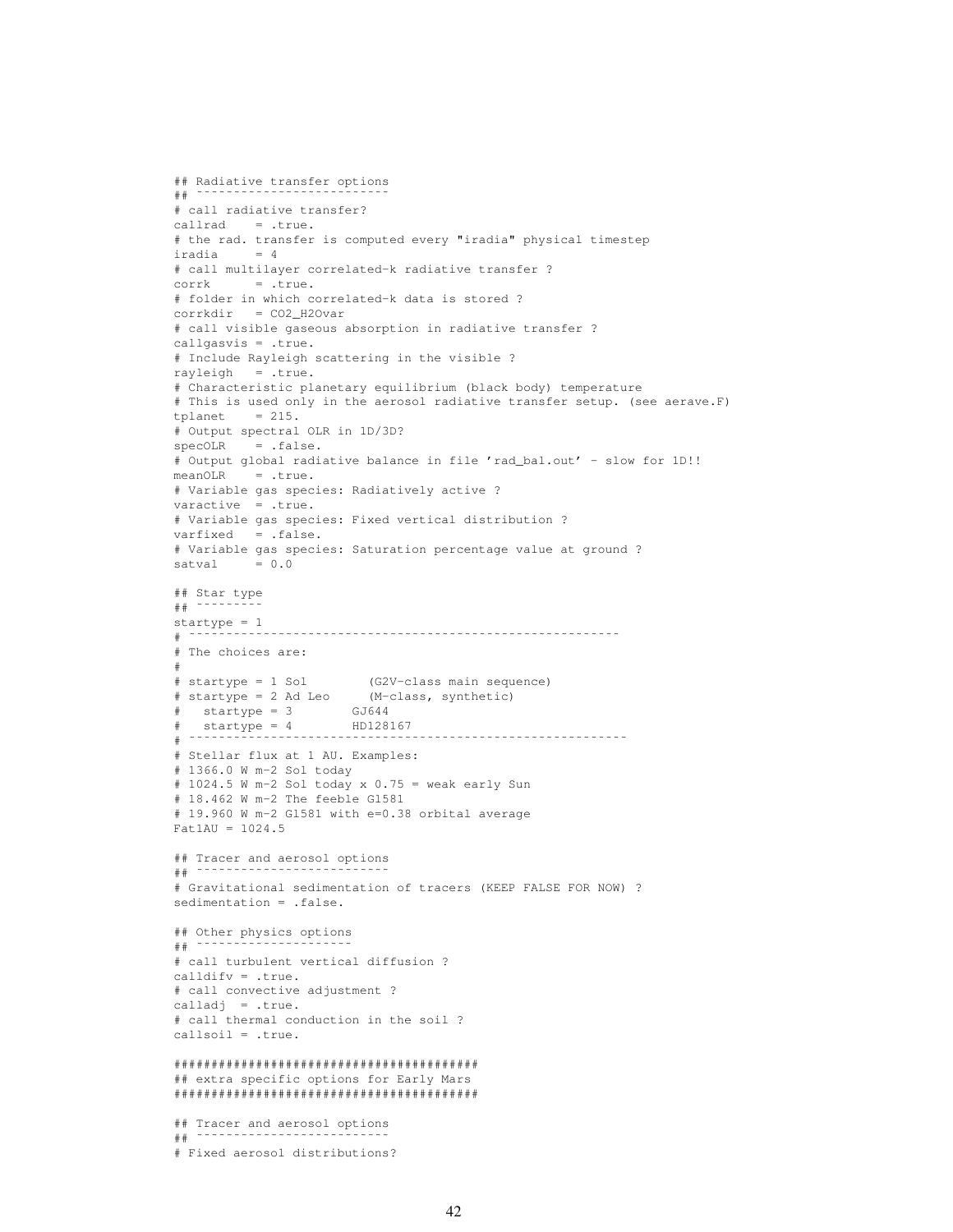```
aerofixed = .false.
# Varying H2O cloud fraction?
CLFvarying = .false.
# H2O cloud fraction?
CLFfixval = 0.5# number mixing ratio of CO2 ice particles
Nmix_co2 = 100000.
# number mixing ratio of water ice particles
Nmix_h2o = 100000.## Water options
## ˜˜˜˜˜˜˜˜˜˜˜˜˜
# Model water cycle
water = .true.
# Model water cloud formation
watercond = .true.
# Model water precipitation (including coagulation etc.)
waterrain = .true.
# WATER: Precipitation threshold (simple scheme only) ?
rainthreshold = 0.0011
# Include hydrology ?
hydrology = .true.
# H2O snow (and ice) albedo ?
albedosnow = 0.5
# Maximum sea ice thickness ?
maxicethick = 0.05
# Freezing point of seawater (degrees C) ?
Tsaldiff = 0.0## CO2 options
## ˜˜˜˜˜˜˜˜˜˜˜
# gas is non-ideal CO2 ?
nonideal = .false.
# call CO2 condensation ?
co2cond = .true.# Set initial temperature profile to 1 K above CO2 condensation everywhere?
nearco2cond = .false.
```
### 7.2.3 traceur.def

Tracers in input (start.nc and startfi.nc) and output files (restart.nc and restartfi.nc) are stored using individual tracer names (e.g. co2 for CO2 gas, h2o\_vap for water vapour, h2o<sub>ice</sub> for water ice, ...).

The first line of the traceur.def file (an ASCII file) must contain the number of tracers to load and use (this number should be the same as given to the  $-t$  option of the makegcm script when the GCM was compiled), followed by the tracer names (one per line). Note that if the corresponding tracers are not found in input files start.nc and startfi.nc, then the tracer is initialized to zero.

*Example of a traceur.def file: (with water vapour and ice tracers)*

2 h2o\_ice h2o\_vap

### 7.2.4 z2sig.def

The  $z2\text{sig.}$  def file contains the pseudo-altitudes (in km) at which the user wants to set the vertical levels.

Note that levels should be unevenly spread, with a higher resolution near the surface in order to capture the rapid variations of variables there. It is recommended to use the altitude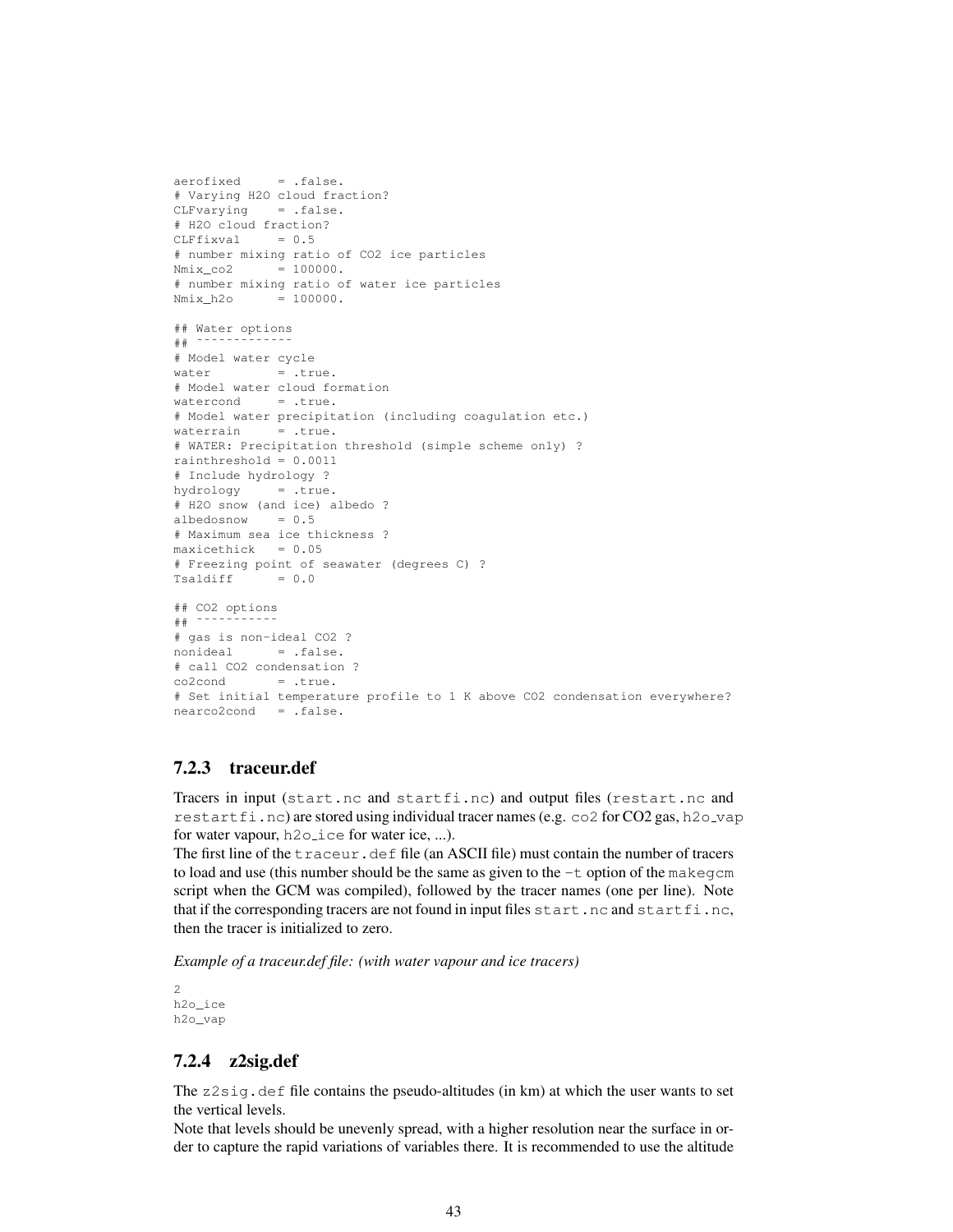levels as set in the z2sig.def file provided in the deftank directory.

### *Example of z2sig.def file*

```
10.00000 H: atmospheric scale height (km) (used as a reference only)
0.0040 Typical pseudo-altitude (m) for 1st layer (z=H*log(sigma))
0.018 ,, ,, ,, ,, ,, ,, ,, ,, ,, 2nd layer, etc...
0.0400
0.1000
0.228200
0.460400
0.907000
1.73630
3.19040
5.54010
8.97780
13.5138
18.9666
25.0626
31.5527
38.4369
45.4369
```

```
52.4369
```
### 7.2.5 Initialization files: start and startfi

Files start.nc and startfi.nc, like all the NetCDF files of the GCM, are constructed on the same model (see NetCDF file composition, figure 7.2). They contain:

- a header with a "control" variable followed by a series of variables defining the (physical and dynamical) grids

- a series of non temporal variables that give information about surface conditions on the planet.

- a "time" variable giving the values of the different instants at which the temporal variables are stored (a single time value  $(t=0)$  for start, as it describes the dynamical initial states, and no time values for startfi, as it describes only a physical state).

To visualize the contents of a start.nc file using the ncdump command:

*ncdump -h start.nc*

```
netcdf start {
dimensions:
       index = 100:
        rlonu = 33;
       latitude = 25;
       longitude = 33;
       rlatv = 24;
        altitude = 18 ;
        interlayer = 19 ;
       Time = UNLIMITED ; // (1 currently)
variables:
        float controle(index) ;
               controle:title = "Parametres de controle" ;
        float rlonu(rlonu) ;
               rlonu:title = "Longitudes des points U" ;
        float rlatu(latitude) ;
               rlatu:title = "Latitudes des points U" ;
        float rlonv(longitude) ;
```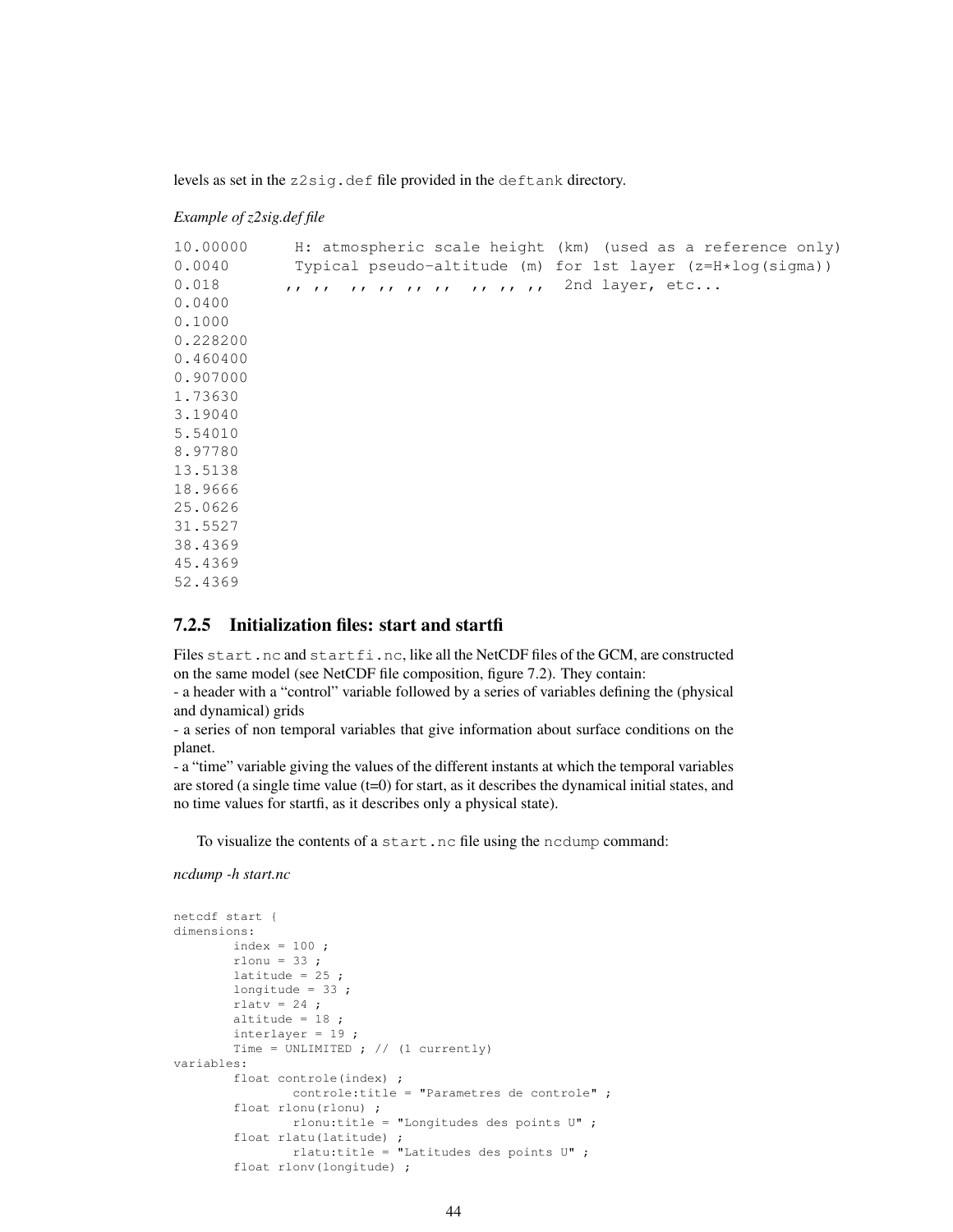

Figure 7.2: Organization of NetCDF files

```
rlonv:title = "Longitudes des points V" ;
float rlatv(rlatv) ;
        rlatv:title = "Latitudes des points V" ;
float ap(interlayer) ;
        ap:title = "Coef A: hybrid pressure levels" ;
float bp(interlayer) ;
        bp:title = "Coef B: hybrid sigma levels" ;
float aps(altitude) ;
       aps:title = "Coef AS: hybrid pressure at midlayers" ;
float bps(altitude) ;
       bps:title = "Coef BS: hybrid sigma at midlayers" ;
float presnivs(altitude) ;
float latitude(latitude) ;
        latitude:units = "degrees_north" ;
        latitude:long_name = "North latitude" ;
float longitude(longitude) ;
        longitude:long_name = "East longitude" ;
        longitude:units = "degrees_east" ;
float altitude(altitude) ;
        altitude:long_name = "pseudo-alt" ;
```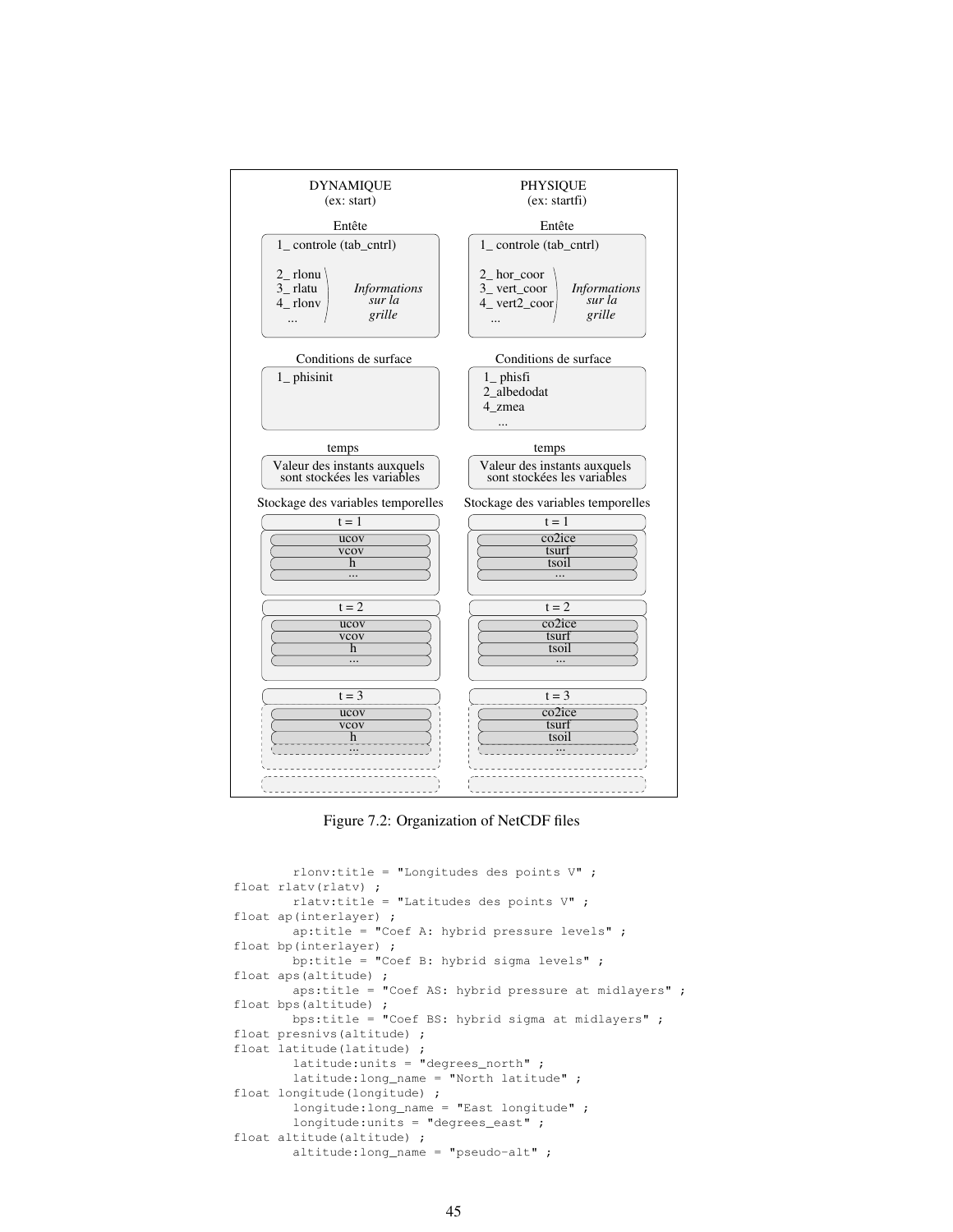```
altitude: units = "km";
               altitude:positive = "up" ;
       float cu(latitude, rlonu) ;
               cu:title = "Coefficient de passage pour U" ;
       float cv(rlatv, longitude) ;
               cv:title = "Coefficient de passage pour V" ;
       float aire(latitude, longitude) ;
               aire:title = "Aires de chaque maille" ;
       float phisinit(latitude, longitude) ;
               phisinit:title = "Geopotentiel au sol" ;
       float Time(Time) ;
               Time:title = "Temps de simulation" ;
               Time:units = "days since 1-01-01 00:00:00";
       float ucov(Time, altitude, latitude, rlonu) ;
               ucov:title = "Vitesse U" ;
       float vcov(Time, altitude, rlatv, longitude) ;
               vcov:title = "Vitesse V" ;
       float teta(Time, altitude, latitude, longitude) ;
               teta:title = "Temperature" ;
       float h2o_ice(Time, altitude, latitude, longitude) ;
               h2o_ice:title = "Traceur h2o_ice" ;
       float h2o_vap(Time, altitude, latitude, longitude) ;
               h2o_vap:title = "Traceur h2o_vap" ;
       float masse(Time, altitude, latitude, longitude) ;
               masse:title = "C est quoi ?" ;
       float ps(Time, latitude, longitude) ;
               ps:title = "Pression au sol" ;
// global attributes:
                :title = "Dynamic start file" ;
```

```
List of contents of a startfi.nc file:
```

```
ncdump -h startfi.nc
```
}

```
netcdf startfi {
dimensions:
       index = 100;
        physical_points = 738 ;
       subsurface_layers = 18 ;
       nlayer_plus_1 = 19 ;
        number_of_advected_fields = 3 ;
variables:
        float controle(index) ;
               controle:title = "Control parameters" ;
        float soildepth(subsurface_layers) ;
                soildepth:title = "Soil mid-layer depth" ;
        float longitude(physical_points) ;
                longitude:title = "Longitudes of physics grid" ;
        float latitude(physical_points) ;
                latitude:title = "Latitudes of physics grid" ;
        float area(physical_points) ;
                area:title = "Mesh area" ;
        float phisfi(physical_points) ;
                phisfi:title = "Geopotential at the surface" ;
        float albedodat(physical_points) ;
                albedodat:title = "Albedo of bare ground" ;
        float ZMEA(physical_points) ;
               ZMEA:title = "Relief: mean relief" ;
        float ZSTD(physical_points) ;
                ZSTD:title = "Relief: standard deviation" ;
        float ZSIG(physical_points) ;
                ZSIG:title = "Relief: sigma parameter" ;
        float ZGAM(physical_points) ;
                ZGAM:title = "Relief: gamma parameter" ;
        float ZTHE(physical points) ;
```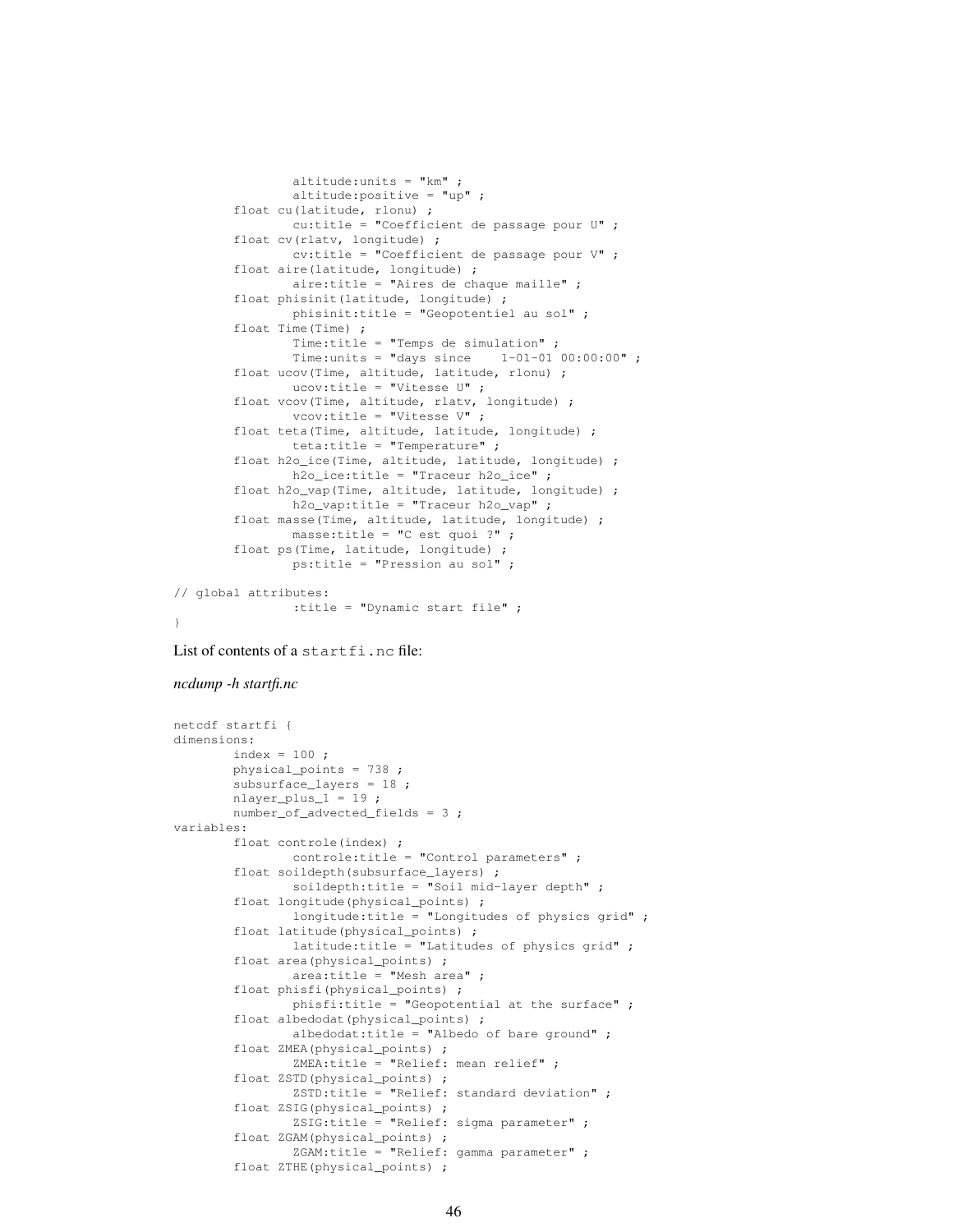```
ZTHE:title = "Relief: theta parameter" ;
       float co2ice(physical_points) ;
               co2 ice:title = "CO2 ice cover" ;
       float inertiedat(subsurface_layers, physical_points) ;
               inertiedat:title = "Soil thermal inertia" ;
       float tsurf(physical_points) ;
               tsurf:title = "Surface temperature" ;
       float tsoil(subsurface_layers, physical_points) ;
               tsoil:title = "Soil temperature" ;
       float emis(physical_points) ;
               emis:title = "Surface emissivity" ;
       float q2(nlayer_plus_1, physical_points) ;
               q2:title = "pbl wind variance" ;
       float h2o_ice(physical_points) ;
              h2o_ice:title = "tracer on surface" ;
// global attributes:
               :title = "Physics start file" ;
```
Physical and dynamical headers There are two types of headers: one for the physical headers, and one for the dynamical headers. The headers always begin with a "control' variable (described below), that is allocated differently in the physical and dynamical parts. The other variables in the header concern the (physical and dynamical) grids. They are the following:

the horizontal coordinates

}

- rlonu, rlatu, rlonv, rlatv for the dynamical part,
- lati, long for the physical part,

the coefficients for passing from the physical grid to the dynamical grid - cu,cv only in the dynamical header

and finally, the grid box areas

- aire for the dynamical part,
- area for the physical part.

Surface conditions The surface conditions are mostly given in the physical NetCDF files by variables:

- phisfi for the initial state of surface geopotential,

- albedodat for the bare ground albedo,
- inertiedat for the surface thermal inertia,
- zmea, zstd, zsig, zgam and zthe for the subgrid scale topography.

For the dynamics:

- physinit for the initial state of surface geopotential

Remark: variables phisfi and physinit contain the same information (surface geopotential), but phisfi gives the geopotential values on the physical grid, while physinit give the values on the dynamical grid.

Physical and dynamical state variables To save disk space, the initialization files store the variables used by the model, rather than the "natural" variables.

For the dynamics: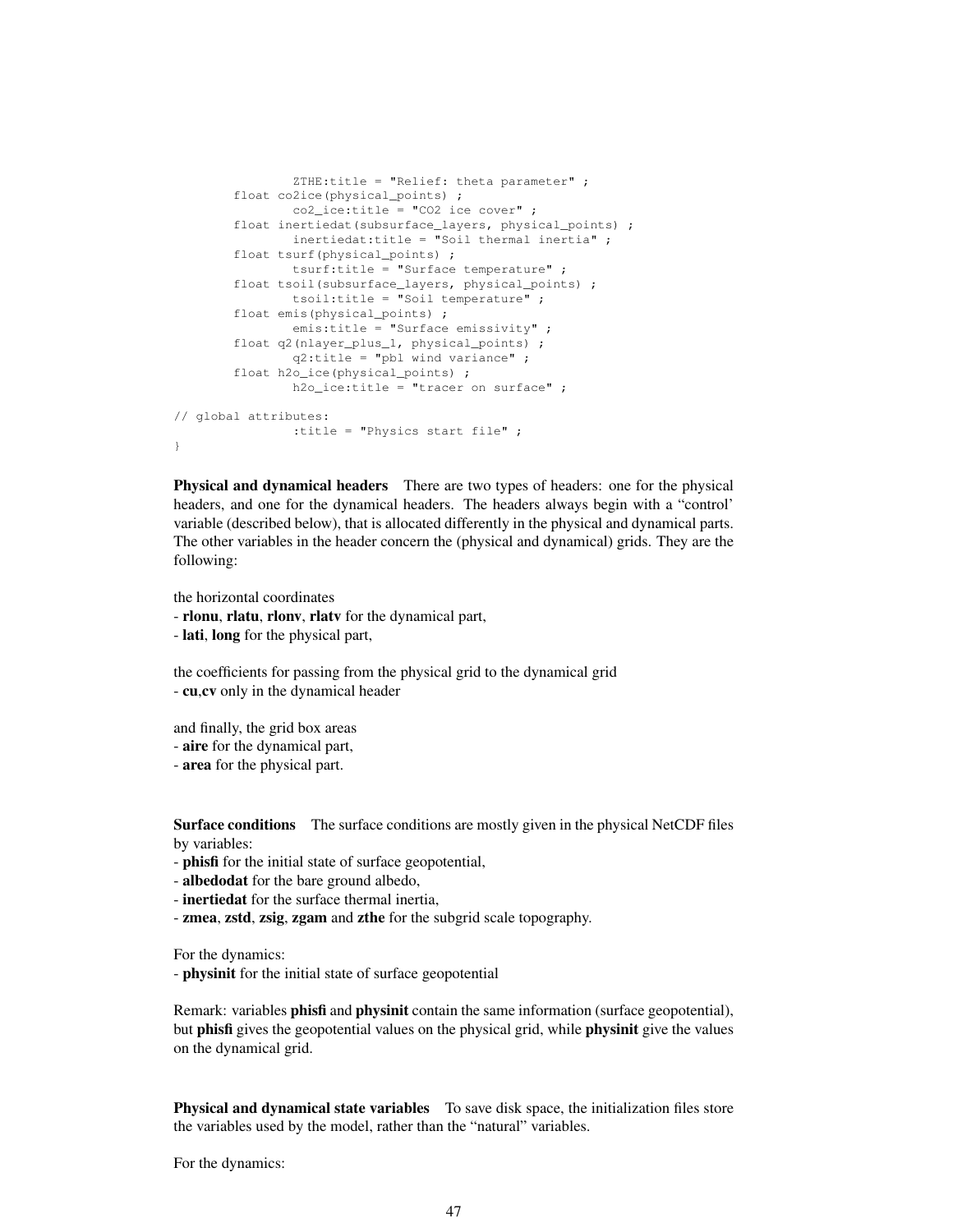- ucov and vcov the covariant winds

These variables are linked to the "natural" winds by ucov = cu  $*$  u and vcov = cv  $*$  v

- teta the potential temperature,

or more precisely, the potential enthalpy linked to temperature  $\mathbf T$  by  $\theta=T\left(\frac{P}{Pref}\right)^{-K}$ 

- the tracers,
- ps surface pressure.
- masse the atmosphere mass in each grid box.

"Vectorial" variables ucov and vcov are stored on "staggered" grids u and v respectively (in the dynamics) (see section 2.2).

Scalar variables h, q (tracers), ps, masse are stored on the "scalar" grid of the dynamical part.

For the physics:

- co2ice surface dry ice,
- tsurf surface temperature,
- tsoil temperatures at different layers under the surface,
- emis surface emissivity,
- q2 wind variance,

or more precisely, the square root of the turbulent kinetic energy.

- the surface "tracer" budget (kg.m<sup>−</sup><sup>2</sup> ),

All these variables are stored on the "physical" grid (see section 2.2).

The "control" array Both physical and dynamical headers of the GCM NetCDF files start with a controle variable. This variable is an array of 100 reals (the vector called  $\text{tab\_cntr1}$  in the program), which contains the program control parameters. Parameters differ between the physical and dynamical sections, and examples of both are listed below. The contents of table tab cntrl can also be checked with the command ncdump  $-ff$ -v controle.

### The "control" array in the header of a dynamical NetCDF file: start

tab\_cntrl(1) = FLOAT(iim) ! number of nodes along longitude tab\_cntrl(2) = FLOAT(jjm) ! number of nodes along latitude  $tab\_cntrl(3) = FLOAT(1lm)$  ! number of atmospheric layers tab\_cntrl(4) = FLOAT(idayref) ! initial day tab\_cntrl(5) = rad ! radius of the planet tab\_cntrl(6) = omeg ! rotation of the planet (rad/s)  $tab\_cntr1(7) = q$  ! gravity  $(m/s2)$  ~3.72 for Mars  $tab\_cntr1(8) = cpp$  $tab\_cntrl(9) = kappa$  ! =  $r/cp$  $tab\_cntrl(10) = daysec$  ! lenght of a sol (s) ~88775  $tab\_cntrl(11) = dtvr$  ! dynamical time step (s)  $tab{\_}cntr1(12) = etot0$  ! total energy  $tab\_cntrl(13) = ptot0$  ! total pressure tab\_cntrl(14) = ztot0 ! total enstrophy tab cntrl(15) = stot0 ! total enthalpy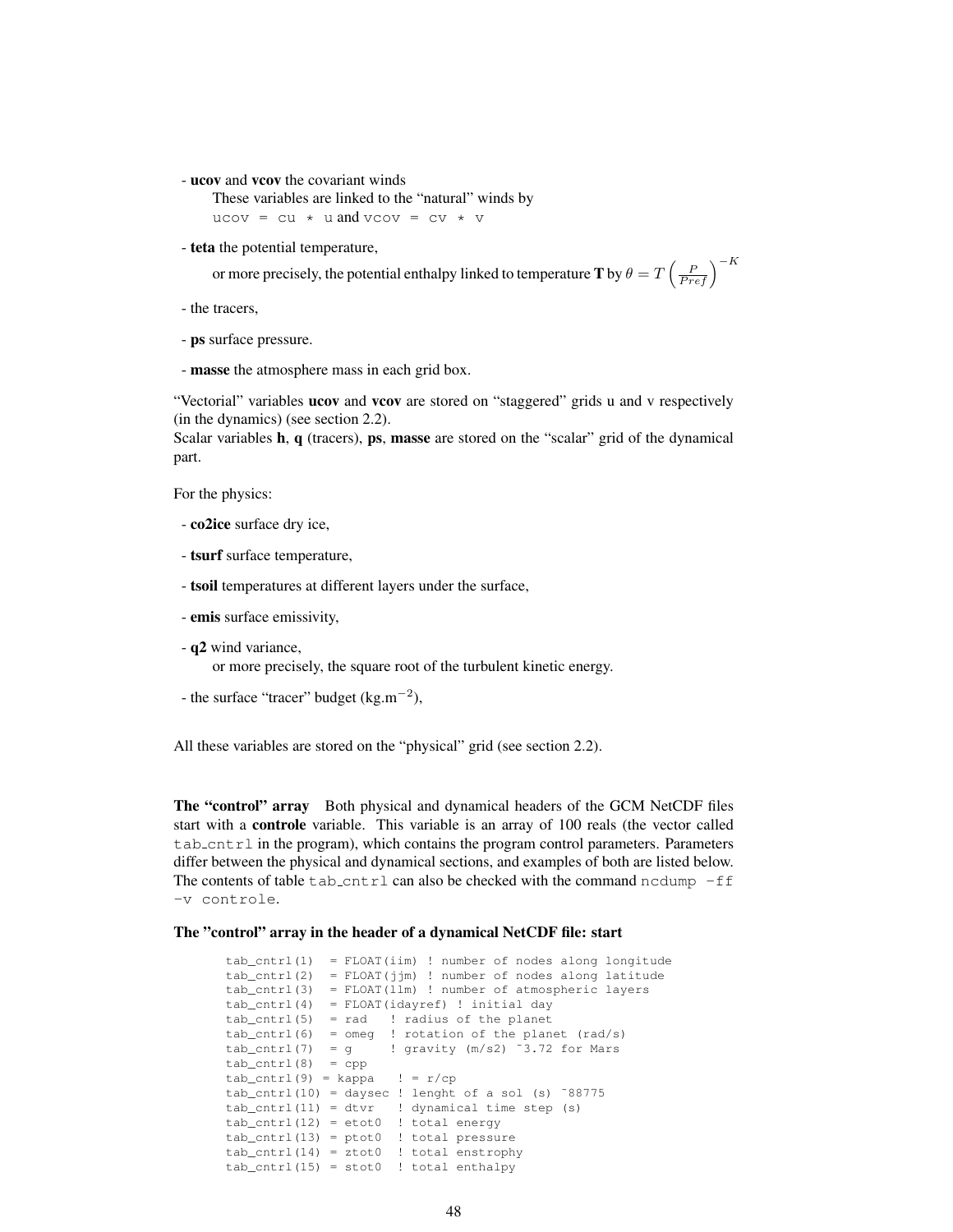```
tab\_cntrl(16) = ang0 ! total angular momentum
tab\_cntrl(17) = patab_cntrl(18) = preff ! reference pressure (Pa)
tab_cntrl(19) = clon ! longitude of center of zoom
tab_cntrl(20) = clat ! latitude of center of zoom
tab{\_}cntr1(21) = grossismx ! zooming factor, along longitude
tab_cntrl(22) = grossismy ! zooming factor, along latitude
tab_cntrl(24) = dzoomx ! extention (in longitude) of zoom
tab_cntrl(25) = dzoomy ! extention (in latitude) of zoom
tab_cntrl(27) = taux ! stiffness factor of zoom in longitude
tab_cntrl(28) = tauy ! stiffness factor of zoom in latitude
```
### The "controle" array in the header of a physical NetCDF file: startfi.nc

```
c Informations on the physics grid
      tab_cntrl(1) = float(ngridmx) ! number of nodes on physics grid
      tab_cntrl(2) = float(nlayermx) ! number of atmospheric layers
      tab_cntrl(3) = day_ini + int(time) ! initial day
      tab_cntrl(4) = time -int(time) ! initiale time of day
c Informations about Mars, used by dynamics and physics
      tab\_cntr1(5) = rad ! radius of Mars (m) ~3397200
      tab\_cntr1(6) = omeg ! rotation rate (rad.s-1)
     tab\_cntr1(7) = g ! gravity (m.s-2) ~3.72
      tab_cntrl(8) = mugaz ! Molar mass of the atmosphere (g.mol-1) ˜43.49
      tab\_cntr1(9) = rep ! = r/cp ~0.256793 (=kappa dans dynamique)
     tab\_cntr1(10) = daysec ! length of a sol (s) ~88775
     tab_cntrl(11) = phystep ! time step in the physics
     tab\_cntr1(12) = 0.tab\_cntr1(13) = 0.c Informations about Mars, only for physics
     tab_cntrl(14) = year_day ! length of year (sols) ˜668.6
      tab_cntrl(15) = periheli ! min. Sun-Mars distance (Mkm) ˜206.66
      tab_cntrl(16) = aphelie ! max. SUn-Mars distance (Mkm) ˜249.22
     tab{\_}cntr1(17) = peri{\_}day ! date of perihelion (sols since N. spring)
      tab_cntrl(18) = obliquit ! Obliquity of the planet (deg) ˜23.98
c Boundary layer and turbulence
     tab_cntrl(19) = z0 ! surface roughness (m) 0.01tab\_cntr1(20) = lminmin ! mixing length ~100
     tab\_cntrl(21) = emin\_turb ! minimal energy i.e-8c Optical properties of polar caps and ground emissivity
     tab\_cntr1(22) = albedice(1) ! Albedo of northern cap ~0.5
      tab{\_}cntr1(23) = albedice(2) ! Albedo of southern cap ~0.5
     tab_cntrl(24) = emisice(1) ! Emissivity of northern cap ˜0.95
     tab_cntrl(25) = emisice(2) ! Emissivity of southern cap ˜0.95
     tab\_cntr1(26) = emissiv ! Emissivity of martian soil ~.95
     tab_cntrl(31) = iceradius(1) ! mean scat radius of CO2 snow (north)
     tab{\_}cntrl(32) = iceradius(2) ! mean scat radius of CO2 snow (south)
     tab_cntrl(33) = dtemisice(1) ! time scale for snow metamorphism (north)
     tab_cntrl(34) = dtemisice(2) ! time scale for snow metamorphism (south)
c dust aerosol properties
     tab cntrl(27) = tauvis \qquad ! mean visible optical depth
     tab\_cntr1(28) = 0.tab\_cntr1(29) = 0.tab\_cntr1(30) = 0.! Soil properties:
     tab_cntrl(35) = volcapa ! soil volumetric heat capacity
```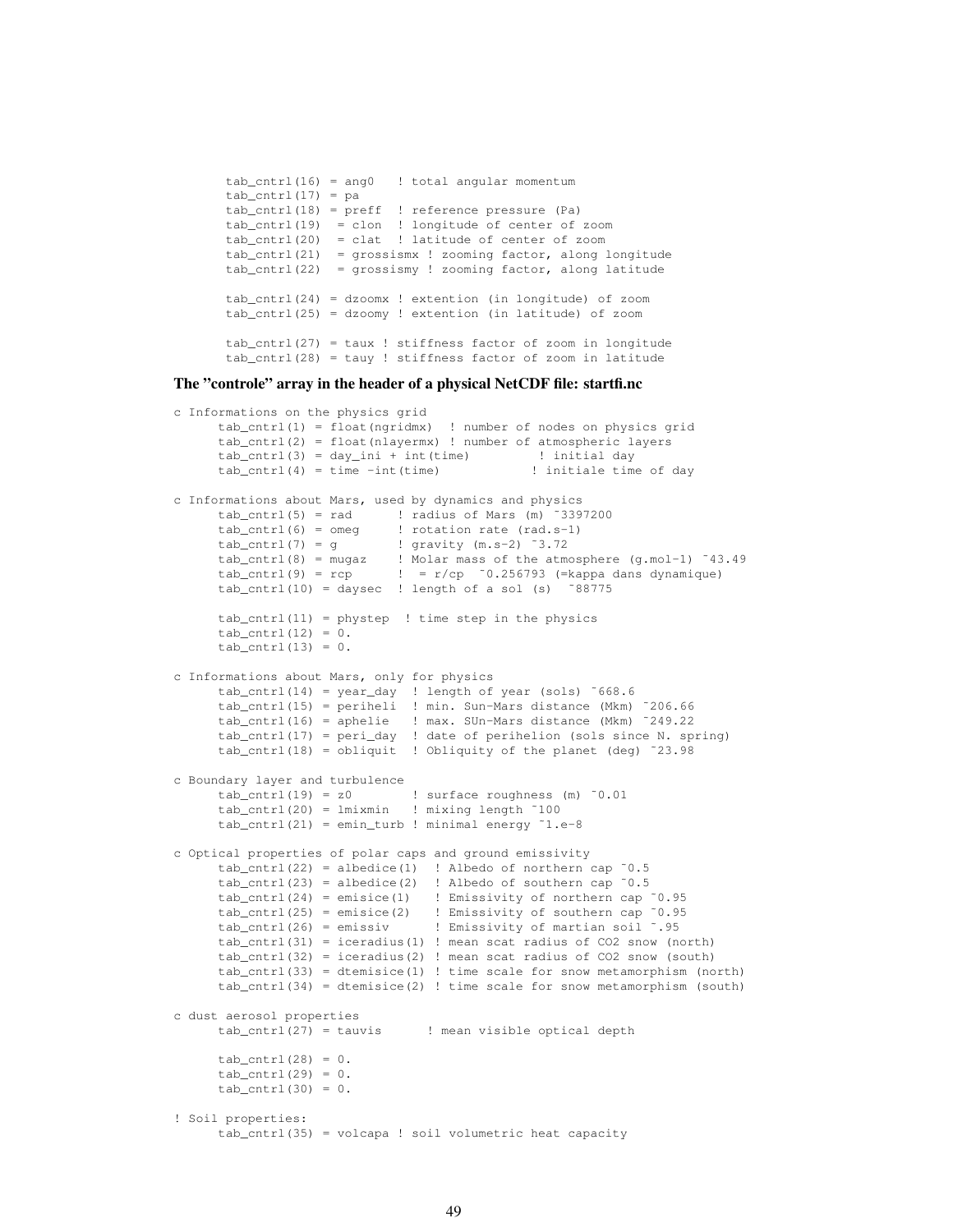## 7.3 Output files

### 7.3.1 NetCDF restart files - restart.nc and restartfi.nc

These files are of the exact same format as start.nc and startfi.nc

### 7.3.2 NetCDF file - diagfi.nc

NetCDF file diagfi.nc stores the instantaneous physical variables throughout the simulation at regular intervals (set by the value of parameter ecritphy in parameter file run.def; note that ecritphy should be a multiple of iphysiq as well as a divisor of day\_step).

### Any variable from any sub-routine of the physics can be stored by calling subroutine writediagfi

Illustrative example of the contents of a diagfi.nc file (using ncdump): *ncdump -h diagfi.nc*

```
netcdf diagfi {
dimensions:
       Time = UNLIMITED ; // (12 currently)
       index = 100;
       rlonu = 65;
        latitude = 49;
        longitude = 65 ;
       rlatv = 48;
       interlayer = 26 ;
       altitude = 25;
        subsurface_layers = 18 ;
variables:
        float Time(Time) ;
                Time:long_name = "Time" ;
                Time:units = "days since 0000-00-0 00:00:00" ;
        float controle(index) ;
                controle:title = "Control parameters" ;
        float rlonu(rlonu) ;
               rlonu:title = "Longitudes at u nodes" ;
        float latitude(latitude) ;
                latitude:units = "degrees_north" ;
                latitude:long_name = "North latitude" ;
        float longitude(longitude) ;
                longitude:long_name = "East longitude" ;
                longitude: units = "degrees_east" ;
        float altitude(altitude) ;
                altitude:long_name = "pseudo-alt" ;
                altitude:units = "km" ;
                altitude:positive = "up" ;
        float rlatv(rlatv) ;
                rlatv:title = "Latitudes at v nodes" ;
        float aps(altitude)
                aps:title = "hybrid pressure at midlayers" ;
                aps:units = "Pa" ;
        float bps(altitude) ;
                bps:title = "hybrid sigma at midlayers" ;
                bps:units = " " ;
        float ap(interlayer) ;
                ap:title = "hybrid pressure at interlayers" ;
                ap:units = "Pa" ;float bp(interlayer) ;
                bp:title = "hybrid sigma at interlayers" ;
                bp:units = "";
        float soildepth(subsurface_layers) ;
                soildepth:long_name = "Soil mid-layer depth" ;
                soildepth:units = \mathbb{m}";
                soildepth:positive = "down" ;
```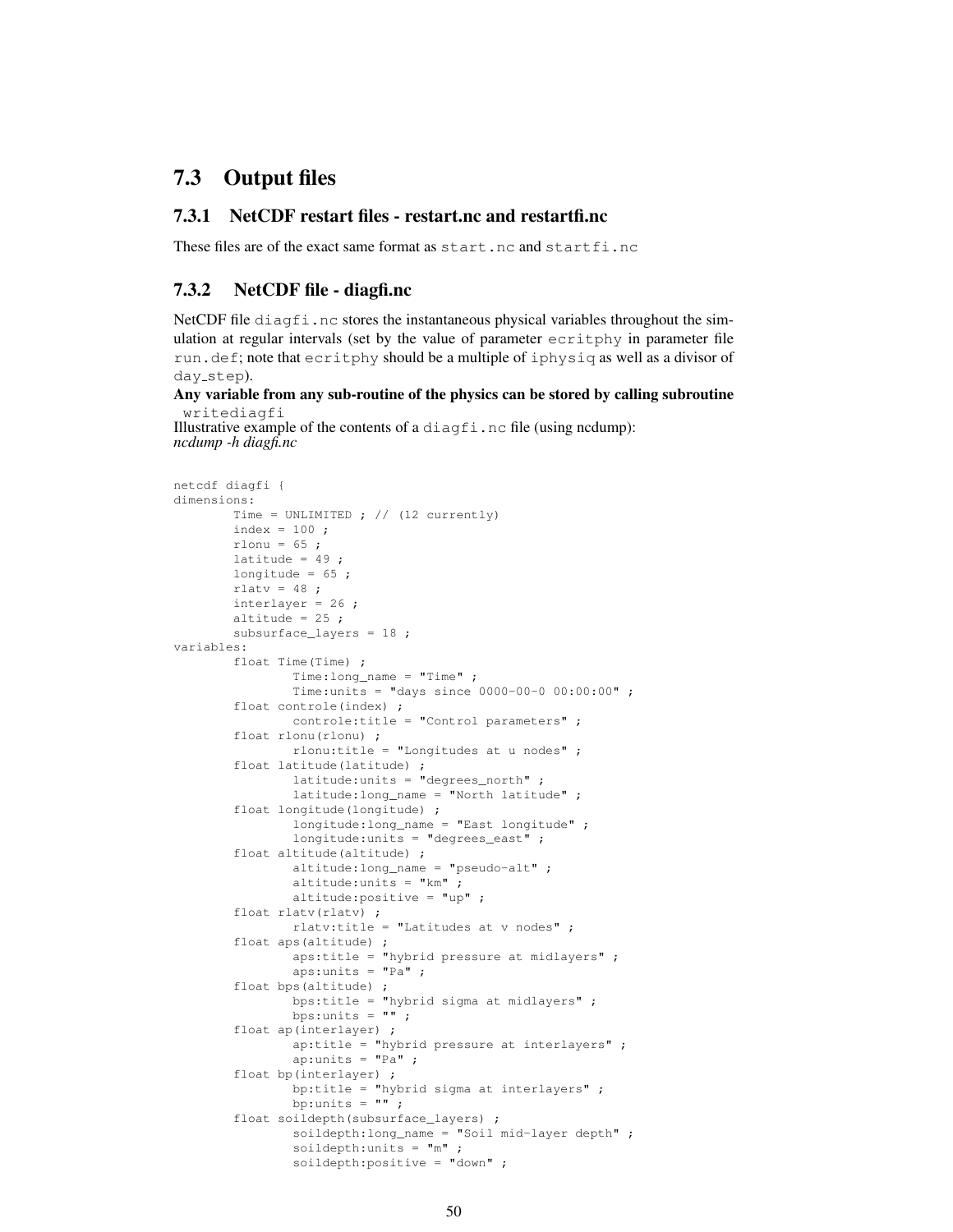```
float cu(latitude, rlonu) ;
       cu:title = "Conversion coefficients cov <--> natural" ;
float cv(rlatv, longitude) ;
       cv:title = "Conversion coefficients cov <--> natural" ;
float aire(latitude, longitude) ;
       aire:title = "Mesh area" ;
float phisinit(latitude, longitude) ;
       phisinit:title = "Geopotential at the surface" ;
float emis(Time, latitude, longitude) ;
       emis:title = "Surface emissivity" ;
       emis:units = "w.m-1" ;
float tsurf(Time, latitude, longitude) ;
       tsurf:title = "Surface temperature" ;
       tsurf: units = "K";
float ps(Time, latitude, longitude) ;
       ps:title = "surface pressure" ;
       ps:units = "Pa" ;
float co2ice(Time, latitude, longitude) ;
       co2ice:title = "co2 ice thickness" ;
       co2ice:units = "kg.m-2" ;
float mtot(Time, latitude, longitude) ;
       mtot:title = "total mass of water vapor" ;
       mtot:units = "kg/m2";
float icetot(Time, latitude, longitude) ;
        icetot:title = "total mass of water ice" ;
        icetot:units = "kg/m2" ;
float tauTES(Time, latitude, longitude) ;
       tauTES:title = "tau abs 825 cm-1" ;
        tauTES: units = " " ;
float h2o_ice_s(Time, latitude, longitude) ;
       h2o_ice_s:title = "surface h2o_ice" ;
       h2o\_ice\_s:units = "kg.m-2" ;
```
The structure of the file is thus as follows:

- the dimensions

}

- variable "time" containing the time of the timestep stored in the file (in Martian days since the beginning of the run)
- variable "control" containing many parameters, as described above.
- from " rhonu" to 'phisinit": a list of data describing the geometrical coordinates of the data file, plus the surface topography
- finally, all the 2D or 3D data stored in the run.

### 7.3.3 Stats files

As an option (stats must be set to .true. in callphys.def), the model can accumulate any variable from any subroutine of the physics by calling subroutine wstat

This save is performed at regular intervals 12 times a day. An average of the daily evolutions over the whole run is calculated (for example, for a 10 day run, the averages of the variable values at 0hTU, 2hTU, 4hTU,...24hTU are calculated), along with RMS standard deviations of the variables. This ouput is given in file stats.nc.

Illustrative example of the contents of a stats.nc file (using ncdump): *ncdump -h stats.nc*

```
netcdf stats {
dimensions:
```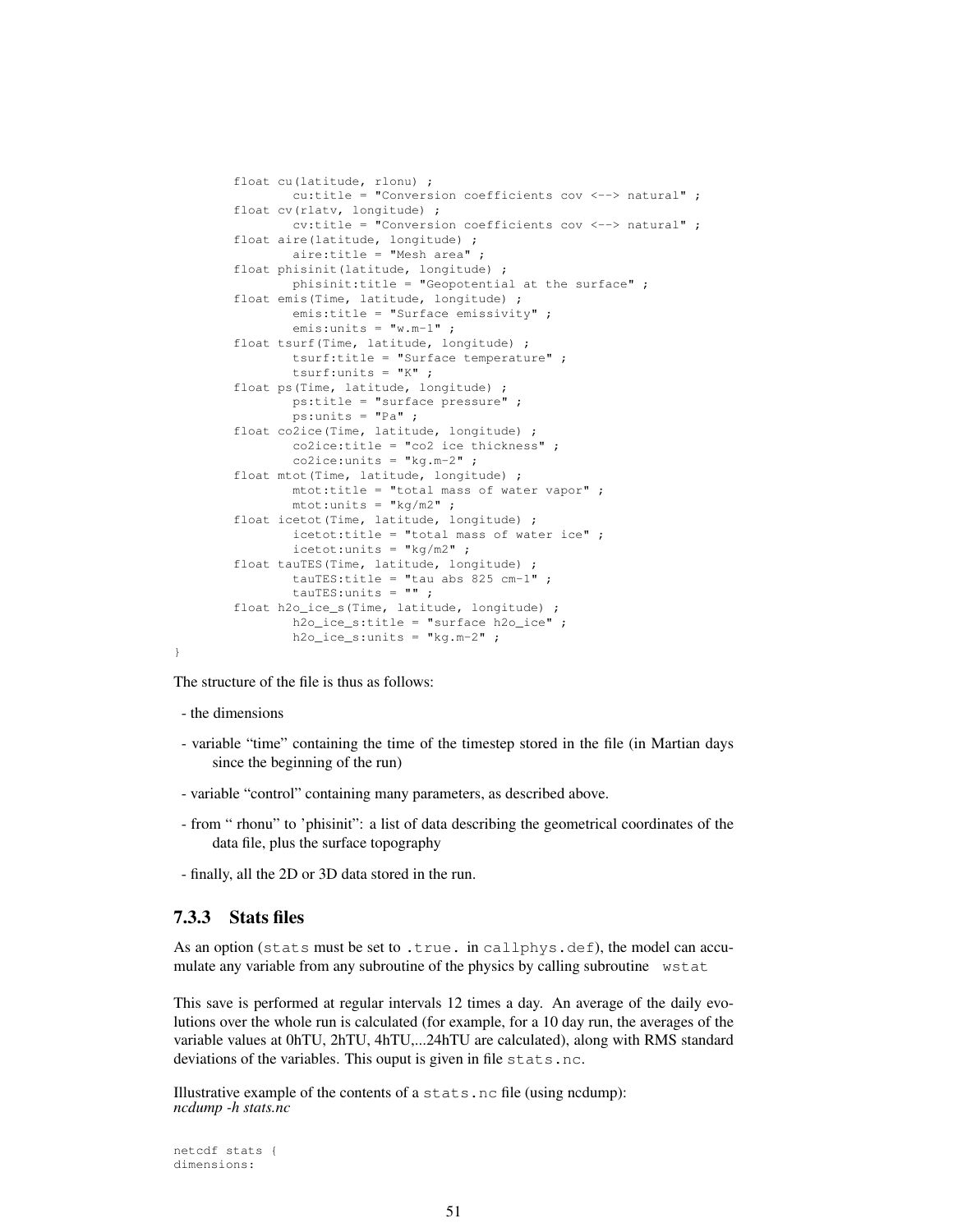```
latitude = 49;
        longitude = 65;
        altitude = 25;
        11mp1 = 26;
        Time = UNLIMITED ; // (12 currently)
variables:
        float Time(Time) ;
                Time:title = "Time" ;
                Time:units = "days since 0000-00-0 00:00:00";
        float latitude(latitude) ;
                latitude:title = "latitude" ;
                latitude:units = "degrees_north" ;
        float longitude(longitude) ;
                longitude:title = "East longitude" ;
                longitude:units = "degrees_east" ;
        float altitude(altitude) ;
                altitude:long_name = "altitude" ;
                altitude:units = "km" ;
                altitude:positive = "up" ;
        float aps(altitude) ;
                aps:title = "hybrid pressure at midlayers" ;
                aps:units = " " ;float bps(altitude) ;
                bps:title = "hybrid sigma at midlayers" ;
                bps:units = " ";
        float ps(Time, latitude, longitude) ;
                ps:title = "Surface pressure" ;
                ps:units = "Pa" ;
        float ps_sd(Time, latitude, longitude) ;
                ps_sd:title = "Surface pressure total standard deviation over th
e season" ;
                ps_sd:units = "Pa" ;
        float tsurf(Time, latitude, longitude) ;
                tsurf:title = "Surface temperature" ;
                tsurf:units = "K" ;
        float tsurf_sd(Time, latitude, longitude) ;
               tsurf_sd:title = "Surface temperature total standard deviation o
ver the season" ;
                tsurf_sd:units = "K" ;
        float co2ice(Time, latitude, longitude) ;
                co2ice:title = "CO2 ice cover" ;
                co2ice:units = "kg.m-2" ;
        float co2ice_sd(Time, latitude, longitude) ;
                co2ice_sd:title = "CO2 ice cover total standard deviation over t
he season" ;
                co2ice sd:units = "kg.m-2" ;
        float fluxsurf_lw(Time, latitude, longitude) ;
                fluxsurf_lw:title = "Thermal IR radiative flux to surface" ;
                fluxsurf_lw:units = "W.m-2" ;
        float fluxsurf_lw_sd(Time, latitude, longitude) ;
                fluxsurf_lw_sd:title = "Thermal IR radiative flux to surface tot
al standard deviation over the season" ;
                fluxsurf_lw_sd:units = "W.m-2" ;
        float fluxsurf sw(Time, latitude, longitude) ;
                fluxsurf_sw:title = "Solar radiative flux to surface" ;
                fluxsurf_sw:units = "W.m-2" ;
        float fluxsurf_sw_sd(Time, latitude, longitude) ;
                fluxsurf_sw_sd:title = "Solar radiative flux to surface total st
andard deviation over the season" ;
                fluxsurf_sw_sd:units = "W.m-2" ;
        float fluxtop_lw(Time, latitude, longitude) ;
                fluxtop_lw:title = "Thermal IR radiative flux to space" ;
                fluxtop_lw:units = \sqrt[m]{w} \cdot m-2,
        float fluxtop_lw_sd(Time, latitude, longitude) ;
                fluxtop_lw_sd:title = "Thermal IR radiative flux to space total
standard deviation over the season" ;
                fluxtop_lw_sd:units = "W.m-2" ;
```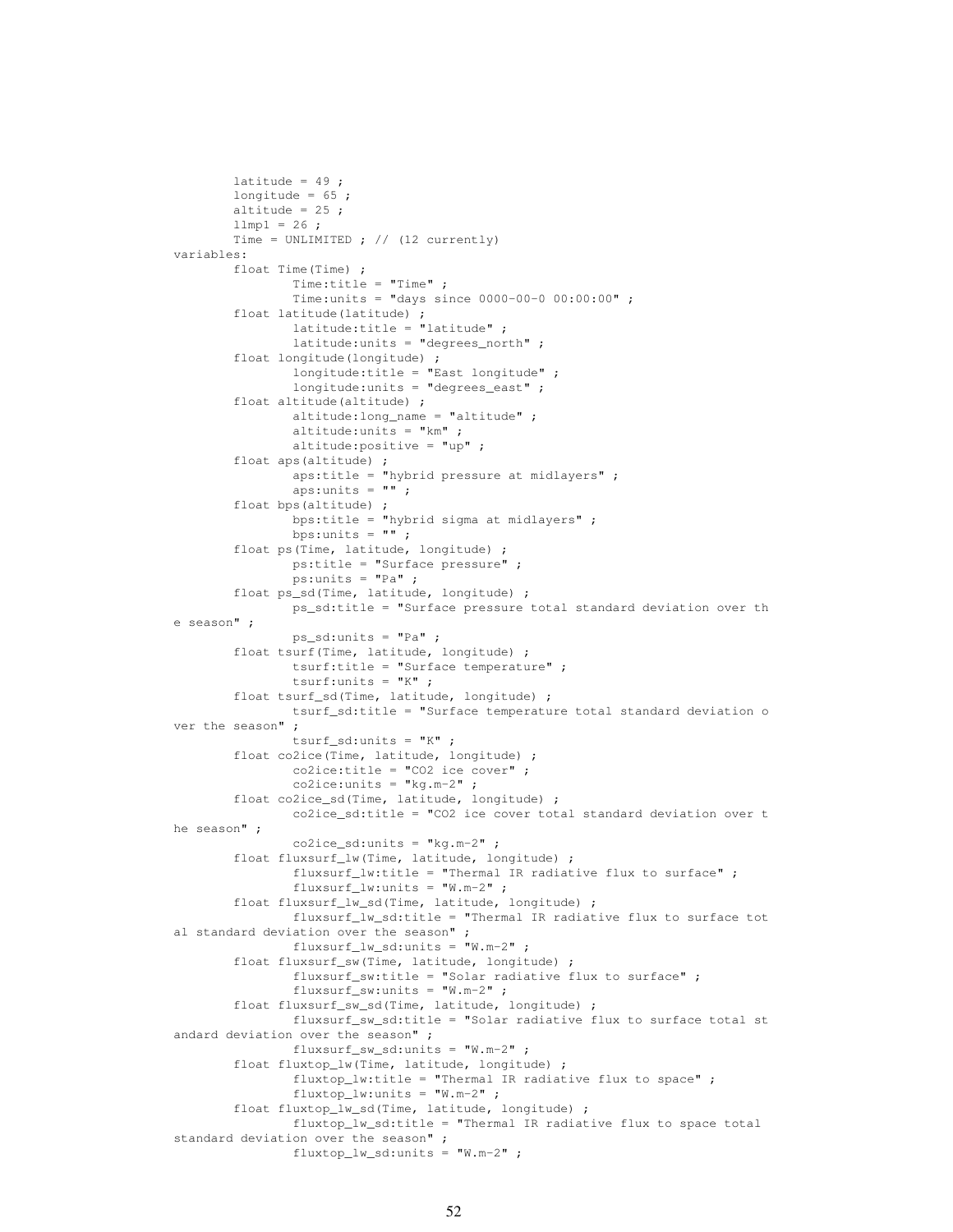```
float fluxtop_sw(Time, latitude, longitude) ;
                fluxtop_sw:title = "Solar radiative flux to space" ;
                fluxtop_sw:units = ^{\prime\prime\prime}W.m-2" ;
        float fluxtop_sw_sd(Time, latitude, longitude) ;
                fluxtop_sw_sd:title = "Solar radiative flux to space total stand
ard deviation over the season" ;
                fluxtop_sw_sd:units = "W.m-2" ;
        float dod(Time, latitude, longitude) ;
                dod:title = "Dust optical depth" ;
                dod:units = "";
        float dod_sd(Time, latitude, longitude) ;
                dod_sd:title = "Dust optical depth total standard deviation over
 the season" ;
                dod_sd:units = "";
        float temp(Time, altitude, latitude, longitude) ;
                temp:title = "Atmospheric temperature" ;
                temp: units = "K" ;
        float temp_sd(Time, altitude, latitude, longitude) ;
                temp_sd:title = "Atmospheric temperature total standard deviatio
n over the season" ;
                temp_sd:units = "K" ;
        float u(Time, altitude, latitude, longitude) ;
                u:title = "Zonal (East-West) wind" ;
                u:units = \mathbf{m} \cdot \mathbf{s} - \mathbf{1} \mathbf{m};
        float u sd(Time, altitude, latitude, longitude) ;
                u_sd:title = "Zonal (East-West) wind total standard deviation ov
er the season" ;
                u_sd:units = "m.s-1";
        float v(Time, altitude, latitude, longitude) ;
                v:title = "Meridional (North-South) wind" ;
                v:units = "m.s-1";
        float v_sd(Time, altitude, latitude, longitude) ;
                v_sd:title = "Meridional (North-South) wind total standard devia
tion over the season" ;
                v sd:units = m.s-1" ;
        float w(Time, altitude, latitude, longitude) ;
                w:title = "Vertical (down-up) wind" ;
                w:units = "m.s-1";
        float w_sd(Time, altitude, latitude, longitude) ;
                w_sd:title = "Vertical (down-up) wind total standard deviation o
ver the season" ;
                w_sd:units = "m.s-1";
        float rho(Time, altitude, latitude, longitude) ;
                rho:title = "Atmospheric density" ;
                rho:units = "none" ;
        float rho sd(Time, altitude, latitude, longitude) ;
                rho_sd:title = "Atmospheric density total standard deviation ove
r the season" ;
                rho_sd:units = "none" ;
        float q2(Time, altitude, latitude, longitude) ;
                q2:title = "Boundary layer eddy kinetic energy" ;
                q2:units = "m2.s-2";
        float q2_sd(Time, altitude, latitude, longitude) ;
                q2_sd:title = "Boundary layer eddy kinetic energy total standard
 deviation over the season" ;
                q2 sd:units = "m2.s-2" ;
        float vmr_h2ovapor(Time, altitude, latitude, longitude) ;
                vmr_h2ovapor:title = "H2O vapor volume mixing ratio" ;
                vmr_h2ovapor:units = "mol/mol" ;
        float vmr_h2ovapor_sd(Time, altitude, latitude, longitude) ;
                vmr_h2ovapor_sd:title = "H2O vapor volume mixing ratio total sta
ndard deviation over the season" ;
                vmr_h2ovapor_sd:units = "mol/mol" ;
        float vmr_h2oice(Time, altitude, latitude, longitude) ;
                vmr_h2oice:title = "H2O ice volume mixing ratio" ;
                vmr_h2oice:units = "mol/mol" ;
        float vmr_h2oice_sd(Time, altitude, latitude, longitude) ;
```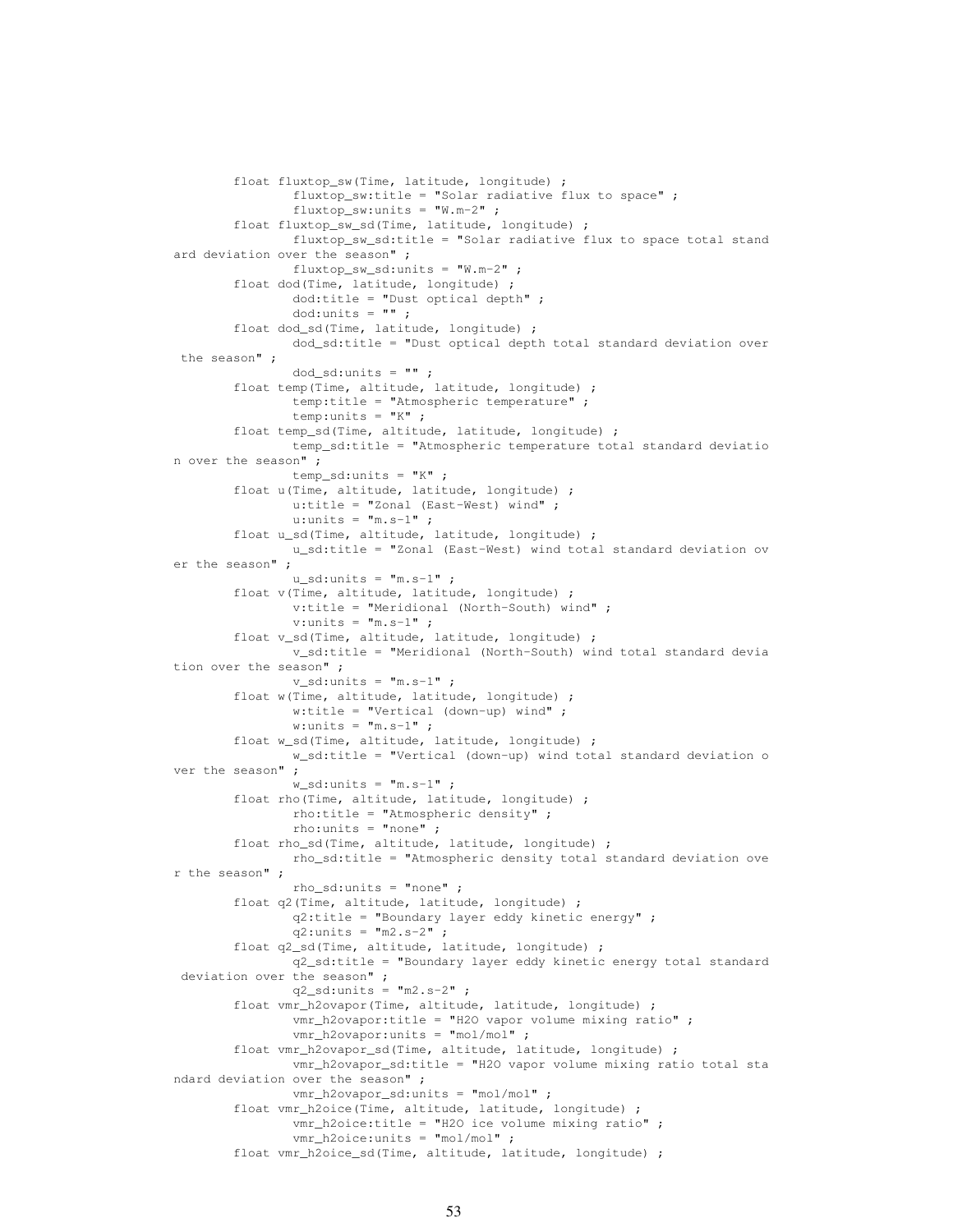```
vmr_h2oice_sd:title = "H2O ice volume mixing ratio total standar
d deviation over the season" ;
               vmr_h2oice_sd:units = "mol/mol" ;
        float mtot(Time, latitude, longitude) ;
               mtot:title = "total mass of water vapor" ;
                mtot:units = "kg/m2";
        float mtot_sd(Time, latitude, longitude) ;
               mtot_sd:title = "total mass of water vapor total standard deviat
ion over the season" ;
               mtot_sd:units = "kg/m2" ;
        float icetot(Time, latitude, longitude) ;
               icetot:title = "total mass of water ice" ;
               icetot:units = "kg/m2" ;
        float icetot_sd(Time, latitude, longitude) ;
               icetot_sd:title = "total mass of water ice total standard deviat
ion over the season" ;
               icetot_sd:units = "kg/m2";
}
```
The structure of the file is simillar to the diagfi.nc file, except that, as stated before, the average of variables are given for 12 times of the day and that RMS standard deviation are also provided.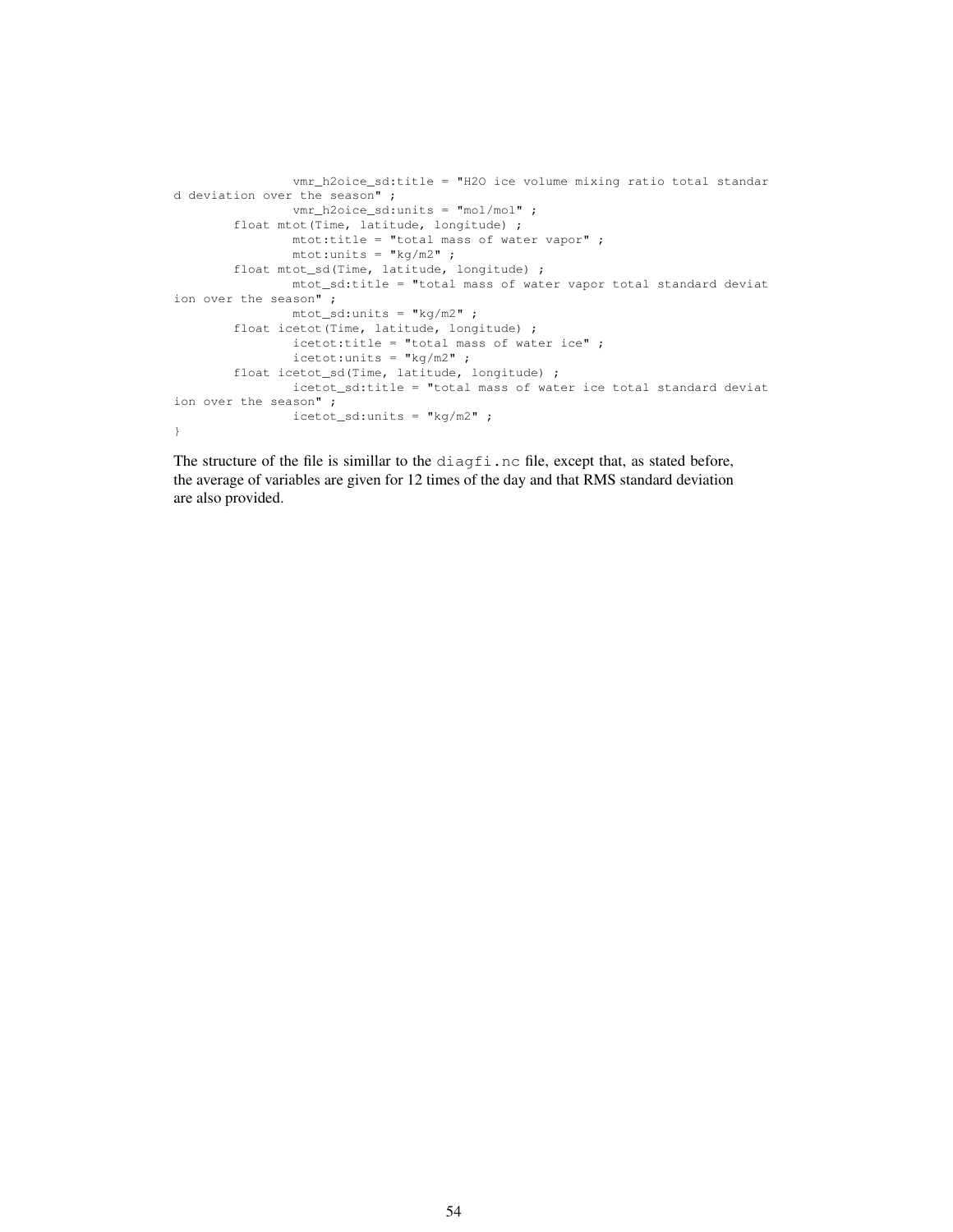## Chapter 8

# Water Cycle Simulation

To simulate the water cycle with the LMD Generic Model:

• In callphys.def, set tracer to true: tracer=.true.. In the radiative transfer sub-section, chose an appropriate correlated-k database that includes the effect of water vapour (e.g. corrkdir=CO2H2Ovar), and set varactive=.true., varfixed=.false.. In the water cycle sub-section you can chose various parameters - see below for a standard example.

```
## Orbit / general options
## ˜˜˜˜˜˜˜˜˜˜˜˜˜˜˜˜˜˜˜˜˜˜˜
# Run with or without tracer transport ?
tracer = .true.
# Diurnal cycle ? if diurnal=false, diurnally averaged solar heating
diurnal = .true.
# Seasonal cycle ? if season=false, Ls stays constant, to value set in "start"
season = true.# Tidally resonant orbit ? must have diurnal=false, correct rotation rate in newstart
tlocked = .false.
# Tidal resonance ratio ? ratio T_orbit to T_rotation
nres = 10# Write some more output on the screen ?
lwrite = .false.
# Save statistics in file "stats.nc" ?
callstats = .true.
# Test energy conservation of model physics ?
enertest = .true.
## Radiative transfer options
## ˜˜˜˜˜˜˜˜˜˜˜˜˜˜˜˜˜˜˜˜˜˜˜˜˜˜
# call radiative transfer?
callrad = .true.
# the rad. transfer is computed every "iradia" physical timestep
iradia = 4
# call multilayer correlated-k radiative transfer ?
corrk = .true.# folder in which correlated-k data is stored ?
corrkdir = CO2_H2Ovar
# call visible gaseous absorption in radiative transfer ?
callgasvis = .true.
# Include Rayleigh scattering in the visible ?
rayleigh = .true.
# Characteristic planetary equilibrium (black body) temperature
# This is used only in the aerosol radiative transfer setup. (see aerave.F)
tplanet = 215.# Output spectral OLR in 1D/3D?
specOLR = .false.# Output global radiative balance in file 'rad bal.out' - slow for 1D!!
```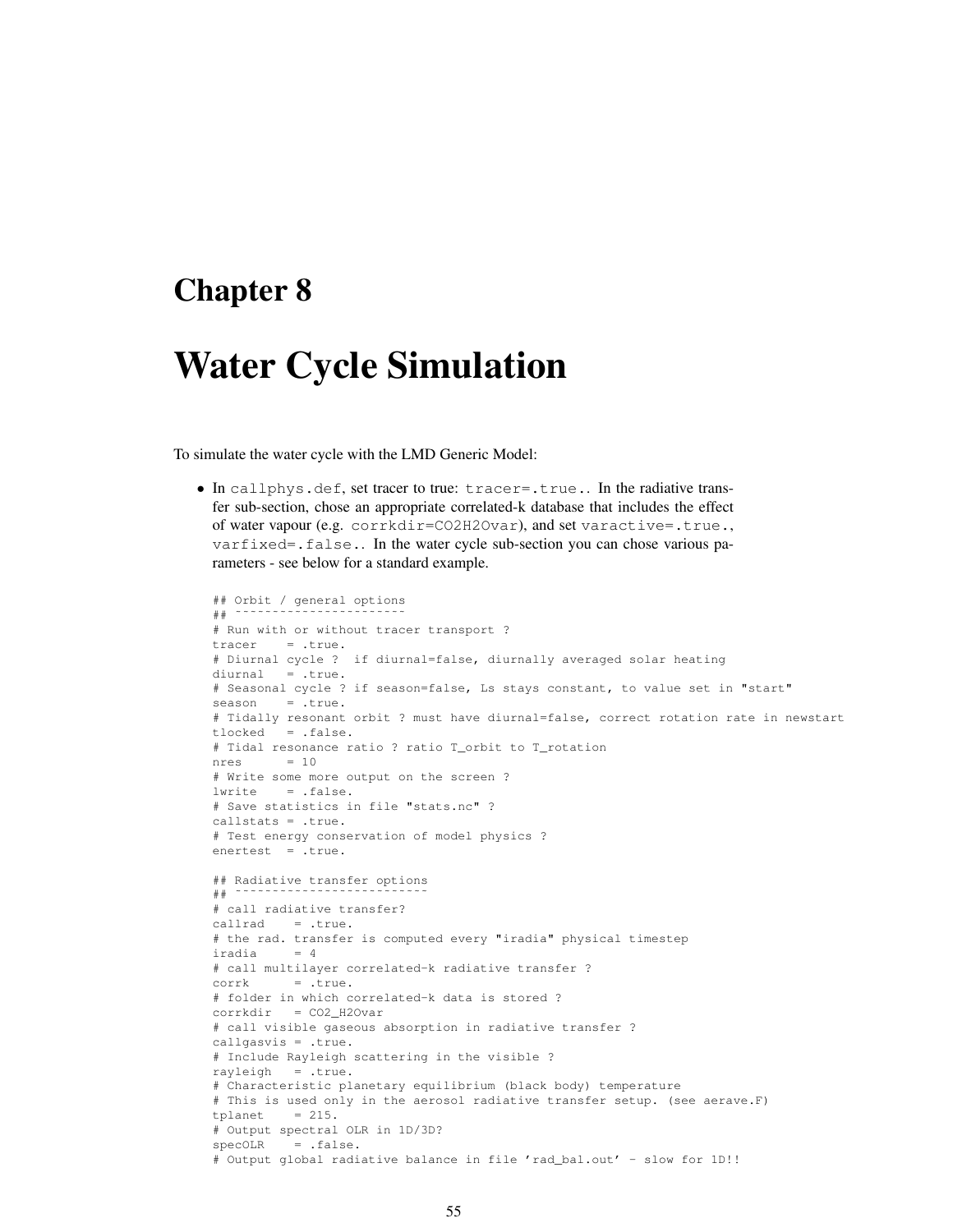```
meanOLR = .true.
# Variable gas species: Radiatively active ?
varactive = .true.
# Variable gas species: Fixed vertical distribution ?
varfixed = .false.
# Variable gas species: Saturation percentage value at ground ?
satval = 0.0## Star type
## ˜˜˜˜˜˜˜˜˜
startype = 1
# ˜˜˜˜˜˜˜˜˜˜˜˜˜˜˜˜˜˜˜˜˜˜˜˜˜˜˜˜˜˜˜˜˜˜˜˜˜˜˜˜˜˜˜˜˜˜˜˜˜˜˜˜˜˜˜˜˜˜
# The choices are:
#
# startype = 1 Sol (G2V-class main sequence)
# startype = 2 Ad Leo (M-class, synthetic)
# startype = 3 GJ644
# startype = 4 HD128167
# ˜˜˜˜˜˜˜˜˜˜˜˜˜˜˜˜˜˜˜˜˜˜˜˜˜˜˜˜˜˜˜˜˜˜˜˜˜˜˜˜˜˜˜˜˜˜˜˜˜˜˜˜˜˜˜˜˜˜˜
# Stellar flux at 1 AU. Examples:
# 1366.0 W m-2 Sol today
# 1024.5 W m-2 Sol today x 0.75 = weak early Sun# 18.462 W m-2 The feeble Gl581
# 19.960 W m-2 Gl581 with e=0.38 orbital average
Fat1AU = 1024.5## Tracer and aerosol options
## ˜˜˜˜˜˜˜˜˜˜˜˜˜˜˜˜˜˜˜˜˜˜˜˜˜˜
# Gravitational sedimentation of tracers (just H2O ice for now) ?
sedimentation = .false.
## Other physics options
## ˜˜˜˜˜˜˜˜˜˜˜˜˜˜˜˜˜˜˜˜˜
# call turbulent vertical diffusion ?
calldifv = .true.
# call convective adjustment ?
calladj = .true.
# call thermal conduction in the soil ?
callsoil = .true.
#########################################################################
## extra non-standard definitions for Early Mars
#########################################################################
## Tracer and aerosol options
# ^{\star}# Fixed aerosol distributions?
aerofixed = .false.
# Varying H2O cloud fraction?
CLFvarying = .false.
# H2O cloud fraction?
CLFfixval = 1.0# number mixing ratio of CO2 ice particles
Nmix co2 = 100000.
# number mixing ratio of water ice particles
Nmix_h2o = 100000.## Water options
## ˜˜˜˜˜˜˜˜˜˜˜˜˜
# Model water cycle
water = .true.
# Model water cloud formation
watercond = .true.
# Model water precipitation (including coagulation etc.)
waterrain = .true.
# WATER: Precipitation threshold (simple scheme only) ?
rainthreshold = 0.0011
```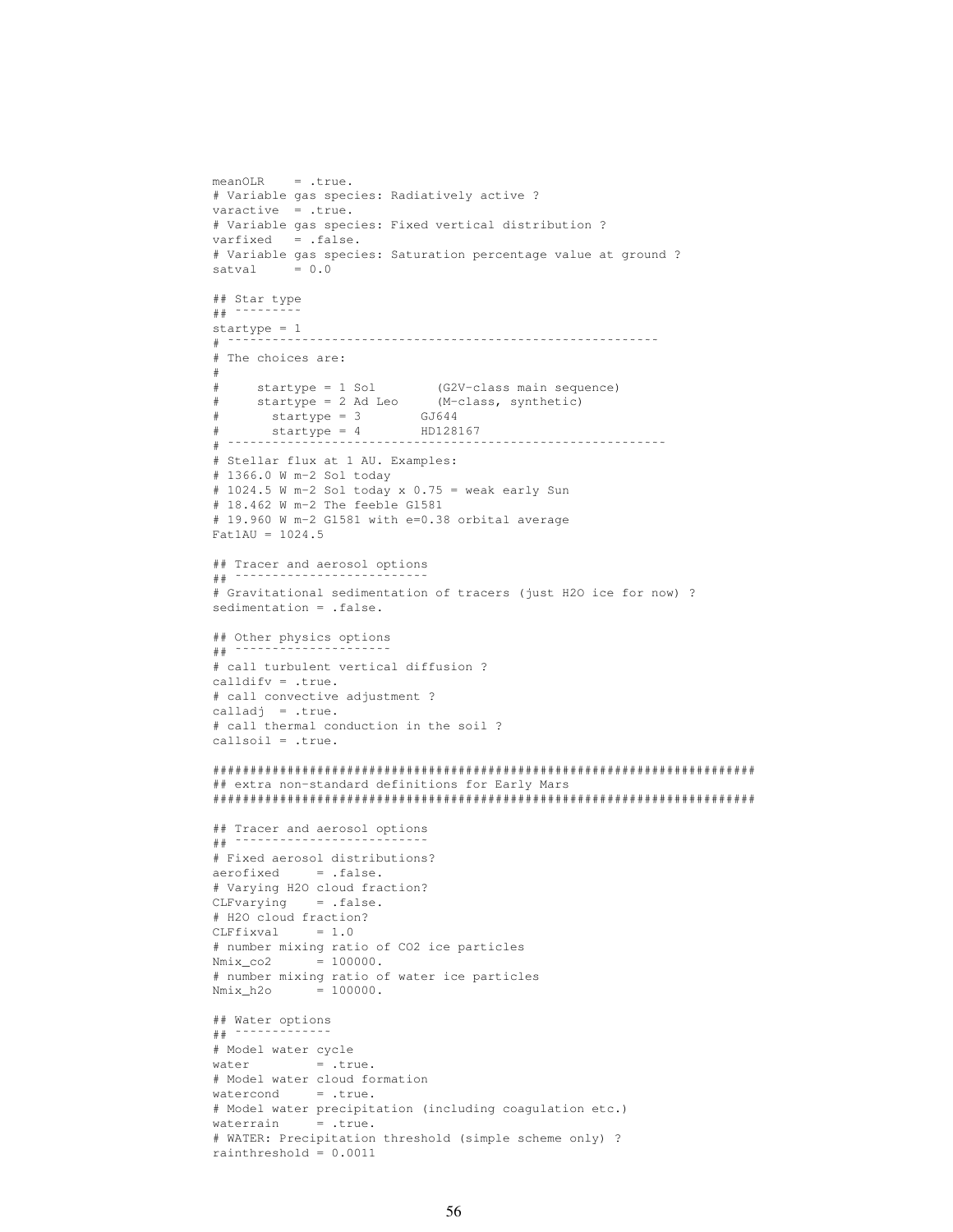```
# Include hydrology ?
hydrology = .true.
# H2O snow (and ice) albedo ?
albedosnow = 0.5
# Maximum sea ice thickness ?
maxicethick = 0.05# Freezing point of seawater (degrees C) ?
Tsaldiff = 0.0# Evolve surface water sources ?
sourceevol = .true.
## CO2 options
## ˜˜˜˜˜˜˜˜˜˜˜
# gas is non-ideal CO2 ?
nonideal =.false.
# call CO2 condensation ?
co2cond = .true.# Set initial temperature profile to 1 K above CO2 condensation everywhere?
nearco2cond = .false.
```
• You need to compile with at least 2 tracers. If you don't have CO2 clouds, dust or other tracers, compilation is done with the command lines:

```
makegcm -d 64x48x20 -t 2 -p std -b 32x36 newstart
makegcm -d 64x48x20 -t 2 -p std -b 32x36 gcm
```
Of course, you will also need an appropriate traceur.def file indicating you will use tracers h2o\_vap and h2o\_ice; if you only run with 2 tracers, then the contents of the traceur.def file should be:

2 h2o\_ice h2o\_vap

Note that the order in which tracers are set in the traceur.def file is not important.

• Run

Same as usual. Just make sure that your start files contains the initial states for water, with an initial state for water vapour / ice in the atmosphere and ice / liquid on the surface.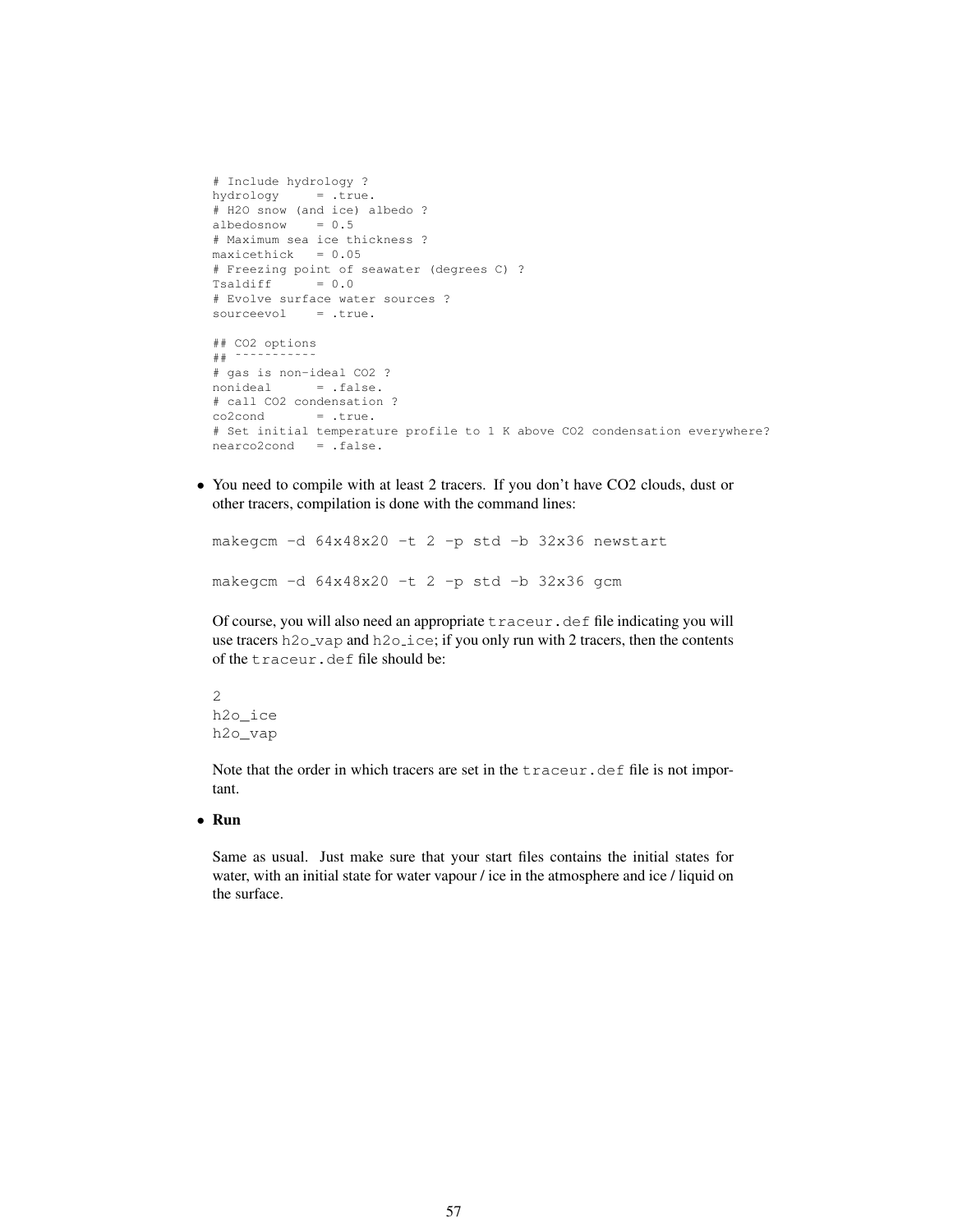## Chapter 9

# 1D version of the generic model

The physical part of the model can be used to run 1D radiative-convective simulations (one atmospheric column / globally averaged climate). In practice, the simulation is controlled from a main program called rcm1d.F which, after initialization, then calls the master subroutine of the physics physiq.F90 described in the previous chapters.

## 9.1 Compilation

- For example, to compile the generic model in 1D with 25 layers, type (in compliance with the makegcm function manual described in section 6.4)

makegcm -d 25 -t 1 -b 32x36 -p std rcm1d

You can find executable **rcm1d.e** (the compiled model) in the directory from which you ran the makegcm command.

## 9.2 1-D runs and input files

The 1D model does not use an initial state file (the simulation must be long enough to obtain a balanced state). Thus, to generate a simulation simply type:

```
> rcm1d.e
```
The following example files are available in the deftank directory (copy them into your working directory first):

- callphys.def : controls the options in the physics, just like for the 3D GCM.

- **z2sig.def** : controls the vertical discretization (no change needed, in general), functions as with the 3D GCM.

- traceur.def : controls the tracer names (this file may not be present, as long as you run without tracers (option tracer=.false. in callphys.def)

- run.def : controls the 1D run parameters and initializations (this is actually file run.def.1d the deftank directory, which must be renamed run.def to be read by the program).

The last file is different from the 3D GCM's  $run$ . definput file, as it contains options specific to the 1D model, as shown in the example below:

#----------------------------------------------------------------------- # Run parameters for the rcm1d.e model #-----------------------------------------------------------------------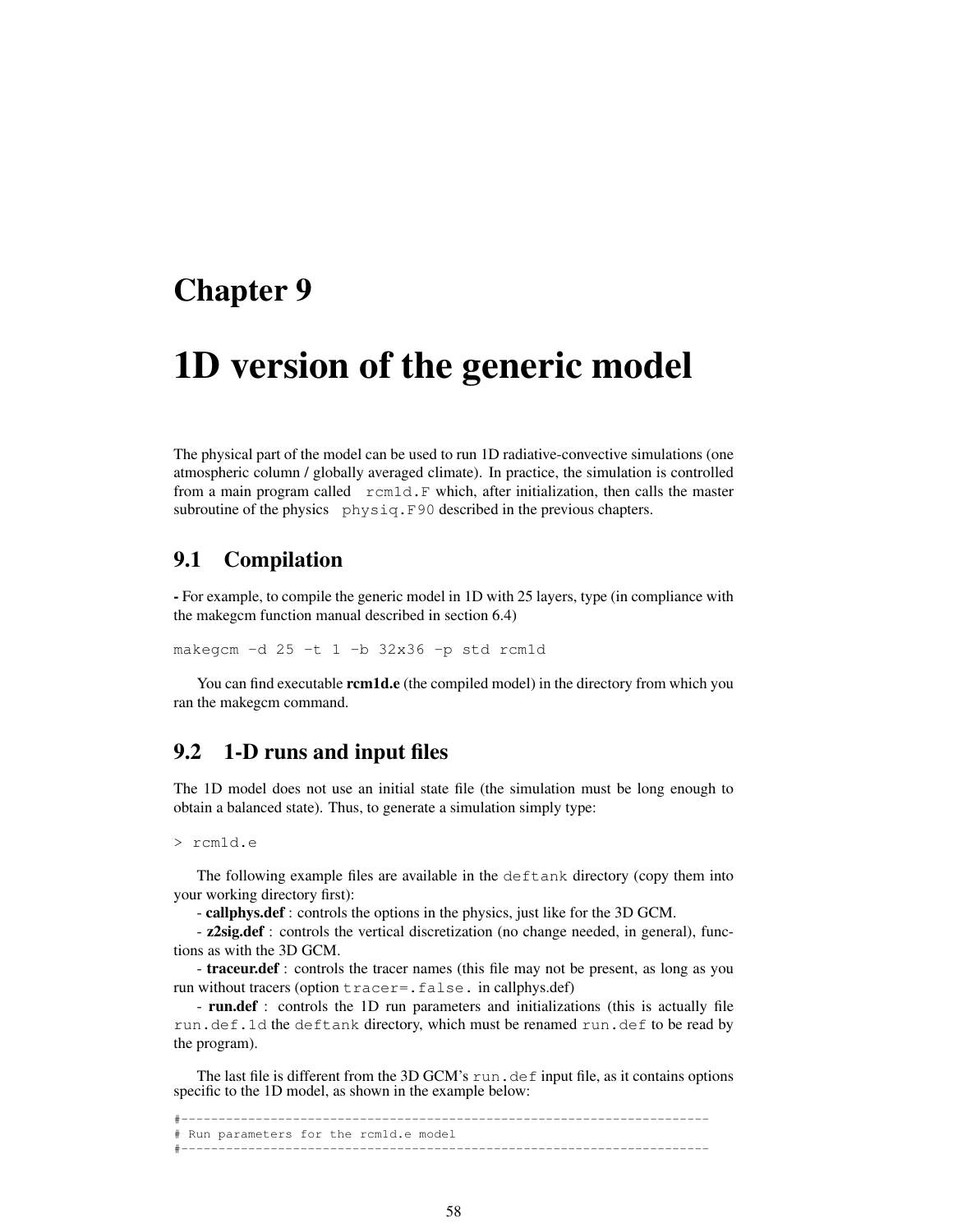```
#### Time integration parameters
#
# Initial date (in martian sols ; =0 at Ls=0)
day0=0
# Initial local time (in hours, between 0 and 24)
time=0
# Number of time steps per sol
day_step=48
# Number of sols to run
ndt =400#### Physical parameters
#
# Surface pressure (Pa)
psurf=7000.
# Gravity (msˆ-2)
\alpha = 3.72# Molar mass of atmosphere (g)
mugaz=43.49
# Specific heat capacity of atmosphere?
cpp=744.5
# latitude (in degrees)
latitude=0.0
# orbital distance at perihelion (AU)
periastr=1.558
# orbital distance at aphelion (AU)
apoastr=1.558
# obliquity (degrees)
obliquit=0.0
# Solar zenith angle (degrees)
szangle=60.0
# Albedo of bare ground
albedo=0.2
# Emissivity of bare ground
emis=1.0
# Soil thermal inertia (SI)
inertia=400
# zonal eastward component of the geostrophic wind (m/s)
u=10.
# meridional northward component of the geostrophic wind (m/s)
v=0.
# Initial CO2 ice on the surface (kg.m-2)
co2ice=0
# hybrid vertical coordinate ? (.true. for hybrid and .false. for sigma levels)
hybrid=.false.
# autocompute vertical discretisation? (useful for exoplanet runs)
autozlevs=.false.
% pressure ceiling
pceil=40.0
###### Initial atmospheric temperature profile
#
# Type of initial temperature profile
          # ichoice=1 Constant Temperature: T=tref
          ichoice=2 Savidjari profile (as Seiff but with dT/dz=cte)
         ichoice=3 Lindner (polar profile)
         ichoice=4 inversion
          ichoice=5 Seiff (standard profile, based on Viking entry)
# ichoice=6 constant T + gaussian perturbation (levels)
# ichoice=7 constant T + gaussian perturbation (km)
          ichoice=8 Read in an ascii file "profile"
ichoice=5
# Reference temperature tref (K)
tref=200# Add a perturbation to profile if isin=1
isin=0
```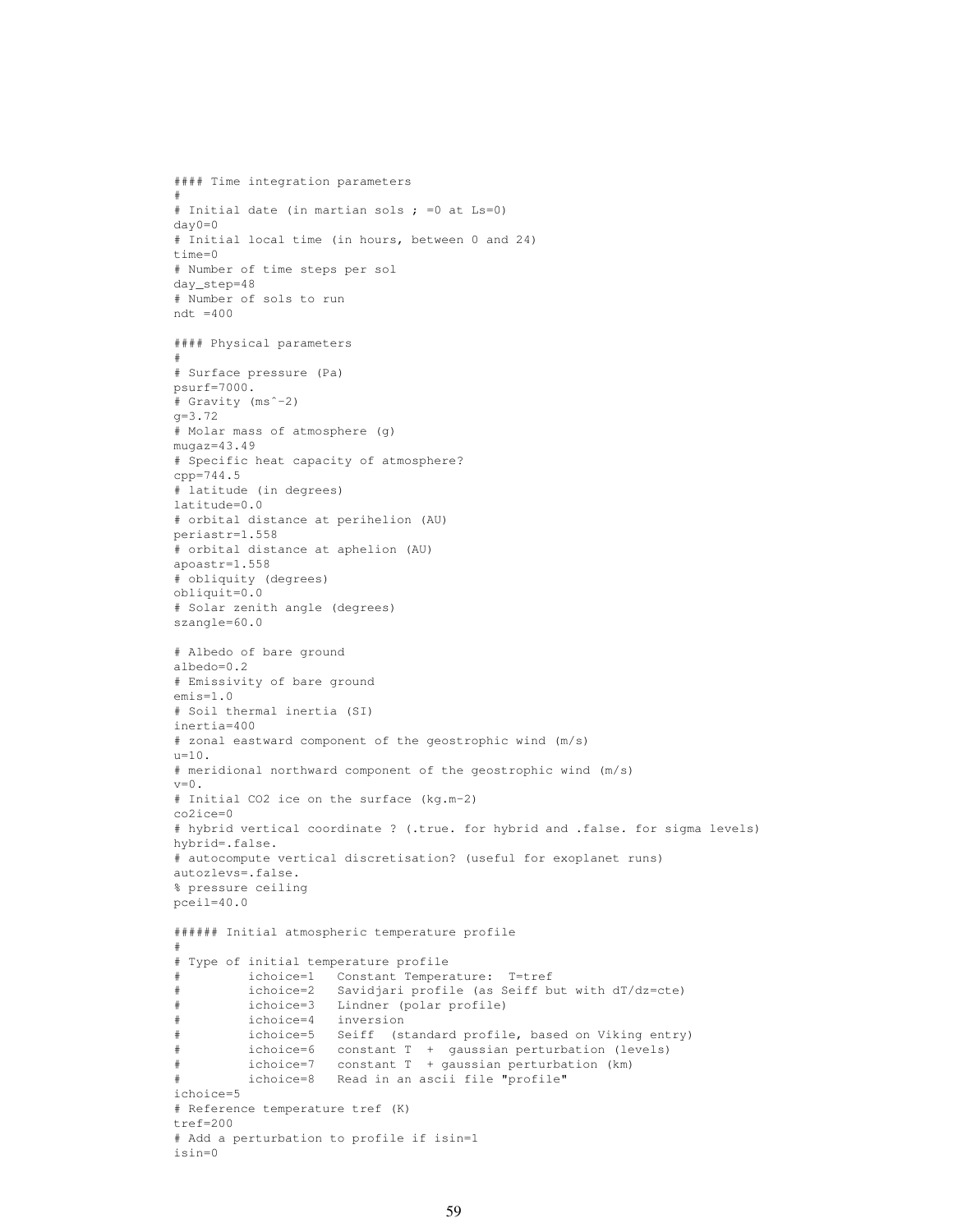```
# peak of gaussian perturbation (for ichoice=6 or 7)
pic=26.522
# width of the gaussian perturbation (for ichoice=6 or 7)
largeur=10
# height of the gaussian perturbation (for ichoice=6 or 7)
hauteur=30.
# some definitions for the physics, in file 'callphys.def'
INCLUDEDEF=callphys.def
```
Note that, just as for the 3D GCM run.def file, input parameters may be given in any order, or even not given at all (in which case default values are used by the program).

## 9.3 Output data

During the entire 1D simulation, you can obtain output data for any variable from any physical subroutine by using subroutine writeg1d. This subroutine creates file g1d.nc that can be read by GRADS. This subroutine is typically called at the end of subroutine physiq .

Example of a call to subroutine writeg1d requesting temperature output: ( ngrid horizontal point, nlayer layers, variable pt called "T" in K units):

```
CALL writeg1d(ngrid,nlayer,pt,'T','K')
```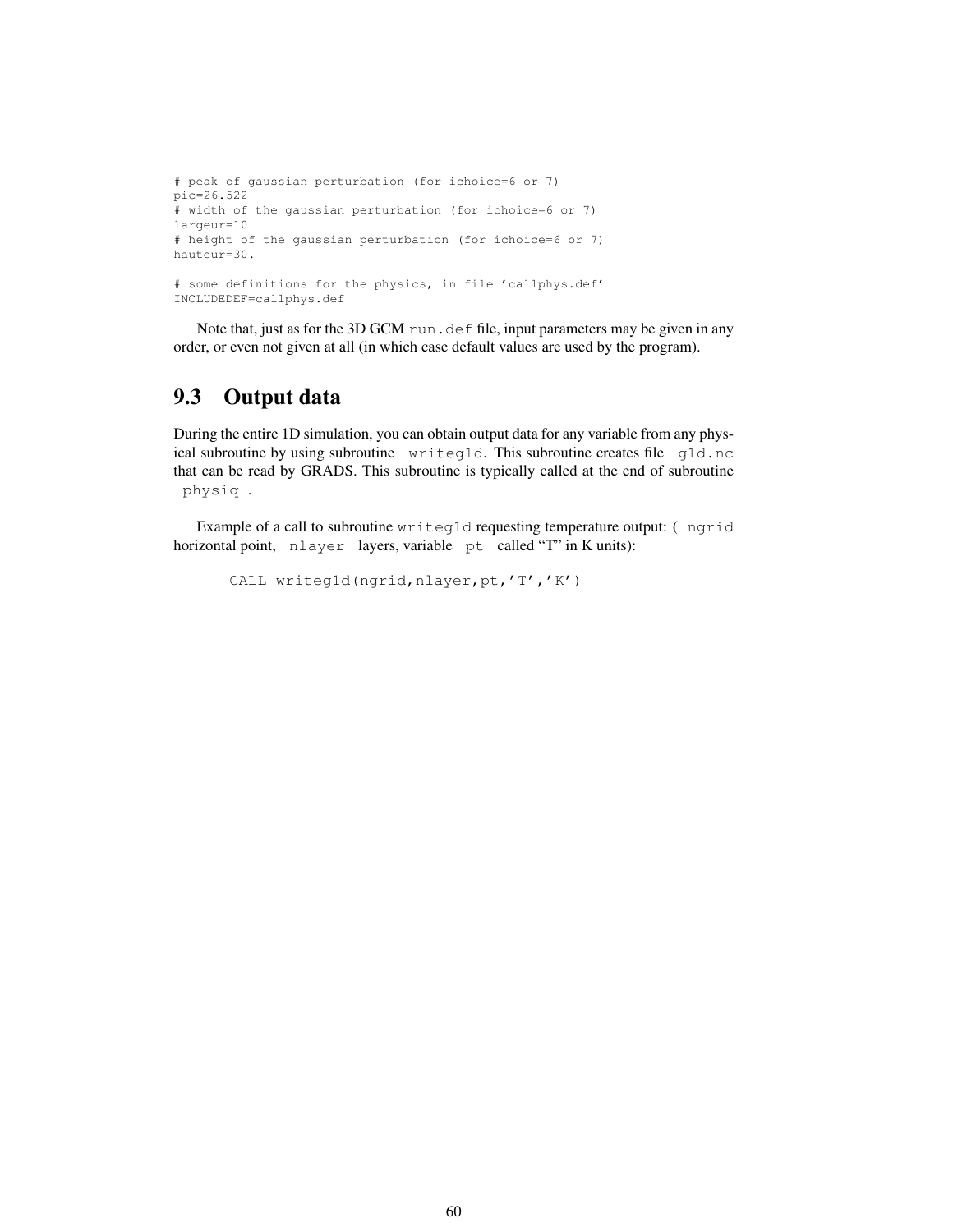# Chapter 10

# Zoomed simulations

The LMD GCM can use a zoom to enhance the resolution locally. In practice, one can increase the latitudinal resolution on the one hand, and the longitudinal resolution on the other hand.

## 10.1 To define the zoomed area

The zoom is defined in run.def. Here are the variables that you want to set:

- East longitude (in degrees) of zoom center clon
- latitude (in degrees) of zoom center clat
- zooming factors, along longitude grossismx. *Typically 1.5, 2 or even 3 (see below)*
- zooming factors, along latitude grossismy. *Typically 1.5, 2 or even 3 (see below)*
- fxyhypb: must be set to "T" for a zoom*, whereas it must be F otherwise*
- extention in longitude of zoomed area dzoomx. This is the total longitudinal extension of the zoomed region (degree). *It is recommended that* grossismx  $\times$  dzoomx  $<$   $200^o$
- extention in latitude of the zoomed region dzoomy. This is the total latitudinal extension of the zoomed region (degree). *It is recommended that* grossismy  $\times$  dzoomy  $< 100^\circ$
- stiffness of the zoom along longitudes taux. 2 is for a smooth transition in longitude, more means sharper transition.
- $\bullet$  stiffness of the zoom along latitudes  $\tan x$ . 2 is for a smooth transition in latitude, more means sharper transition.

## 10.2 Making a zoomed initial state

One must start from an initial state archive start archive.nc obtained from a previous simulation (see section 5.10) Then compile and run newstart.e using the run.def file designed for the zoom.

After running newstart.e. The zoomed grid may be visualized using grads, for instance. Here is a grads script that can be used to map the grid above a topography map: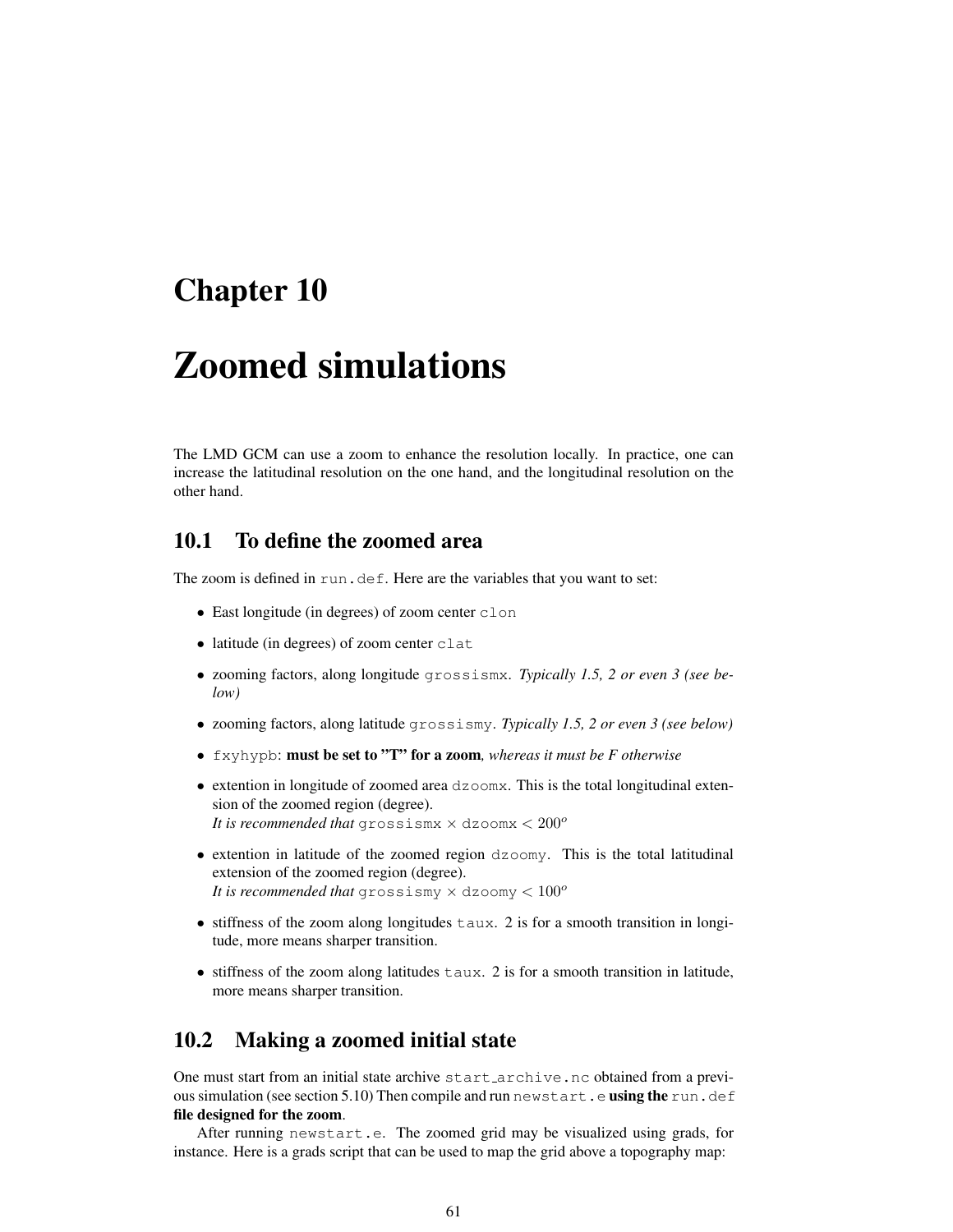```
set mpdraw off
set grid off
sdfopen restart.nc
set gxout grid
set digsiz 0
set lon -180 180
d ps
close 1
*** replace the path to surface.nc in the following line:
sdfopen /u/forget/WWW/datagcm/datafile/surface.nc
set lon -180 180
set gxout contour
set clab off
set cint 3
d zMOL
```
## 10.3 Running a zoomed simulation and stability issue

- dynamical timestep Because of their higher resolution, zoomed simulation requires a higher timestep. Therefore in run,  $\det f$ , the number of dynamical timestep per day day step must be increased by more than grossismx or grossismy (twice that if necessary). However, you can keep the same physical timestep (48/sol) and thus increase iphysiq accordingly (iphysiq = day\_step/48).
- It has been found that when zooming in longitude, on must set  $nqroup=1$  in  $dyn3d/qroupeun.F.$ Otherwise the run is less stable.
- The very first initial state made with newstart.e can be noisy and dynamically unstable. It may be necessary to strongly increase the intensity of the dissipation and increase day step in run.def for 1 to 3 sols, and then use less strict values.
- If the run remains very unstable and requires too much dissipation or a too small timestep, a good tip to help stabilize the model is to decrease the vertical extension of your run and the number of layer (one generally zoom to study near-surface process, so 20 to 22 layers and a vertical extension up to 60 or 80 km is usually enough).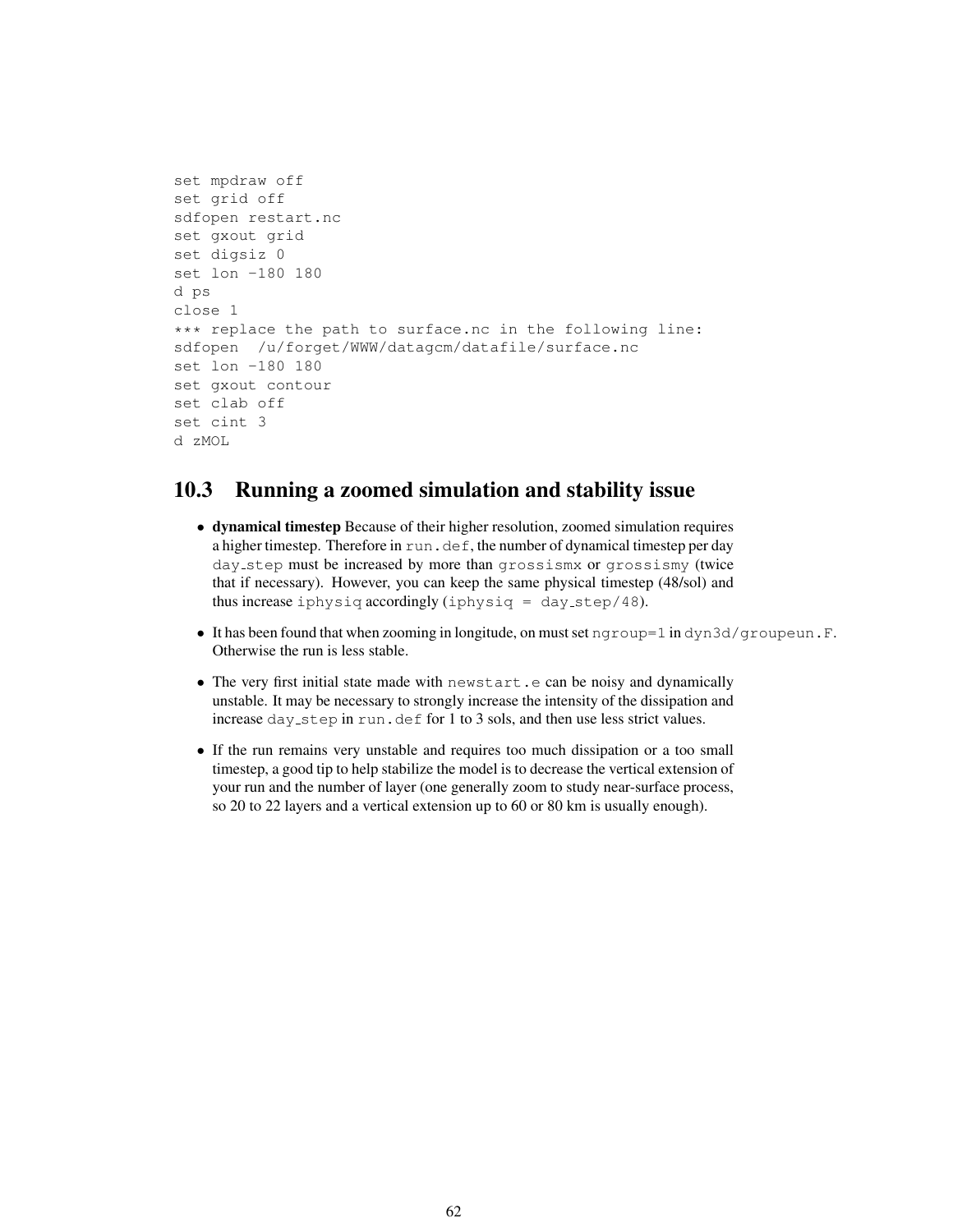# Chapter 11

# Changing the radiative transfer properties

One of the key advantages of the LMD generic model is the ability to work with arbitrary gas and aerosol mixtures in the radiative transfer. In this chapter we describe how to produce new correlated-k absorption coefficients and implement them in the GCM.

### 11.1 Producing the high-resolution data

We use the open-source software kspectrum to produce line-by-line (LBL) absorption coefficients. Kspectrum is freely available online at

```
http://code.google.com/p/kspectrum/
```
See its user manual for general information on installation and basic usage.

To produce LBL data on a grid of pressure and temperature suitable for the GCM, the program make\_composition.F90 is used (available in the utilities folder of the main GCM directory). This may be compiled with the script compile in the same folder. Once this has been done, the two scripts prekspectrum and postkspectrum are used to feed kspectrum the correct inputs and convert the LBL data to correlatedk coefficients afterward. These scripts require three environment variables to be defined: DWORK\_DIR, KSPEC\_DIR and BANDS\_DIR.

In the following example, we create a database with a mixed  $CO<sub>2</sub> / H<sub>2</sub>O$  atmosphere where  $CO<sub>2</sub>$  is the dominant gas. First, the three environment variables are set as

```
DWORK_DIR=/san/home/rdword/corrk_data/CO2_H2Ovar
KSPEC_DIR=/san/home/rdword/kspectrum/kspec_1
BANDS_DIR=32x36
```
We then create a directory that includes files  $Q$ .dat, p.dat and T.dat to define the number of gaseous species and pressure and temperature gridpoints. For each file the first number gives the number of points / species. See the folder corrk\_example in utilities for the example we will describe here.

Typing prekspectrum results in the following prompt:

```
Name of atmosphere / planet:
```
The planet name is for reference only and does not affect the results. After this, the values of the temperature, pressure and variable gas (H2O) grids are displayed, and you are asked for the CO2 mixing ratio: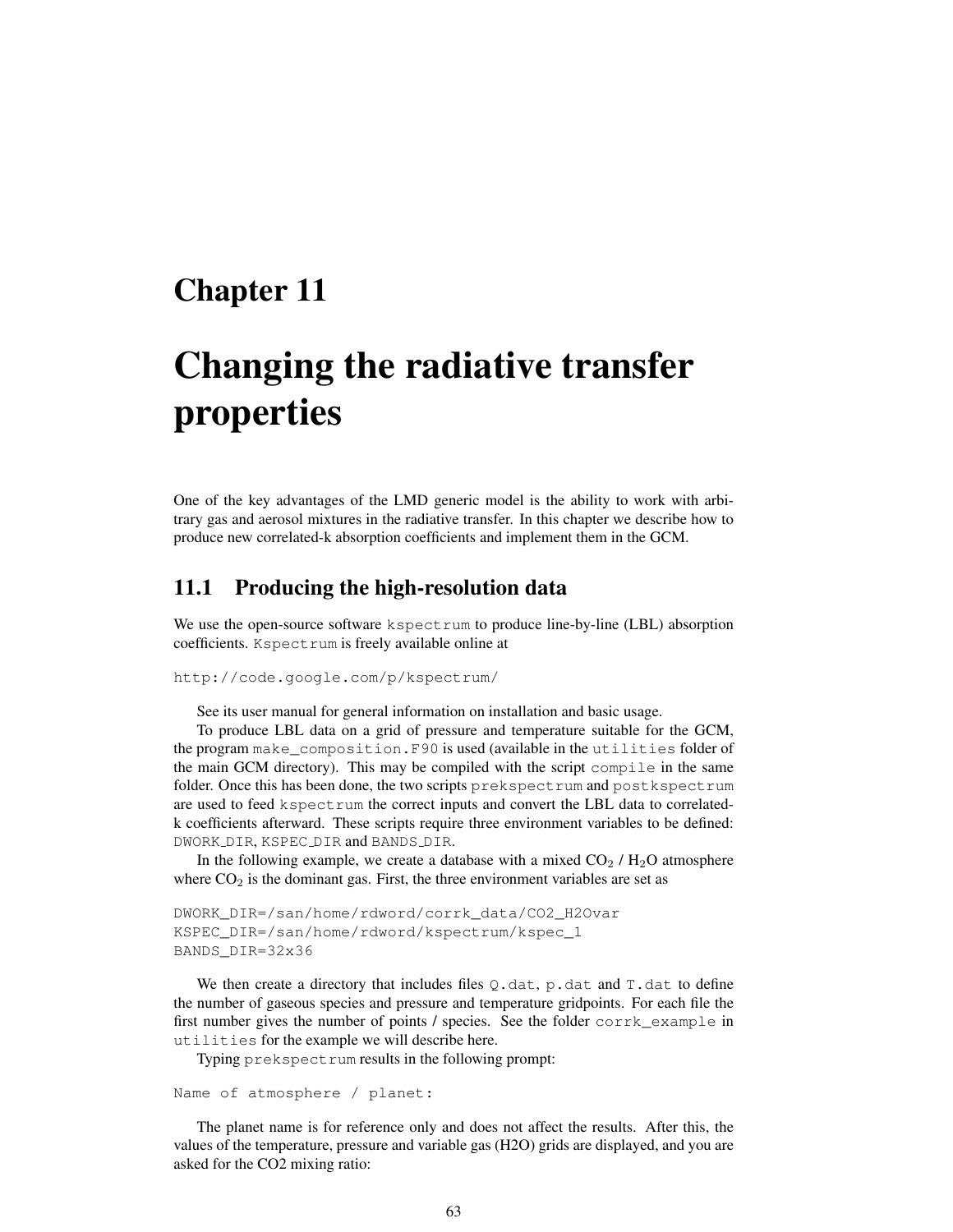```
Correlated-k temperature grid:
1. 100.0 K
2. 150.0 K
3. 200.0 K
4. 250.0 K
5. 300.0 K
6. 350.0 K
7. 400.0 K
Correlated-k pressure grid (mBar):
1. 1 x 10 ˆ-3 mBar
2. 1 x 10 ˆ-2 mBar
3. 1 x 10 ˆ-1 mBar
4. 1 x 10 ˆ 0 mBar
5. 1 x 10 ˆ 1 mBar
6. 1 x 10 ˆ 2 mBar
7. 1 x 10 ˆ 3 mBar
8. 1 x 10 ˆ 4 mBar
9. 1 x 10 \degree 5 mBar
nmolec= 2
Temperature layers: 7
Pressure layers: 9
Mixing ratio layers: 7
Total: 441
```

```
Please enter vmr of CO2
```
We chose 1.0 as there are no other gases (the mixing ratio is automatically changed to take into account the variable gas). After prekspectrum exits, we can view the resulting composition.in file stored in the data/ directory of kspectrum:

```
Atmospheric composition input data file for planet: Zarmina
Number of atmospheric levels: 441
Number of molecules: 2
```

```
z (km) / P (atm) / T (K) / x[CO2] / x[H2O]
0.000000000E+00 0.986923267E-06 0.100E+03 0.99999E+00 0.10000E-06
0.000000000E+00 0.986923267E-06 0.150E+03 0.99999E+00 0.10000E-06
0.000000000E+00 0.986923267E-06 0.200E+03 0.99999E+00 0.10000E-06
...
```
Typing run\_kspectrum in the kspectrum directory then submits the process as a batch job. Beware: calculating LBL coefficients for multiple gases and several hundred  $p$ , T values can take several weeks at current processing speeds!

## 11.2 Performing the correlated-k conversion

Once the LBL data is calculated, it's time to convert it to correlated-k format. We do this using a program generate\_kmatrix.F90 which is also stored in the utilities folder and is called by postkspectrum. In addition to the data generated by kspectrum and the original .dat files, it requires definition of the spectral bands to be used in the GCM. In this example we use a folder 32x36, containing files narrowbands\_VI.in and narrowbands\_IR.in. These files define the number and widths all all bands in the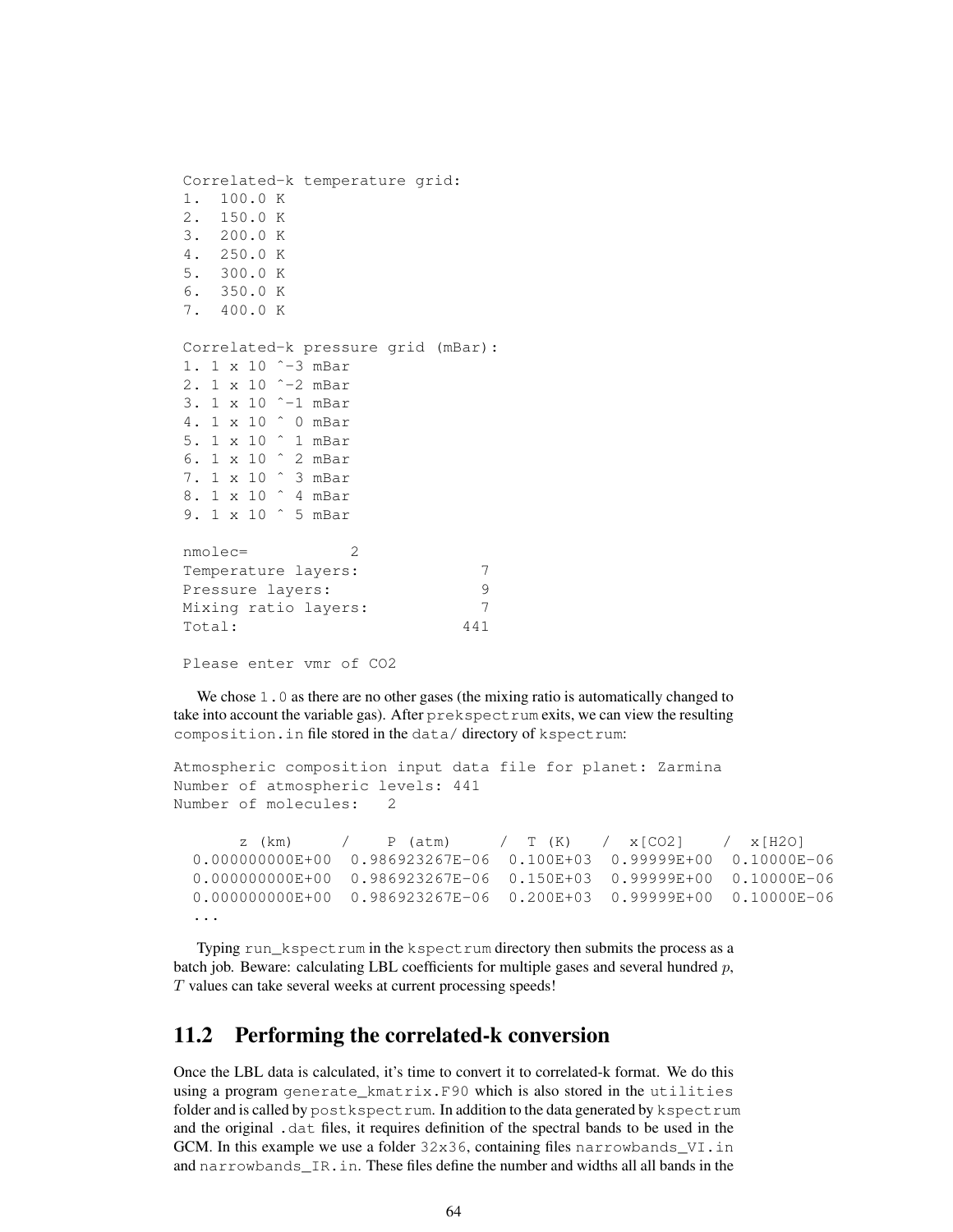visible and infrared, respectively. They can of course be modified depending on blackbody temperatures and the tradeoff required between model speed and accuracy - the examples given provide accurate results for planets around Sun-like or M-class stars with surface temperatures in the 200-350 K range. postkspectrum moves the LBL database to the DWORK DIR directory along with the script run kmatrix. When run kmatrix is submitted in batch mode, it calls generate\_kmatrix.exe automatically for both the visible and the infrared. Correlated-k conversion is much quicker than the LBL calculation - for this database on current (2011) systems it should take only a few hours.

## 11.3 Implementing the absorption data in the GCM

To use our new correlated-k coefficients, we symbolically link the correlated-k folder to the datagcm directory defined in the GCM file phystd/datafile.h (it's best to avoid copying the data directly due to space considerations). All that is left is to change corrkdir in callphys.def to the correct name (CO2\_H2Ovar in this example). Provided that we compile the GCM with the correct number of bands, e.g.

makegcm -d 32x32x20 -t 1 -b 32x36 -p std gcm

it will run automatically with the new radiative transfer. The GCM checks the radiative transfer data on initialization vs. the values given in gases.def, to verify that thermodynamic values (e.g.  $\mu_{gas}, c_p$ ) match the correlated-k data in the model.